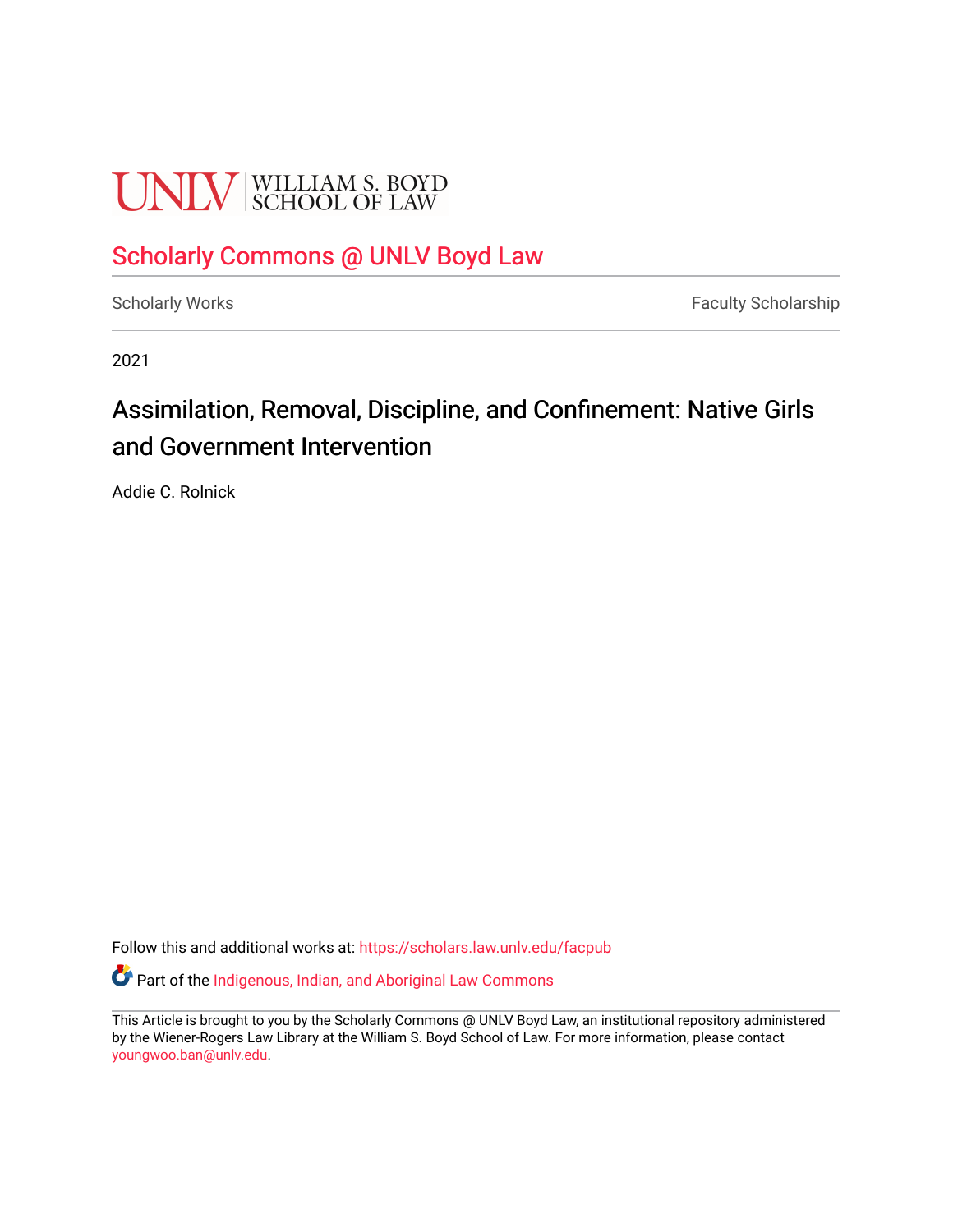## **COLUMBIA JOURNAL OF RACE AND LAW**

**VOL. 11 JULY 2021 NO. 3**

### ARTICLE

#### **ASSIMILATION, REMOVAL, DISCIPLINE, AND CONFINEMENT: NATIVE GIRLS AND GOVERNMENT INTERVENTION**

Addie C. Rolnick\*

*A full understanding of the roots of child separation must begin with Native children. This Article demonstrates how modern child welfare, delinquency, and education systems are rooted in the social control of indigenous children. It examines the experiences of Native girls in federal and state systems from the late 1800s to the mid-1900s to show that, despite their ostensibly benevolent and separate purposes, these institutions were indistinguishable and interchangeable. They were simply differently styled mechanisms of forced assimilation, removal, discipline, and confinement. As the repeating nature of government intervention into the lives of Native children makes clear, renaming a system does not change its effect. The historical roots of these systems must be acknowledged, and the current systems must be abolished and replaced. To answer the question of what a nonpunitive, non-assimilative system would look like, this Article looks to tribal courts and indigenous justice systems. It points to specific examples of how Native communities have reshaped ideas* 

<sup>\*</sup> San Manuel Band of Mission Indians Professor of Law, William S. Boyd School of Law, University of Nevada, Las Vegas. The author thanks Neelum Arya, Theresa Rocha Beardall, Sarah Deer, Kim Pearson, Lauren van Schilfgaarde, Pat Sekaquaptewa, and David Tanenhaus for helping to articulate a framework of social control over Native children; Victoria Tokar for locating and analyzing historical documents; Nancy Polikoff and Jane Spinak for organizing this volume; the editorial board for its ceaseless and principled work; and Dorothy Roberts for illustrating so clearly why abolition is as necessary for child welfare as it is for police and prisons.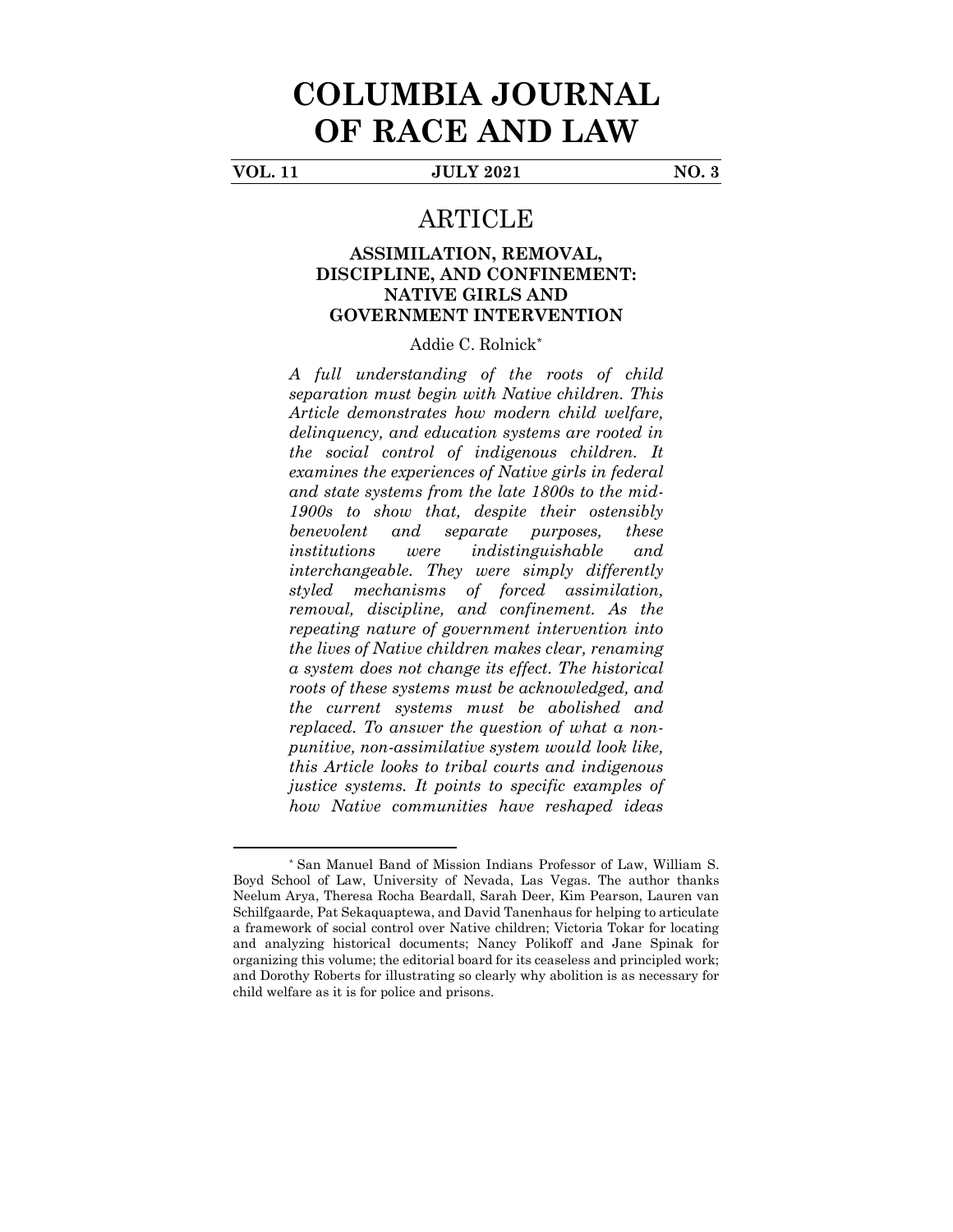*about caring for and disciplining children, including traditional adoption, kinship care, wellness courts, family group conferencing, and a "best interests" standard that emphasizes the link between individual and collective well-being.*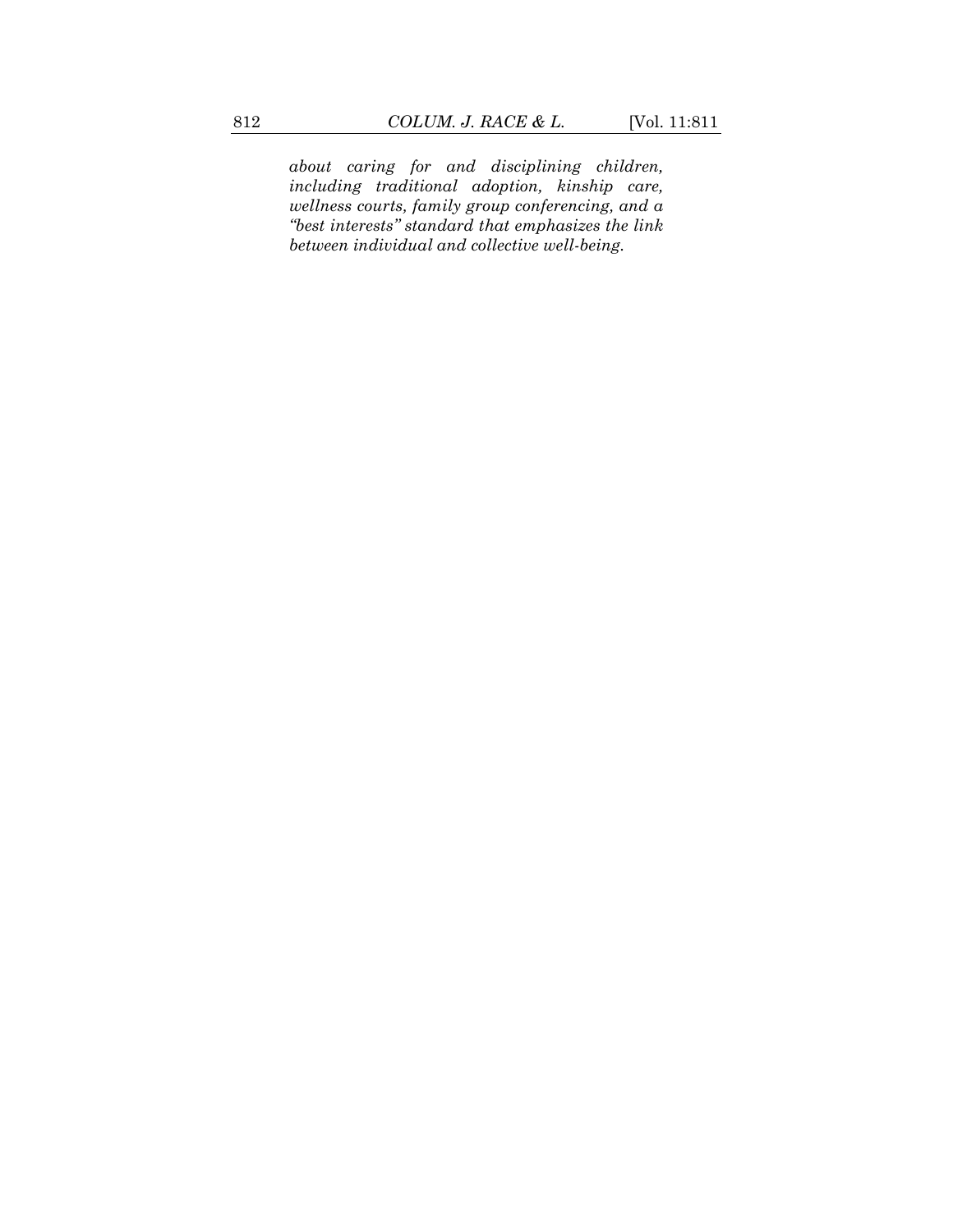| III. Assimilation, Removal, Discipline, and Confinement: |                                                     |  |
|----------------------------------------------------------|-----------------------------------------------------|--|
| Boarding Schools, Courts, Reformatories, and Foster      |                                                     |  |
|                                                          |                                                     |  |
|                                                          | A. Solving "The Indian Problem": Erasure Through    |  |
|                                                          |                                                     |  |
|                                                          | B. Severing Ties Between Children, Families, and    |  |
|                                                          | Nations: Removal as the Mechanism for               |  |
|                                                          |                                                     |  |
|                                                          | C. Punishing Resistance: Controlling Children       |  |
|                                                          |                                                     |  |
|                                                          |                                                     |  |
|                                                          |                                                     |  |
|                                                          | B. Wellness Courts and Family Group Conferencing853 |  |
|                                                          |                                                     |  |
|                                                          |                                                     |  |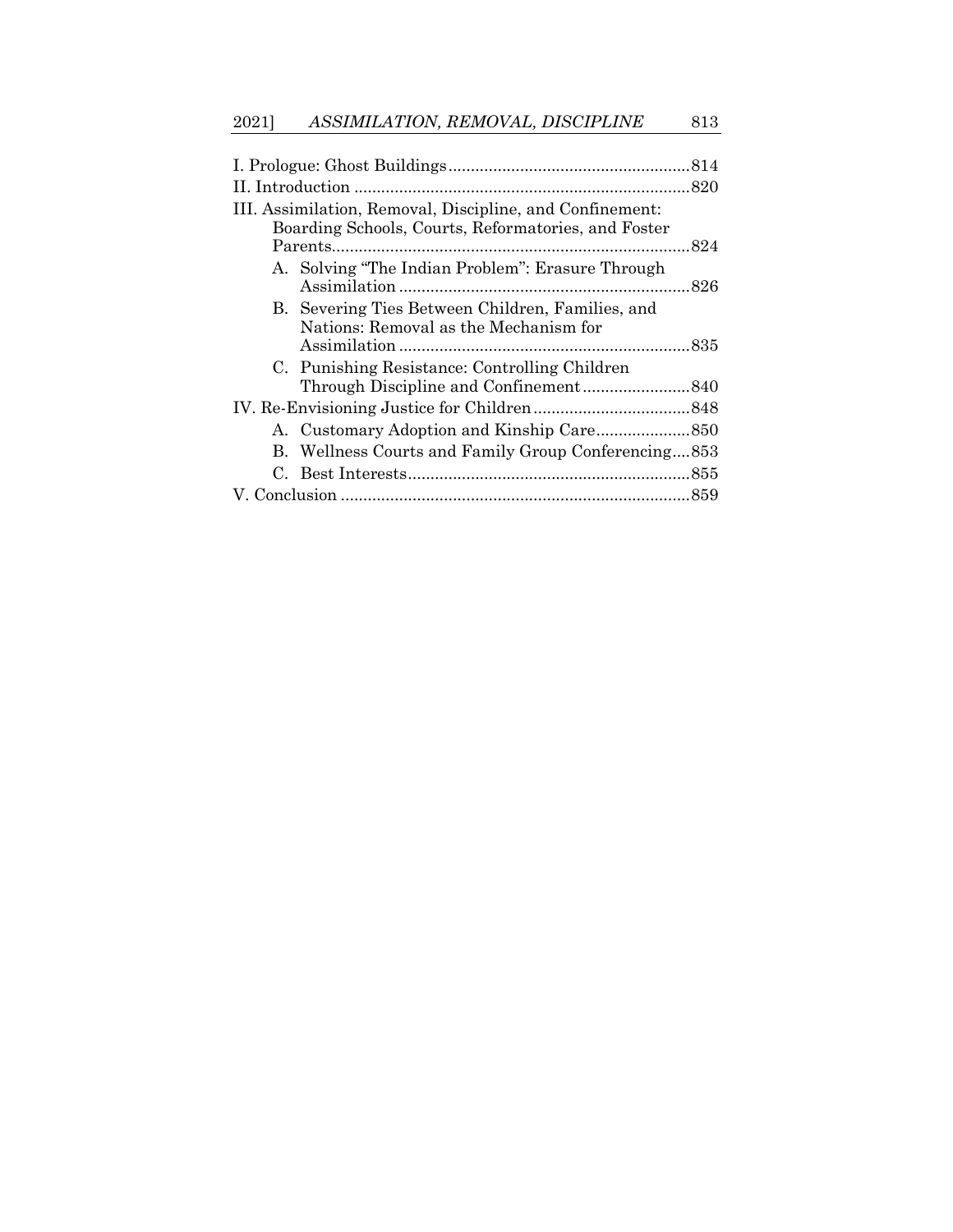<span id="page-4-0"></span>In the late 1800s, Fort Marion in Florida and Fort Sill in Oklahoma housed Native<sup>1</sup> prisoners of war, including Kiowa, Comanche, and Apache prisoners.<sup>2</sup> In 1886, a group of Apache prisoners were sent from Fort Sill to Florida; the men went to Fort Pickens and the women and children to Fort Marion.<sup>3</sup> Colonel Richard Pratt visited Fort Marion that year; he returned with a group of Apache children and an order that all children from the Florida prisons should be sent to his new school for Indian children in Carlisle, Pennsylvania.<sup>4</sup> Pratt, the architect of

<sup>1</sup> This Article employs the word "Native" interchangeably with the word "indigenous" to describe the peoples indigenous to the territories that make up the present-day United States. Indigeneity is a political status and a racialized category. The "Indian" racial category (for example, on the census) includes people who are not legally considered Indians. The "Indian" legal category includes many people of mixed racial backgrounds. Neither is coextensive with the indigenous category, which may encompass anyone affiliated with colonized peoples. *See generally* Addie C. Rolnick, *The Promise of Mancari: Indian Civil Rights as Racial Remedy*, 86 N.Y.U. L. REV. 958, 967 (2011) (examining the relationship between the Indian legal and racial categories). Where this Article refers to specifically to the legal category of Indian (federally recognized Indian tribes and their members, a subset of indigenous people), it uses the terms "Indian" and "tribe."

<sup>2</sup> *See generally* ALICIA DELGADILLO & MIRIAM A. PERRETT, FROM FORT SILL TO FORT MARION, A DOCUMENTARY HISTORY OF THE CHIRACAHUA APACHE PRISONERS OF WAR, 1886–1913 (2013) (history of Apache internment at forts). *See also* Manu Vimalassery, *Antecedents of Imperial Incarceration: Fort Marion to Guantanamo*, *in* THE SUN NEVER SETS: SOUTH ASIAN MIGRANTS IN AN AGE OF U.S. POWER 350–367 (Vivek Bald et al. eds. 2103) (describing military imprisonment and torture at Fort Marion).

<sup>3</sup> Delgadillo & Perrett, *supra* not[e 2;](#page-4-0) Heather Shannon & Jeff Haozous, *The Youngest Prisoners: General Nelson A. Miles's Photographs of Apache Children*, NATIONAL MUSEUM OF THE AMERICAN INDIAN Blog (Apr. 17, 2013), https://blog.nmai.si.edu/main/2013/04/the-youngest-prisoners-general-nelson-amiless-photographs-of-apache-children.html [https://perma.cc/VN4J-D6LT]

<sup>(</sup>describing separation of Apache men, women, and children and eventual removal of children to Carlisle School); Jaime G. Vela, *Returning Geronimo to His Homeland: The Application of NAGPRA and Broken Treaties to the Case of Geronimo's Repatriation*, 1 AM. J. INDIGENOUS STUD, SI78, SI86 (2017) (describing imprisonment of Apache prisoners of war).

<sup>4</sup> Letter from R.H. Pratt to Comm'r of Indian Affs., Nov. 9, 1886 (on file with author) (avaliable at https://carlisleindian.dickinson.edu) (documenting 1886 transfer of Apache children, including eight girls, from Fort Marion and noting instructions from Interior and War Departments that all children between 12 and 22 should be transferred from Fort Marion to Carlisle); Letter from R.B. Ayres to Asst. Adjutant General, May. 3, 1887 (on file with author)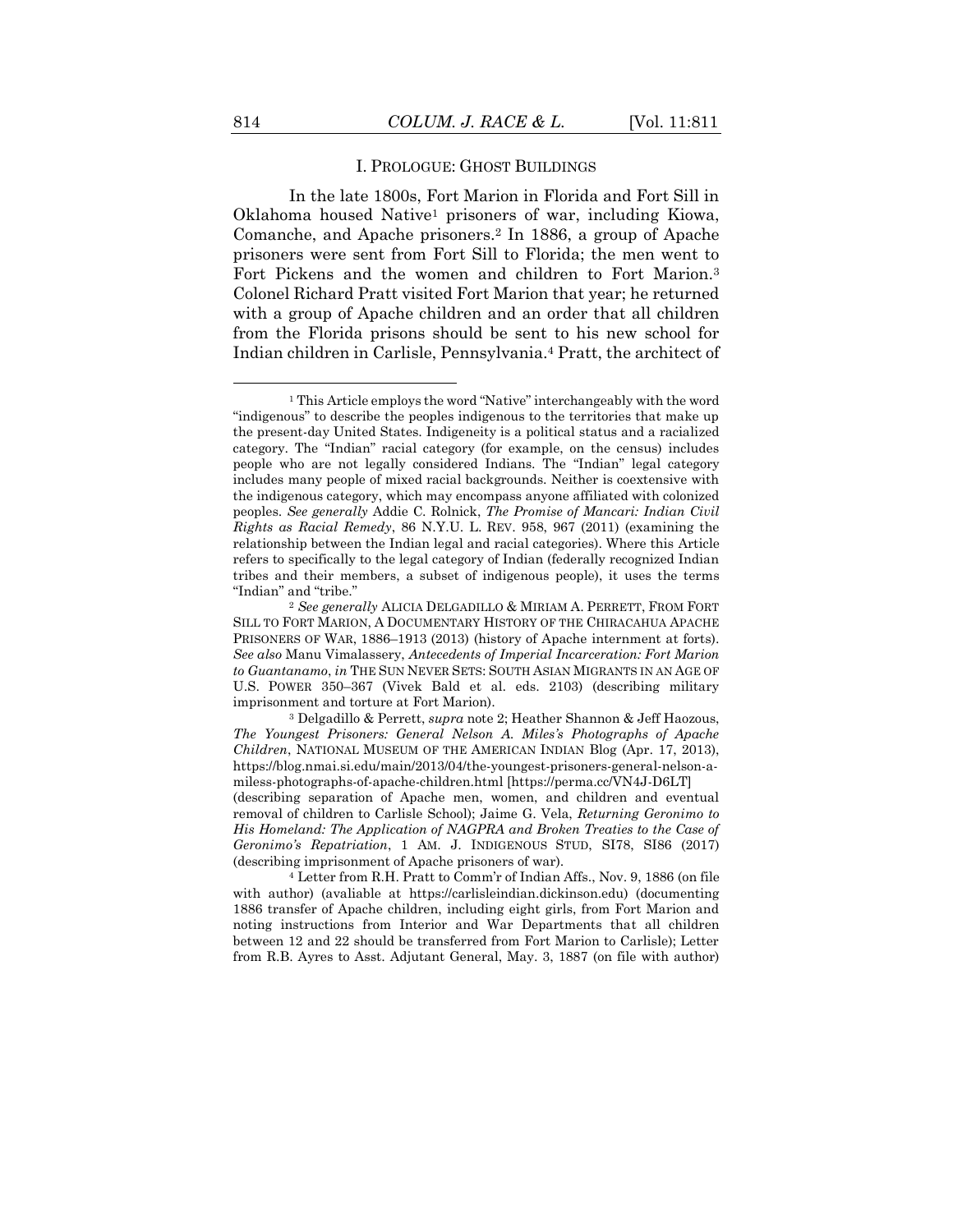<span id="page-5-0"></span>the federal government's Indian boarding school program, had previously worked at Fort Marion, overseeing prisoners and creating and refining a program of assimilation that would later form the blueprint for the Carlisle School.<sup>5</sup> Carlisle was styled as an alternative to the strategy of killing Native people in order to solve "the Indian problem."<sup>6</sup> Pratt proposed instead to "kill the Indian in him and save the man."<sup>7</sup>

<span id="page-5-2"></span><span id="page-5-1"></span>Carlisle was the first federal Indian boarding school. Pratt refined his assimilationist curriculum and disciplinary techniques on the Apache children and later generations of Native children. He employed methods developed during his time working as a prison guard at Fort Marion.<sup>8</sup> Carlisle's first generation of Apache children had been prisoners and then students, but the same approaches were used in the prison and the school and, indeed, the same person imposed them.

Pratt's Carlisle experiment would spawn a national network of boarding schools for Native children. The Chemawa Indian School is one of the many federally run boarding schools opened in Carlisle's image. Opened in 1880 in Oregon and then moved to a new building in 1885, Chemawa is the oldest

<sup>(</sup>avaliable at https://carlisleindian.dickinson.edu) (documenting 1887 transfer of 62 prisoners, including 32 children to Carlisle); Special Order No. 92, May. 10, 1888 (on file with author) (avaliable at https://carlisleindian.dickinson.edu) (order from Assistant Adjutant General Whipple directing transfer of children from Fort Barrancas to Carlisle).

<sup>5</sup> Sarah Kathryn Pitcher Hayes, *The Experiment at Fort Marion: Richard Henry Pratt's Recreation of Penitential Regimes at the Old Fort and its Influence on American Indian Education*, 1 J. FLORIDA STUDIES 1, 2 (2018) (describing Pratt's work at For Marion and its influence on his education plan, and noting that his prison career is deemphasized by historians in favor of a focus on his work at Carlisle).

<sup>6</sup> For an explanation of the "problem" presented by the continuing presence of indigenous peoples on land sought by white settlers, see Nelson A. Miles, *The Indian Problem*, 128 N. AM. REV. 304 (1879).

<sup>7</sup> Richard H. Pratt, *The Advantages of Mingling Indians with Whites*, 19 SOC. WELFARE F. 1, 45 (1892). *See also* Patrick Wolfe, *Settler Colonialism and the Elimination of the Native*, 8 J. GENOCIDE RES. 387, 397 (2006) (describing Pratt's assimilationist philosophy).

<sup>8</sup> *See* Hayes, *supra* not[e 5,](#page-5-0) at 3–4 (discussing the prison's influence on Pratt's methods and his belief in the rehabilitative possibilities of a prison setting, including its architecture).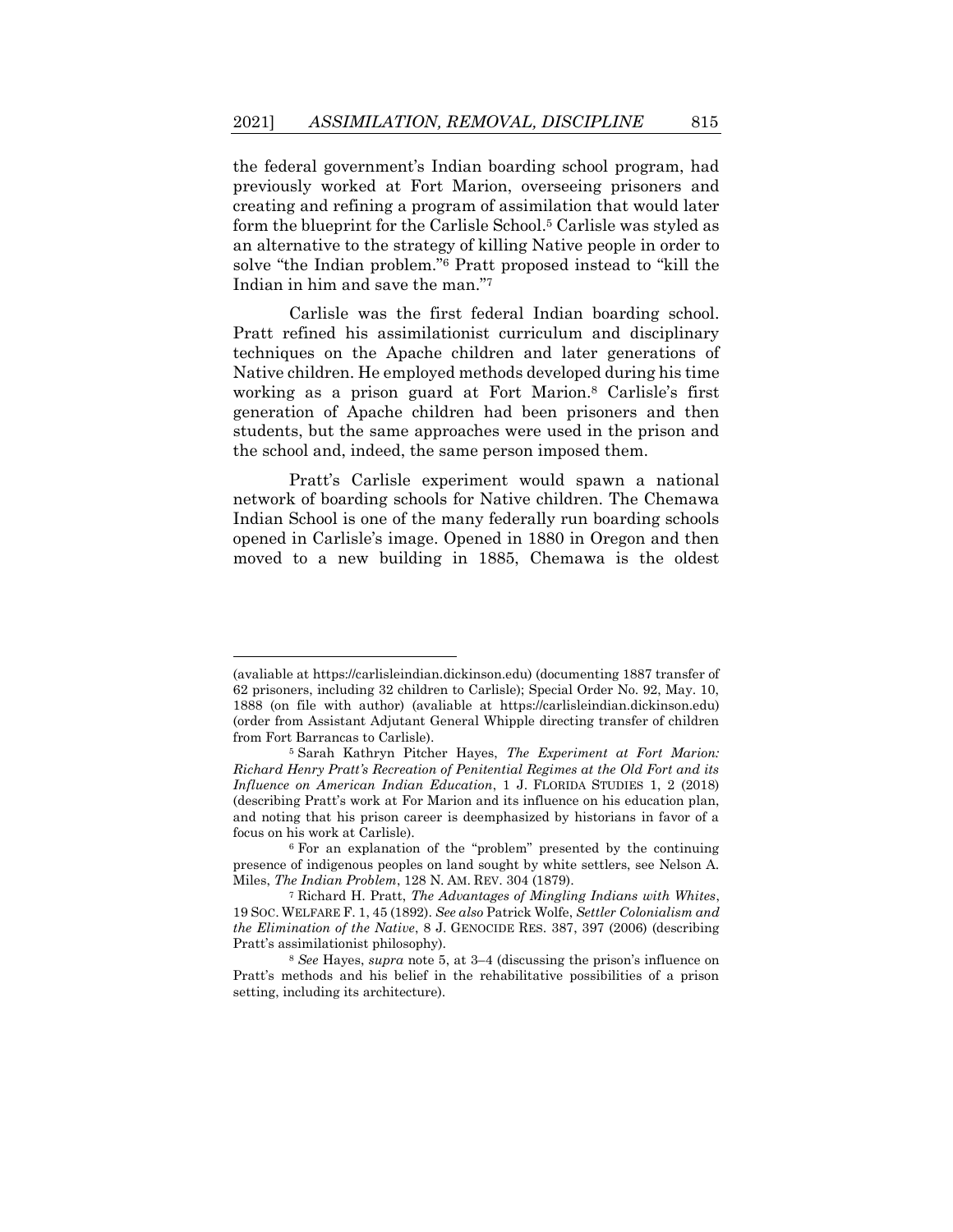<span id="page-6-0"></span>continuously operating boarding school in the United States.<sup>9</sup> Eight Puyallup boys who would become students at the school built it under the supervision of Lieutenant Melville Wilkinson, a friend of Pratt's; the school was initially called Forest Grove and served students from the Puyallup and Nisqually reservations in Washington.<sup>10</sup> Students were trained in genderspecific industries: blacksmithing, shoe making, carpentering, and wagon making for boys, and sewing and cleaning for girls.<sup>11</sup>

The assimilationist philosophy of boarding schools has long since been rejected, and the Bureau of Indian Education since the 1970s has pursued a goal of supporting selfdetermination and sovereignty.<sup>12</sup> But many of the children who attended Chemawa are still buried in unmarked graves around the building.<sup>13</sup> In 2003, a student named Cindy Gilbert SoHappy

<sup>13</sup> Marsha Small's research has revealed "multiple unmarked graves," many from the late 1800s. Telephone interview with Marsha Small, Ph.D. Candidate, Montana State University in Bozeman (Apr. 24, 2021) (on file with author). *See also* Marc Dadigan, *Unmarked Graves Discovered at Chemawa* 

<sup>9</sup> CHEMAWA HISTORY, CHEMAWA INDIAN SCHOOL (Aug. 8, 2017), https://chemawa.bie.edu/history.html [https://perma.cc/M4MY-JENB]; Charles E. Larsen, *History of Chemawa Indian School*, WILLAMETTE U. ARCHIVES, 1–3, https://libmedia.willamette.edu/cview/archives.html#!doc:page:manuscripts /5408 (last visited June 1, 2021) (reporting on initial construction).

<sup>10</sup> Larsen, *supra* not[e 9,](#page-6-0) at 9 (reporting on 1880 construction).

<sup>11</sup> Larsen, *supra* not[e 9,](#page-6-0) at 3–4.

<sup>12</sup> *Health and Safety Risks of Native Children at Bureau of Indian Education Boarding Schools*: *Hearing Before the S. Comm. for Indigenous Peoples of the United States*, 116th Cong. (2019) (statement of Mark Cruz, Deputy Assistant Sec'y, Pol'y & Econ. Dev. Indian Aff., U.S. of the Dep't Interior), https://www.doi.gov/ocl/indian-boarding-schools [https://perma.cc /FP2Z-82UZ] (testifying about Chemawa student deaths and that Chemawa is one of four off-reservation schools directly operated by the Bureau today and describing that the schools' mission as "to provide Indian children with a highquality, culturally-relevant education and, to build within our students the knowledge, skills, and character needed to address and overcome the challenges of adulthood, while giving them the educational foundation to pursue their dreams"). *See* Natalie Pate, *Student Deaths, Lack of Accountability at Chemawa Bring Heat From Congress*, STATEMAN J. (May 20, 2019), https://www.statesmanjournal.com/story/news/education/2019/05/20/salemoregon-chemawa-indian-school-health/3686698002 [https://perma.cc/XLV8- 4T6N] (describing hearing). *See also* Press Release, U.S. Dep't Interior, Bureau of Indian Affairs, Chemawa Indian School Old Spirits and a Fresh Beginning (Dec. 23 ,1976), https://www.bia.gov/as-ia/opa/online-press-release/chemawaindian-school-old-spirits-and-fresh-beginning [https://perma.cc/Z8BT-SBP](press release describing Chemawa as "adolescent" in 1976).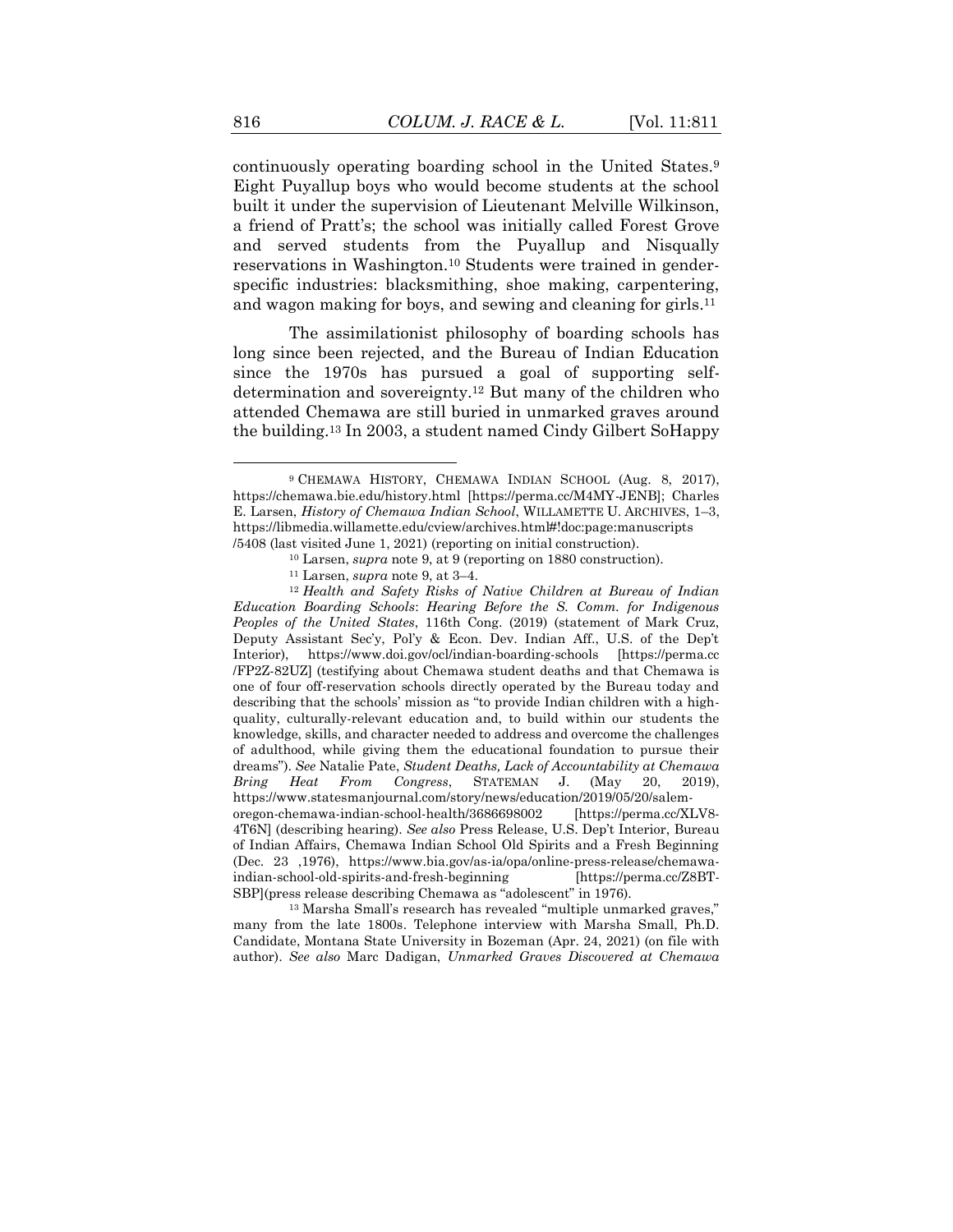<span id="page-7-0"></span>was found dead at Chemawa.<sup>14</sup> She died in a locked room that was one of four small cells used by the school as drunk tanks.<sup>15</sup> A subsequent Inspector General investigation blamed her death on poor supervision by school officials.<sup>16</sup> Cindy attended a school with a mission of supporting tribal self-determination, but her death amid by the unmarked graves on the campus reveals the carceral roots of the system—indeed, the building—in which she was being educated.

Around the same time the federal government opened Chemawa, the State of South Dakota opened the Dakota Reform

*Indian Schoo*l, AL JAZEERA, (Jan. 3, 2016), https://www.aljazeera.com/ features/2016/1/3/unmarked-graves-discovered-at-chemawa-indian-school

<sup>[</sup>https://perma.cc/LW8D-AT5P] (describing Marsha Small's unpublished thesis, "A Voice for the Children of Chemawa Cemetery"); Erin Deitrich, Graduating Grandmother's Research Examines Painful Native American Boarding School History, Bozeman Daily Chronicle (May 9, 2015) (describing Small's work mapping the grave sites). Small explained that when she began mapping the cemetery, "it was unkempt. It was overgrown." Interview with Marsha Small, *supra.* She described the mapping project as "really heavy work" driven by a "responsibility to these children and families." *Id*. Her work links Chemawa's history to present policies; she notes that the removal of children to boarding schools "opens that door that you can just take our kids." *Id.*

<sup>14</sup> Suzan Shown Harjo, *A Native Child Left Behind*, INDIAN COUNTRY TODAY (Jul. 2, 2004), http://www.senaa.org/DOI/achildleftbehind.htm [https://perma.cc/J466-5QXU]; *Warm Springs: A Place Where Children Die*, OREGONIAN (2004).

<sup>15</sup> Although Chemawa is nominally a school, it appeared on the Bureau's inventory of juvenile detention facilities because it, in effect, had its own on-site jail. U.S. DEP'T INTERIOR, OFFICE INSPECTOR GENERAL, ASSESSMENT NO. X-EV-BIA-0114-2003, INTERIM REPORT ON INDIAN COUNTRY DETENTION FACILITIES 2 (Apr. 2004) (explaining that the school appeared on the Bureau's detention inventory because of the cells "used to temporarily detain unruly or intoxicated students").

<sup>16</sup> Federal officials determined that staff failed to check on Cindy every fifteen minutes as required. *See* Memorandum from Earl E. Devaney, Inspector General, U.S. Dep't Interior, to Secretary Dep't Interior (Nov. 1, 2005), https://www.doioig.gov/sites/doioig.gov/files/Chemawa081406.pdf [https://perma .cc/SAP6-MNX5]. The FBI also investigated, but declined to file involuntary manslaughter charges against staff members. Christopher Lee, *Report Cites BIA in Death of Teenager*, WASH. POST (July 26, 2006), https://www.washingtonpost.com/archive/politics/2006/07/26/report-cites-bia-indeath-of-teenager/194ef5ec-4af9-4ed8-ba6d-96ec5244925a [https://perma. cc/NF4K-KMDZ]. The U.S. later paid Cindy's family \$1.8 million to settle their civil suit. Associated Press, *Oregon: Family Settles Lawsuit After Death at Indian School*, N.Y. TIMES (Sept. 16, 2006), https://www.nytimes.com/2006/09 /16/us/16brfs-001.html [https://perma.cc/H8F4-RRL4].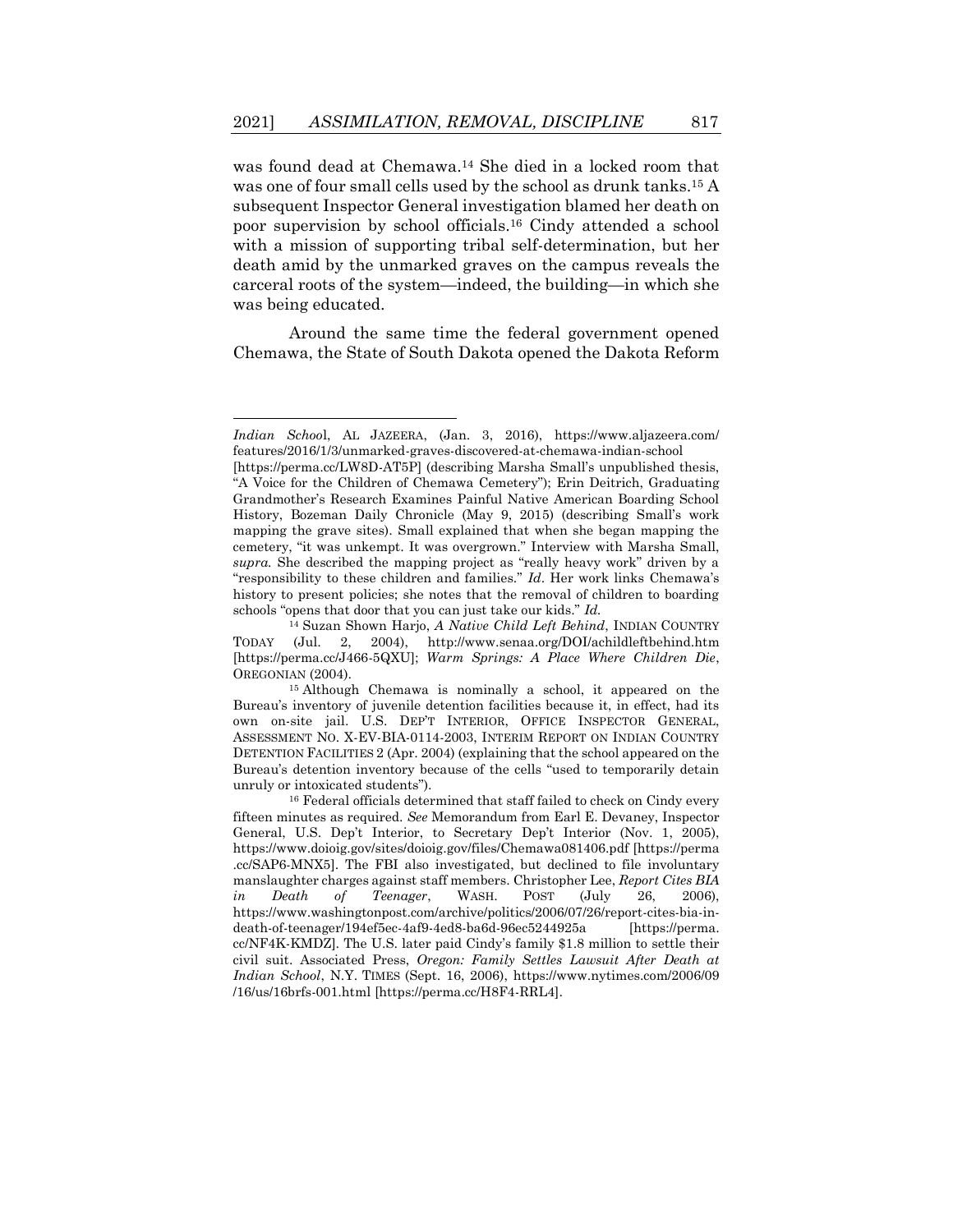<span id="page-8-1"></span><span id="page-8-0"></span>School, later known as the South Dakota State Training School. 17 The building, located in Plankinton, S.D., served as a juvenile prison during the 1990s tough-on-crime era of juvenile justice<sup>18</sup> and then housed a juvenile boot camp for girls in 1998 and later a program for serious female juvenile offenders.<sup>19</sup> In South Dakota, Native children make up a large portion of the young people in state juvenile facilities<sup>20</sup>—a legacy of colonization, federal underinvestment in reservations, and federal efforts to relocate Indian people to cities. <sup>21</sup> Naturally, the training school housed many Native girls. In 1999, a resident named Gina Score died of heat exhaustion after being forced to run almost three miles in the sun as part of the school's program of harsh rehabilitative discipline.<sup>22</sup> Videos produced during a subsequent consent decree show staff with shields, handcuffs, and batons in combative encounters with Native girls, sometimes tying them down to beds to control them.<sup>23</sup> Juvenile facilities are ostensibly rehabilitative, but the use of shields and restraints against Native girls at the facility was a visual reminder of how the state and federal governments have long treated Native children as a problem to be contained and controlled, violently if necessary.

Fort Sill, where the Apache prisoners were first sent, was repurposed in the 1940s as an internment facility for Japanese Americans and then again as a military prison until it closed in

<sup>17</sup> Opened in 1886 as the Dakota Reform School, the Plankinton site became the State Training School in 1905. Addie C. Rolnick, *Native Youth & Juvenile Injustice in South Dakota*, 62 S.D. L. REV. 705, 722 n.102 (2017) [hereinafter, Rolnick, *Native Youth & Juvenile Injustice*].

<sup>18</sup> Addie C. Rolnick, *Untangling the Web: Native Youth and Juvenile Justice*, 19 N.Y.U. J. L. & PUB. POL'Y 49, 74–75 (2016) [hereinafter Rolnick, *Untangling the Web*] (describing 1990s era of juvenile justice).

<sup>19</sup> Rolnick, *Native Youth & Juvenile Injustice*, *supra* note [17,](#page-8-0) at 722 n.102.

<sup>20</sup> *Id.* at 720–22.

<sup>21</sup> *See infra* notes [66](#page-21-0)–[71](#page-22-0) and accompanying text (describing Termination Era policies); Kevin Abourezk, *Native Sun News Today: Tribal Takeover of Troubled Hospital Questioned*, INDIANZ (Nov. 30, 2018), https://www.indianz.com/News/2018/11/30/native-sun-news-today-tribal-

takeover-of.asp [https://perma.cc/XN84-4DQ4] (describing the influence of relocation policy on Rapid City's Native population, even though the city was not an official target of federal relocation).

<sup>22</sup> *See* Bruce Selcraig, *Camp Fear*, MOTHER JONES (Dec. 2000), https:/ /www.motherjones.com/politics/2000/11/camp-fear [https://perma.cc/5V6F-8886] (detailing Score's death and describing conditions at Plankinton).

<sup>23</sup> *See* Rolnick, *Native Youth & Juvenile Injustice*, *supra* note [17,](#page-8-0) at 722 n.103.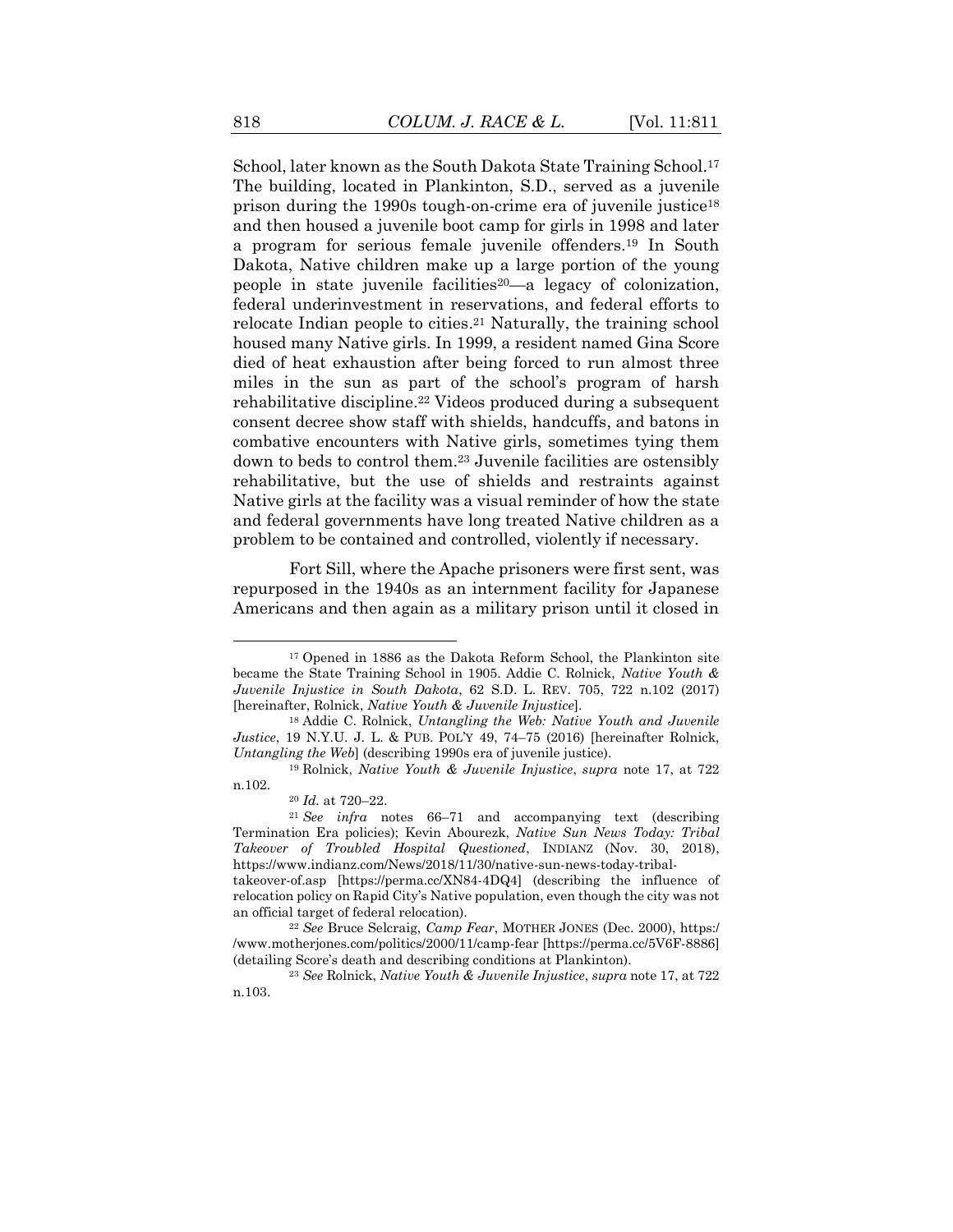2010.<sup>24</sup> Most recently, it was used briefly by the Trump Administration as a holding facility for migrant children.<sup>25</sup> The cell where Cindy Gilbert SoHappy died was removed from Chemawa after the Inspector General investigation that followed her death.<sup>26</sup> The larger question of why a boarding school had a jail inside it was not addressed in the reports. The school continues to house several hundred Native students a year. After multiple iterations, the former South Dakota State Training School is now Aurora Plains Academy, a privately run residential treatment facility.<sup>27</sup> Despite its name change, reinvention as a residential treatment facility, and private owners, it is still a place for confining delinquent children, many of them Native, and it is still plagued by allegations of abuse.<sup>28</sup>

The persistence of physical structures of confinement are a reminder that child welfare, education, and juvenile justice were created as systems of racial and gendered social control. Each wave of reform seems intended to leave behind the problems created by these systems, but the buildings tell a different story. The jail cell at Chemawa was a physical reminder of the roots of Indian education as a tool of assimilation achieved through removal, discipline, and confinement. The imposing jail building at Plankinton is a reminder that mental health treatment is being offered to young people only after they have entered a system where punishment hangs over their heads. The use of Fort Sill as a detention facility for migrant children was a reminder that the federal government removes and contains its problem populations, and that the country is dotted with

<sup>24</sup> Gillian Brockell, *Geronimo and the Japanese Were Imprisoned There. Now Fort Sill Will Hold Migrant Children Again, Sparking Protests*., WASH. POST (June 23, 2019), https://www.washingtonpost.com/history/2019/06/12 /geronimo-japanese-were-imprisoned-there-now-fort-sill-will-hold-migrantchildren-again [https://perma.cc/5H9J-UWMP].

<sup>25</sup> *Id.*

<sup>26</sup> Harjo, *supra* not[e 14.](#page-7-0)

<sup>27</sup> Rolnick, *Native Youth & Juvenile Injustice*, *supra* note [17,](#page-8-0) at 722 n.102.

<sup>28</sup> Bart Pfankuch, *Aurora Plains Academy: Unsafe Place to Live, Difficult Place to Work*, S.D. NEWS WATCH (June 5, 2019), https://www.sdnewswatch.org/stories/aurora-plains-academy-unsafe-place-tolive-difficult-place-to-work [https://perma.cc/2JZF-FJB4]; Bart Pfankuch, *Investigation: Residents Suffer Physical, Mental and Sexual Abuse at Aurora Plains* MITCHELL REP. (June 8, 2019), https://www.mitchellrepublic.com/ news/4623167-investigation-residents-suffer-physical-mental-and-sexualabuse-aurora [https://perma.cc/N8DE-6RWK].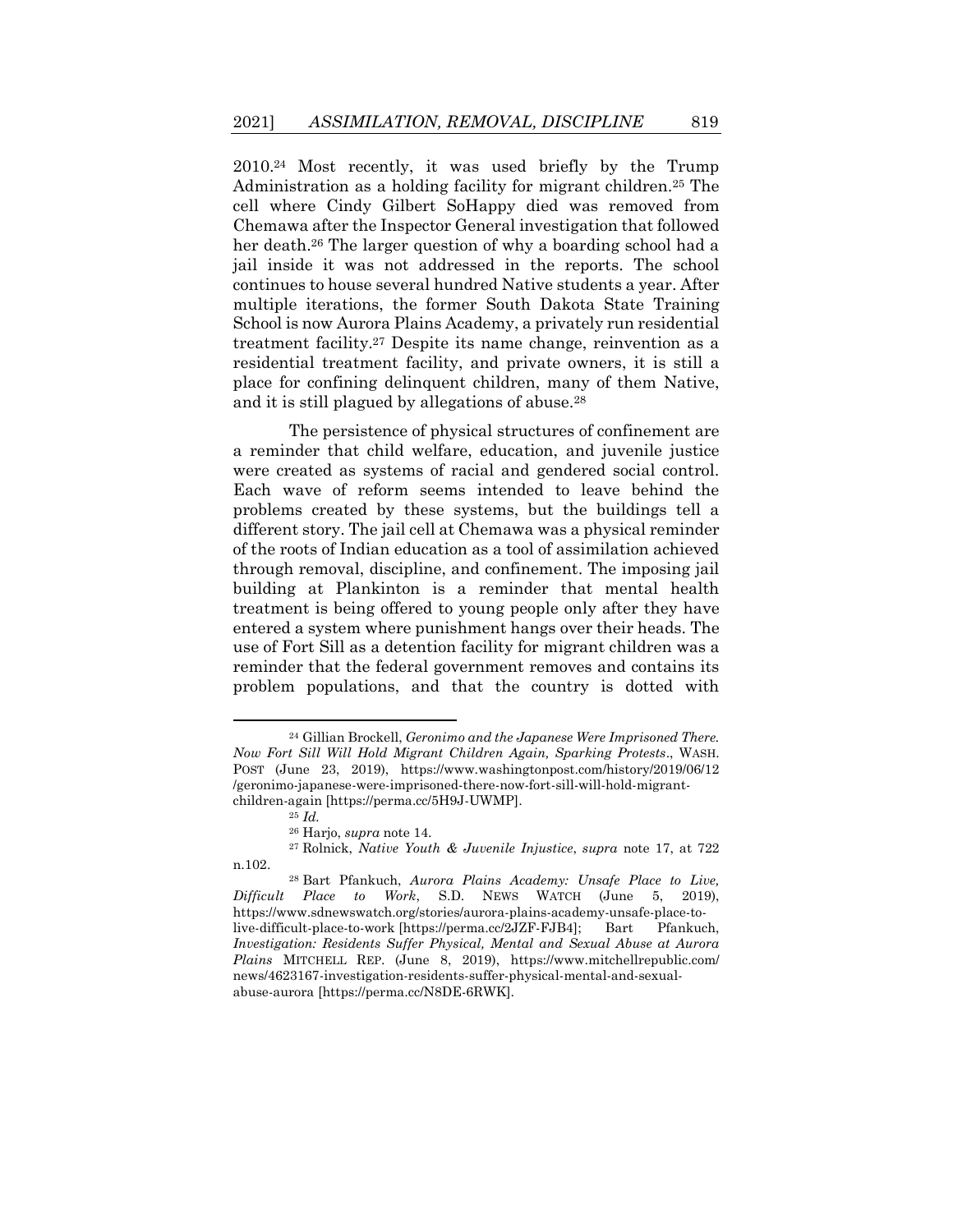buildings designed to serve that purpose, whatever they are called. A person observing the buildings over time might understandably have difficulty distinguishing between the prison, the school, and the treatment center.

#### II. INTRODUCTION

American law, historically, has been a tool of social control specifically directed at fixing, confining, and punishing communities of color. For Native girls, at least three separate institutions have functioned this way: education, child welfare, and juvenile delinquency. All these institutions had ostensibly benevolent purposes: to educate, protect, or rehabilitate children, respectively. But all have simultaneously functioned as sites of forced assimilation, removal, discipline, and confinement. This interplay is important in understanding the role of schools, courts, foster care, and secure confinement in addressing the needs of Native girls today. The history of Native girls and state intervention is also an origin story of the child removal practices that characterize modern child welfare and juvenile delinquency systems and affect all children.

This Article looks backward in order to look forward. Its ultimate conclusion is that modern education, child welfare, and delinquency systems cannot help Native girls unless they are fundamentally remade. Looking backward, it focuses on the historical period between the late 1800s and mid-1900s—a period in which Indian boarding schools, federal and state jurisdiction, juvenile courts, and state child welfare systems were created or expanded. It foregrounds the gendered nature of state interventions<sup>29</sup> in these areas and reveals how governmental power over children has been used to enforce gendered and racial hierarchies.

<sup>29</sup> Child welfare, in particular, has been a site of gendered control over mothers. *See e.g.*, LAURA BRIGGS, TAKING CHILDREN: A HISTORY OF AMERICAN TERROR (2020) (arguing that child-taking has been used to punish women of color for resistance); DOROTHY E. ROBERTS, SHATTERED BONDS: THE COLOR OF CHILD WELFARE (2002) (documenting the over-representation of Black children in the child welfare system and arguing that this reflects a political choice to address poverty by punishing, rather than aiding, Black mothers). In contrast to these texts, I focus here on how it has also functioned to control daughters.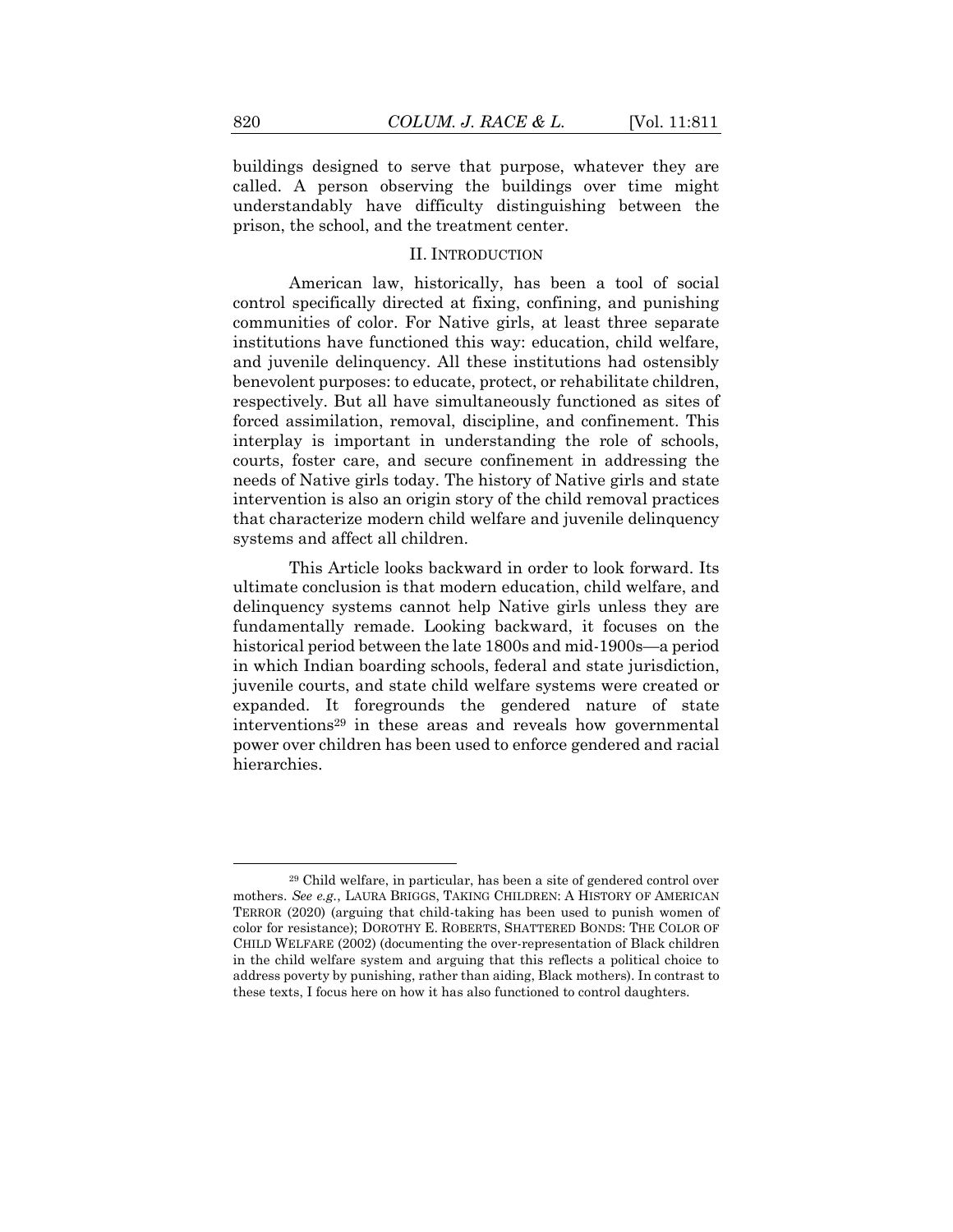This Article discusses the experiences of Native children, focusing specifically on girls whenever possible.<sup>30</sup> Centering the analysis on girls reveals the interrelationship between race and gender hierarchies in state and federal approaches to children. This dynamic is not unique to Native girls, but focusing on their experiences most clearly reveals the way the systems work. The Article takes an intersectional approach in order to highlight intersecting systems of oppression, "conceptualizing Native gender oppression as inextricably linked to settler colonialism and Western imperialism."<sup>31</sup> As Kimberlé Crenshaw has written, if we begin by "addressing the needs and problems of those who are most disadvantaged and with restructuring and remaking the world where necessary, then others who are singularly disadvantaged would also benefit."<sup>32</sup> Accounts of delinquency, in particular, typically follow an additive approach that begins with white boys, then engages in endless tweaks to theory and policy to account for the continued inequality of anyone whose experience differs. Instead, this Article employs an intersectional approach by centering multiply marginalized people (here, Native girls) when examining a system (here, child welfare and delinquency) to identify insights, criticisms, and proposals that benefit everyone.<sup>33</sup>

Intersectionality theory is also important for understanding how the experiences of Native girls (and Native children more generally) should be understood within the larger

<sup>30</sup> Information on Native children's experiences is limited, and much of the existing research does not differentiate among genders.

<sup>31</sup> Sarah Deer, *(En)Gendering Indian Law: Indigenous Feminist Legal Theory in the United States*, 31 YALE J. L. & FEMINISM 1, 6 (2019).

<sup>32</sup> Kimberlé Crenshaw, *Demarginalizing the Intersection of Race and Sex: A Black Feminist Critique of Antidiscrimination Doctrine, Feminist Theory and Antiracist Politics*, 1989 U. CHI. L. F. 139, 167.

<sup>33</sup> *See* Angela Harris & Zeus Leonardo, *Intersectionality, Race-Gender Subordination, and Education*, 42 REV. RES. IN ED. 1 (2018). A similar approach was advocated by Mari Matsuda in her article *Looking to the Bottom*, which suggests assessing law and policy by attending to the voices of those at "the bottom" who are most impacted by it. Mari Matsuda, *Looking to the Bottom: Critical Legal Studies and Reparations*, 22 HARV. C.R.-C.L. L. REV. 323 (1987). While I do not wish to suggest there is one "bottom" of youth policy, Native girls have certainly borne its weight disproportionately.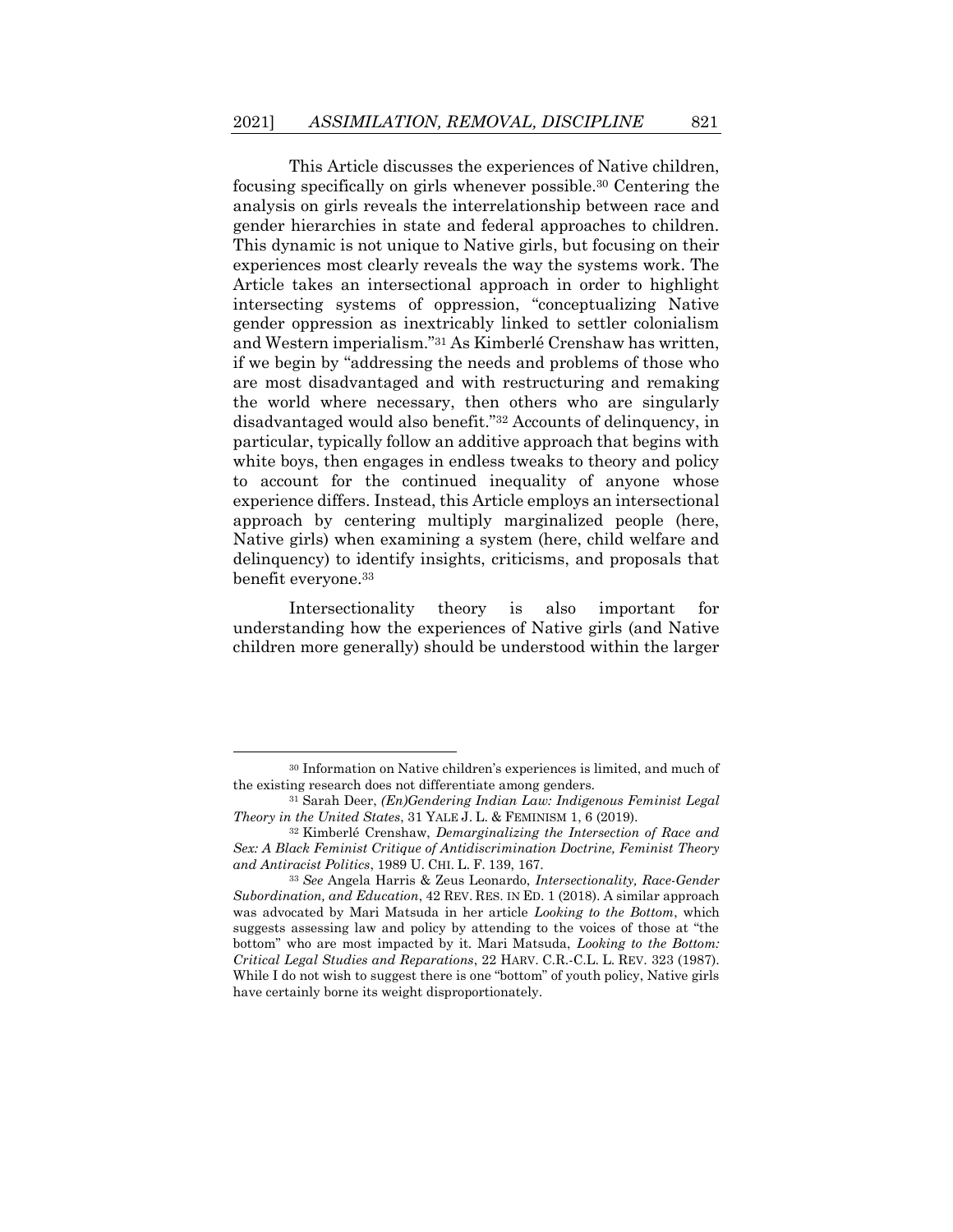conversation about child welfare and juvenile justice.<sup>34</sup> By providing a detailed picture of exactly how those themes were enacted upon Native girls, and how Native nations have responded, this piece underscores at least two important distinctions between Native girls' experience and that of other children. First, assimilation was an *explicit* goal of these systems for Native girls. Second, Native nations were, and continue to be, uniquely positioned to reimagine child welfare and juvenile justice because they operate independent justice systems recognized by federal and state courts. By identifying shared experiences, as well as specificities, intersectional analyses of subordination can facilitate coalitions between groups and strengthen those coalitions by highlighting differences between them.<sup>35</sup> Using the experiences of Native girls, this Article uncovers themes of state control that will resonate for many other children of color, including the method of separating children of color from their communities as a way to control them and the way that control includes gender-specific indoctrination.

The history of Native girls' involvement with federal and state government interventions clearly shows how the various systems that affect children are interchangeable. Despite the distinct histories and different purposes of the education, child welfare, and juvenile systems, these institutions were simply differently styled mechanisms of assimilation, removal, discipline, and confinement for Native youth. Overlap between these separate systems is sometimes framed as a new problem, as in discussions about the school-to-prison pipeline,<sup>36</sup> the

<sup>&</sup>lt;sup>34</sup> The historical portion of this essay discusses education because of the centrality of the school model as the original vehicle for state intervention into the lives of Native youth. For Native youth, schools are the precursors to modern delinquency and child welfare courts as much as they are the precursors to modern schools. Because it is primary intended as a critique of the modern child welfare and delinquency systems, this essay does not focus on contemporary education policy; undoubtedly, a similar essay could be written about the present-day education system.

<sup>35</sup> Devon W. Carbado et al., *Intersectionality: Mapping the Movements of a Theory*, 10 DUBOIS REV. 303, 305–06 (2012); Dorothy E. Roberts & Sudatha Jesudeson, *Movement Intersectionality: The Case of Race, Gender, Disability, and Genetic Technologies*, 10 DUBOIS REVIEW 313, 315–16 (2012).

<sup>36</sup> *See, e.g.*, MONIQUE W. MORRIS, RACE, GENDER, AND THE SCHOOL-TO-PRISON PIPELINE: EXPANDING OUR DISCUSSION TO INCLUDE BLACK GIRLS, AFRICAN AMERICAN POLICY FORUM 2 (2012).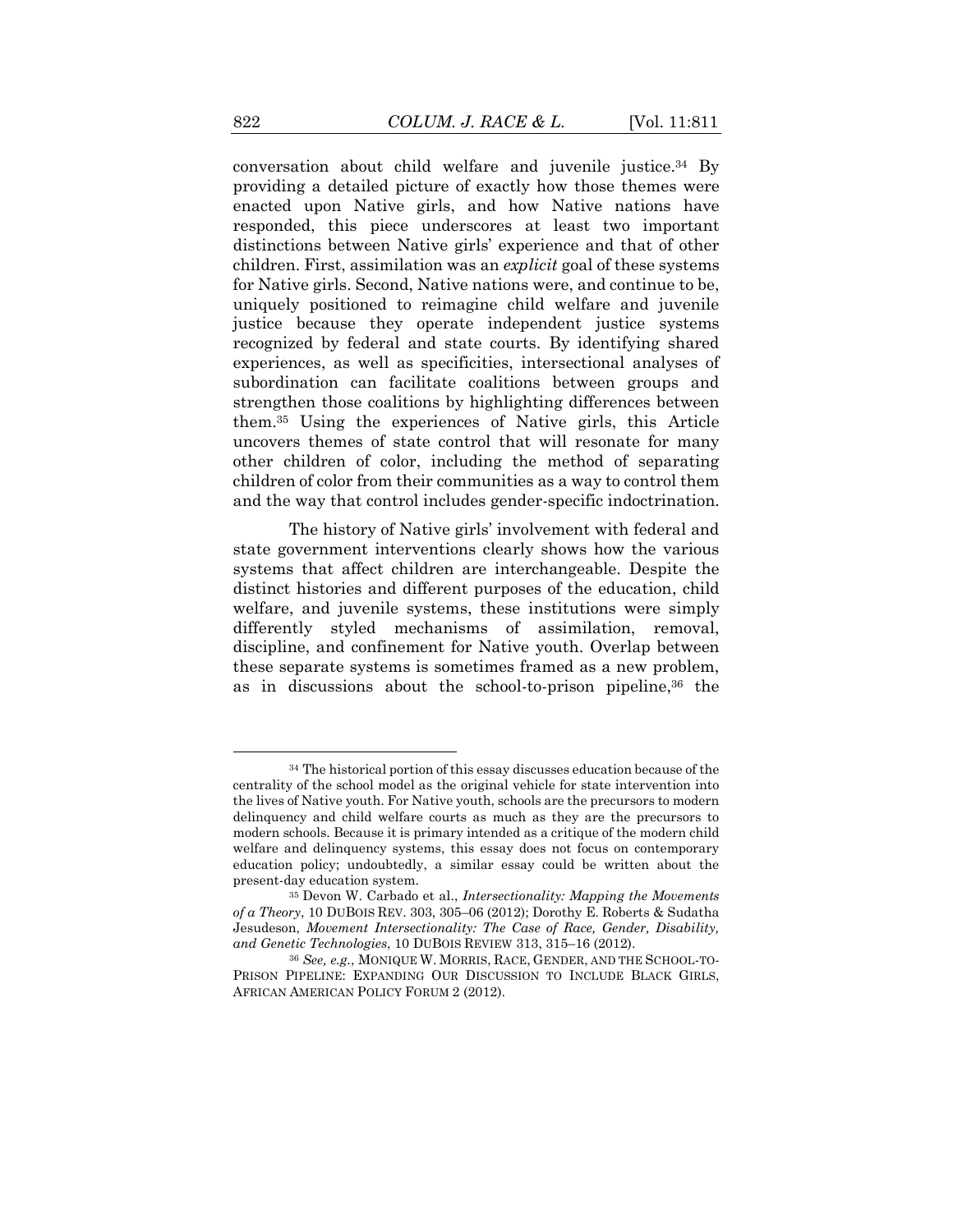punitive turn in child welfare,<sup>37</sup> or the criminalization of welfare.<sup>38</sup> For Native children, there has never been a noticeable difference between the systems. Government interventions have been remade and renamed several times, but the central purpose—to assimilate Native children—has changed little. This consistency of purpose is evident in the physical buildings themselves, some of which have been recycled from prisons to schools to prisons, and back to schools again. The fact that these structures remain, even as governments have formally rejected their origins, speaks to a failure of memory and a failure of imagination. This Article directly counteracts the failure of memory by demonstrating that what we imagine today as benevolent, helpful systems originated as ways to control, eradicate, or confine disfavored populations.

Looking forward, this Article addresses the failure of imagination. Most people have come to expect, without question, that government intervention is necessary to educate, protect, and rehabilitate children. Even when the focus of these systems shifts nominally to helping parents and children and reunifying families, it is assumed that punitive threats of child removal and/or confinement will be necessary to force some parents and children to comply.

These assumptions are obviously problematic when applied to Native girls today. Academics and policymakers have highlighted the role of personal and intergenerational trauma in creating the conditions that disrupt education and call for child welfare and juvenile delinquency intervention.<sup>39</sup> Yet, proposals for addressing this trauma are still linked to the existing punitive systems. Why, if the core issue is trauma caused by past violent policies, should we fix it by sending girls back into the systems that created (and recreate) that violence? There is no one answer to the question of exactly how to re-envision (or even replace) these systems. To raise the possibility of transformation, this

<sup>37</sup> *See, e.g.*, Dorothy E. Roberts, *Prison, Foster Care, and the Systemic Punishment of Black Mothers*, 59 UCLA L. REV. 1474, 1478 (2012).

<sup>38</sup> *See, e.g.*, KAARYN S. GUSTAFSON, CHEATING WELFARE: PUBLIC ASSISTANCE AND THE CRIMINALIZATION OF POVERTY (2011) (documenting how modern welfare rules subject poor people to surveillance and regulation, treats them as presumptive criminals, and leads to entanglement in the criminal justice system).

<sup>39</sup> *See* Addie C. Rolnick, *Resilience and Native Girls: A Critique*, 2018 BYU L. REV. 1407, 1415–16.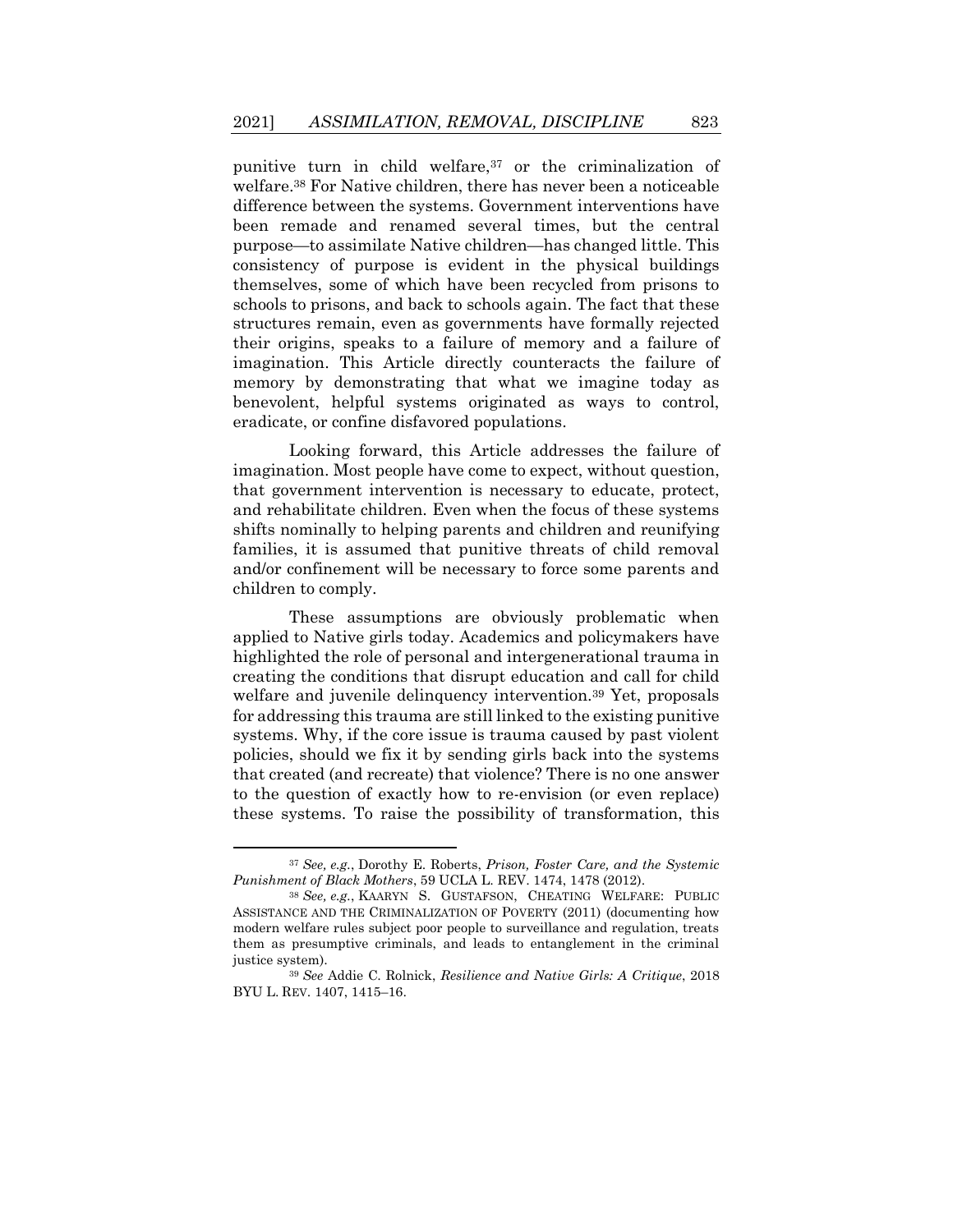Article briefly considers how some tribal courts have structured their child welfare and delinquency systems using traditional ideas about child-rearing, discipline, and communal responsibility.

#### III. ASSIMILATION, REMOVAL, DISCIPLINE, AND CONFINEMENT: BOARDING SCHOOLS, COURTS, REFORMATORIES, AND FOSTER PARENTS

Modern child welfare and juvenile courts were established during the late 1800s and early 1900s—the same period that assimilationist boarding schools were a centerpiece of Indian policy. These systems began as ways for white upper-class reformers to protect and retrain poor and minority children, first through private organizations, and eventually through state government systems. While assimilation was not the formal goal, this goal was assimilative in nature, and the key mechanisms used were removal and confinement. Early houses of refuge and training schools for children were subject to minimal judicial oversight, allowing caretakers to experiment with discipline, physical punishment, isolation, manual labor, and even resettlement of children in other communities.<sup>40</sup> For Native youth, it is significant that the dominant policy approaches to both misbehaving children and Native people in late 1800s and early 1900s favored removing children from home, sending them far away, and subjecting them to programming intended to mold them into race- and gender-specific roles.

Child welfare and delinquency systems underwent significant formalization in the mid-1900s. Also in the 1950s, Congress again embarked on a campaign to dismantle tribal sovereignty and to end the separate political status of Native nations and the special tribal-federal relationship. One of the primary tools of the Termination Era was the delegation of civil and criminal jurisdiction on reservations to a handful of states,

<sup>40</sup> By separating juvenile courts from adult criminal courts, juvenile delinquency professionals gained very broad authority about which children they could sweep into the system and how to treat them once there, including: the type of programming, whether to lock children up, whether and when to employ physical punishment, how long to keep them in the system, and whether and when to use delinquent children as labor. *See* Rolnick, *Untangling the Web*, *supra* note [18,](#page-8-1) at 72 (describing experimentation and lack of oversight in early juvenile institutions).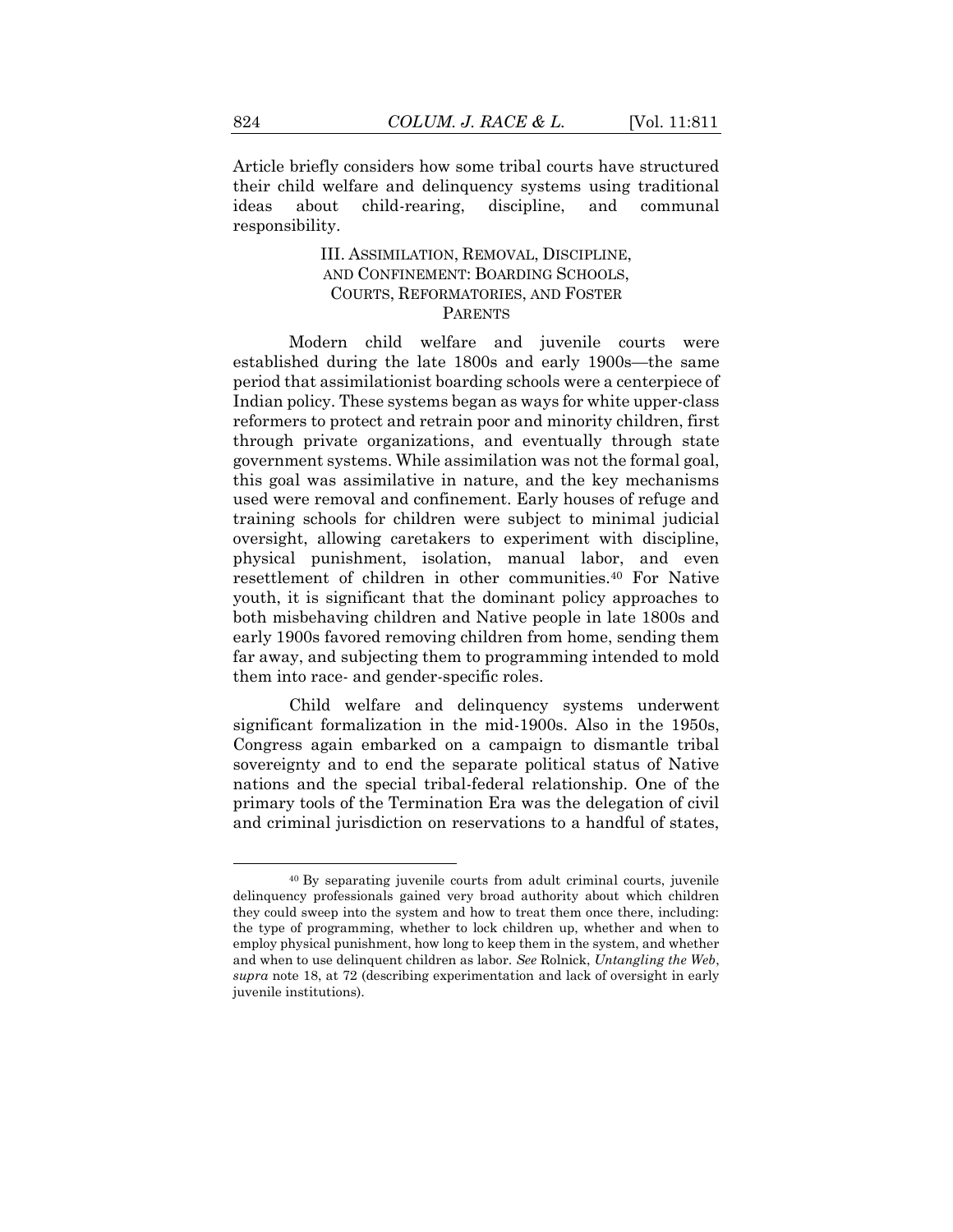effectively handing over federal responsibility for law enforcement to those states. While there is no evidence that increased state power in Indian country improved reservation public safety, it opened state courts, jails, and prisons to a new population of Indian country offenders, including juveniles. During the same period, Native children were also being removed from their communities via state child welfare workers, foster care, and adoption. Child welfare removal—the heir to federal boarding school policy—was premised on the same assumption that Native families and communities were dysfunctional. By this logic of dysfunction, leaving children in the custody of their parents, or even their extended families and communities, would cause harm so severe that child welfare intervention was needed. As more and more Native children came under state jurisdiction through dependency or delinquency courts, they experienced removal and confinement at extraordinarily high rates.

Drawing from government documents and youth narratives, this Part highlights the themes of assimilation, removal, discipline, and confinement across multiple institutions. The goal of these institutions, described in Section A, was to assimilate. Federally run boarding schools were the centerpiece of the U.S. government's efforts to forcibly assimilate Native people.<sup>41</sup> Boarding schools were an entry portal for Native children into government systems, but the schools interacted with criminal courts, juvenile courts, and child welfare institutions—institutions that had assimilative tendencies of their own. Over time, these institutions continued the work of assimilating Native children even after the formal policy of assimilation was rejected. The primary means through which government actors accomplished the goal of assimilation was through removal, discussed in Section B. Because the goal of assimilation was to eliminate Native peoples by changing Native individuals,<sup>42</sup> the first step in changing children was to remove them from their families and communities. This removal usually happened under circumstances that scared children and parents; it is frequently described as kidnapping. Finally, as described in

<sup>41</sup> *See generally* ANDREW WOOLFORD, THIS BENEVOLENT EXPERIMENT: INDIGENOUS BOARDING SCHOOLS, GENOCIDE, AND REDRESS IN CANADA AND THE UNITED STATES (2016) (comparative examination of U.S. and Canadian boarding schools that situates them as the primary means by which governments carried out assimilation policies).

<sup>42</sup> Wolfe, *supra* not[e 7,](#page-5-1) at 397.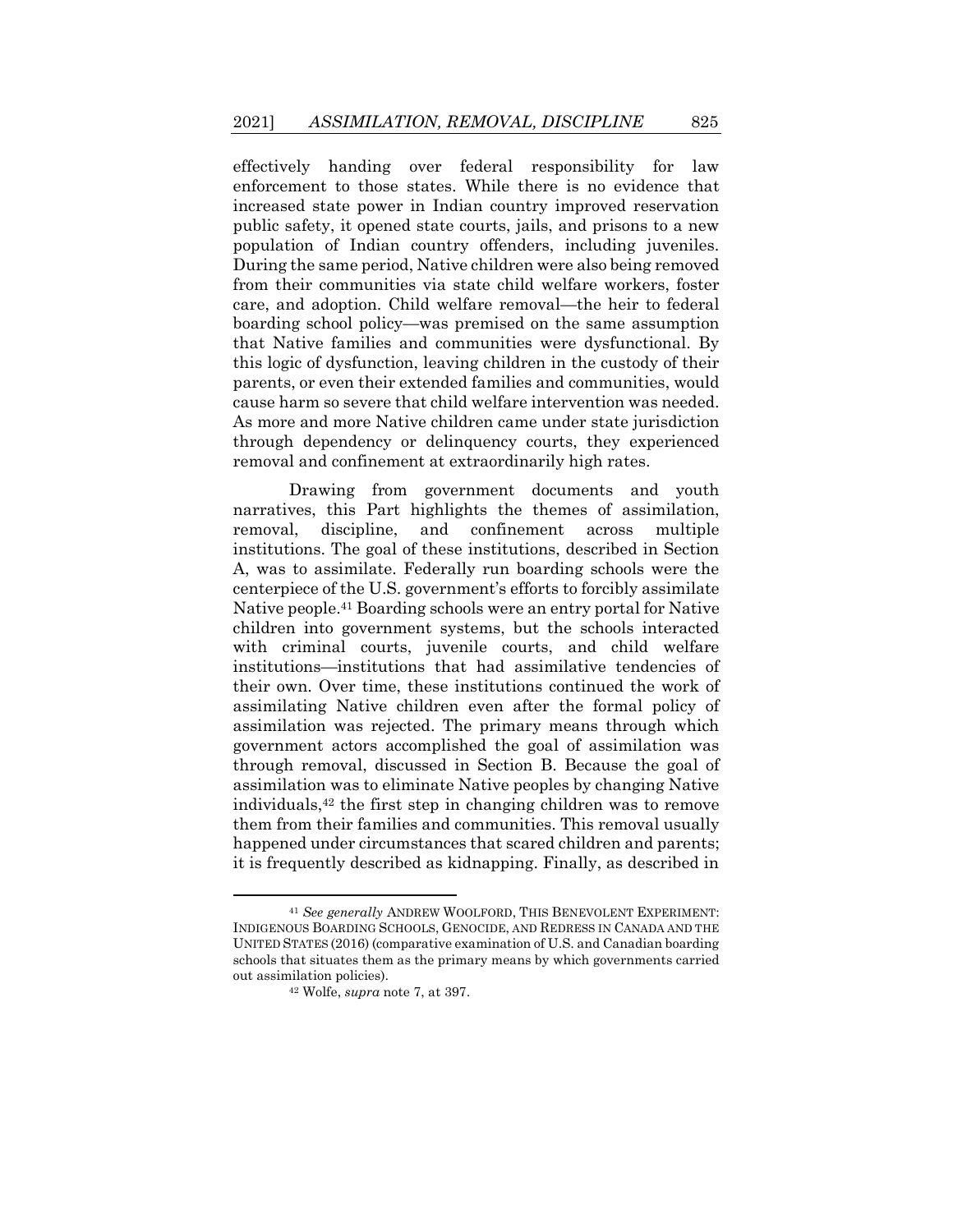Section C, assimilation policy relied on discipline and physical and architectural confinement in order to counter children's resistance. Once children were in these institutions, the formal curriculum was supplemented by rigid discipline, including everyday practices and egregious abuse. Locks, transfers, and recapture were used to confine the children when they tried to escape.

A. Solving "The Indian Problem": Erasure Through Assimilation

<span id="page-16-0"></span>The boarding school heyday spanned from the late 19th century to the mid-20th century. Congress ended the policy of making treaties with Indian tribes in 1871, putting new emphasis on legislation geared toward civilization and assimilation. The goal of the policy included detribalization through the division of communally held tribal land<sup>43</sup> and indoctrination into a Western, capitalist way of life through individualized property ownership.<sup>44</sup> The federal government established a policy that Native children should be removed from their homes and placed in church or government-run boarding schools. Thousands of children were institutionalized in government-run schools, often far from their families.<sup>45</sup> Boarding schools introduced the American educational, child welfare, and

<span id="page-16-1"></span><sup>43</sup> The Indian General Allotment Act of 1887, ch. 119, 24 Stat. 388 (1887) (codified as amended in scattered sections of 25 U.S.C.), authorized a policy of allotting tribal lands.

<sup>44</sup> Tribal land holdings were broken up into individual allotments, which allowed for "surplus" lands to be made available for sale to white settlers and facilitated a transition for Native people to the American system of individual property ownership and agricultural land use. The Allotment and Assimilation Era lasted from approximately 1871 until 1934. CHRISTINE BOLT, AMERICAN INDIAN POLICY AND AMERICAN REFORM: CASE STUDIES OF THE CAMPAIGN TO ASSIMILATE THE AMERICAN INDIANS 95–97 (1987) (discussing government policies and programs to assimilate Indians). *See generally* ROBERT N. CLINTON ET AL., AMERICAN INDIAN LAW: NATIVE NATIONS AND THE FEDERAL SYSTEM 30–36 (2005); COHEN'S HANDBOOK OF FEDERAL INDIAN LAW § 1.04 (giving 1928 as end of Allotment and Assimilation Era); Addie C. Rolnick, *The Promise of Mancari: Indian Political Rights as Racial Remedy*, 86 N.Y.U. L. REV. 959, 980 n.96 (2011) (describing assimilation policy).

<sup>45</sup> Margaret D. Jacobs, *Remembering the "Forgotten Child": The American Indian Child Welfare Crisis of the 1960s and 1970s*, 37 AM. INDIAN Q. 136, 139 (2013) [hereinafter Jacobs, *Remembering*].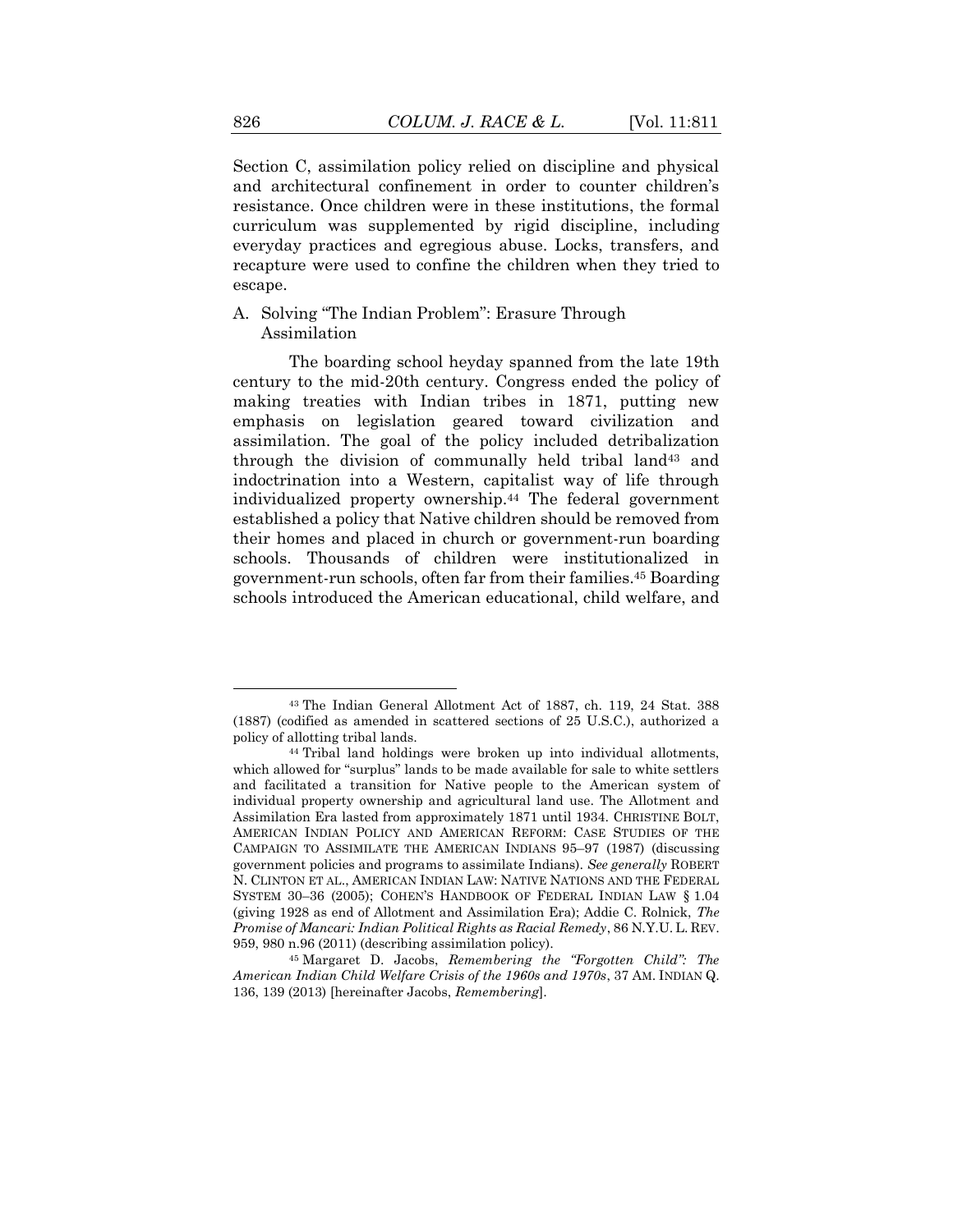juvenile justice systems to Native children as brutal instruments of acculturation designed to produce subservient Americans.<sup>46</sup>

The goal was to "civilize" Native children by forcing them to adopt the norms of Christian Anglo-American culture.<sup>47</sup> Children were often sent hundreds or thousands of miles away from their homes in order to separate them from the traditional practices of their people. Once they arrived, children were punished for speaking their languages and engaging in non-Christian spiritual practices. Native children were forced to cut their hair and were punished for speaking Native languages.<sup>48</sup>

<span id="page-17-1"></span>The assimilation program was gendered. Margaret Jacobs describes the entire endeavor as "steeped in Victorian gender ideals" and explains that assimilation policy "imagined the assimilated Indian mother and the reconstituted Indian family" as essential for civilization.<sup>49</sup> Thus, while assimilation was encouraged generally, girls at the schools were encouraged to accept a subservient role. Katrina Paxton describes a separate curriculum for girls at the Sherman Institute.<sup>50</sup> Although some American women at the time pursued professional lives, Native girls were trained to accept a specific version of womanhood. They were taught domestic labor skills and discouraged from

<sup>49</sup> Jacobs, *Remembering*, *supra* note [45,](#page-16-1) at 139.

<span id="page-17-0"></span><sup>46</sup> *See* MARGARET D. JACOBS, A GENERATION REMOVED: THE FOSTERING AND ADOPTION OF INDIGENOUS CHILDREN IN THE POSTWAR WORLD xxxi (2014) (referring to the use of "military force to wrest children away" from their parents and "military-style regimens" and "manual labor" as instruments of acculturation within the schools).

<sup>47</sup> *See generally* Helen M. Bannan, *The Idea of Civilization and American Indian Policy Reformers in the 1880s*, 1 J. AM. CULTURE 787 (2004) (discussing 1880s policy reformers' focus on "civilizing" Indians).

<sup>48</sup> *See generally* BOLT, *supra* note [44;](#page-16-0) K. TSIANINA LOMAWAIMA, THEY CALLED IT PRAIRIE LIGHT: THE STORY OF CHILOCCO INDIAN SCHOOL (1994) (relating Indian experience of assimilation through boarding school program); MARGARET CONNELL SZASZ, EDUCATION AND THE AMERICAN INDIAN: THE ROAD TO SELF-DETERMINATION SINCE 1928 (1999) (discussing educational programs as a vehicle for assimilation of Indians). *See also* Patrick Gerald Eagle Staff, Settler Colonial Curriculum in Carlisle Boarding School: a Historical and personal Qualitative Research Study 117–18 (Ph.D. dissertation, Portland State University) (2020) (ProQuest) (describing the role of haircutting in the assimilation curriculum).

<sup>50</sup> Katrina A. Paxton, *Learning Gender: Female Students at the Sherman Institute*, *1907–1925*, *in* BOARDING SCHOOL BLUES: REVISITING AMERICAN INDIAN EDUCATIONAL EXPERIENCES 174–86 (Trafzer et al., eds., 2006) (discussing gendered nature of the training and indoctrination experienced by Native youth).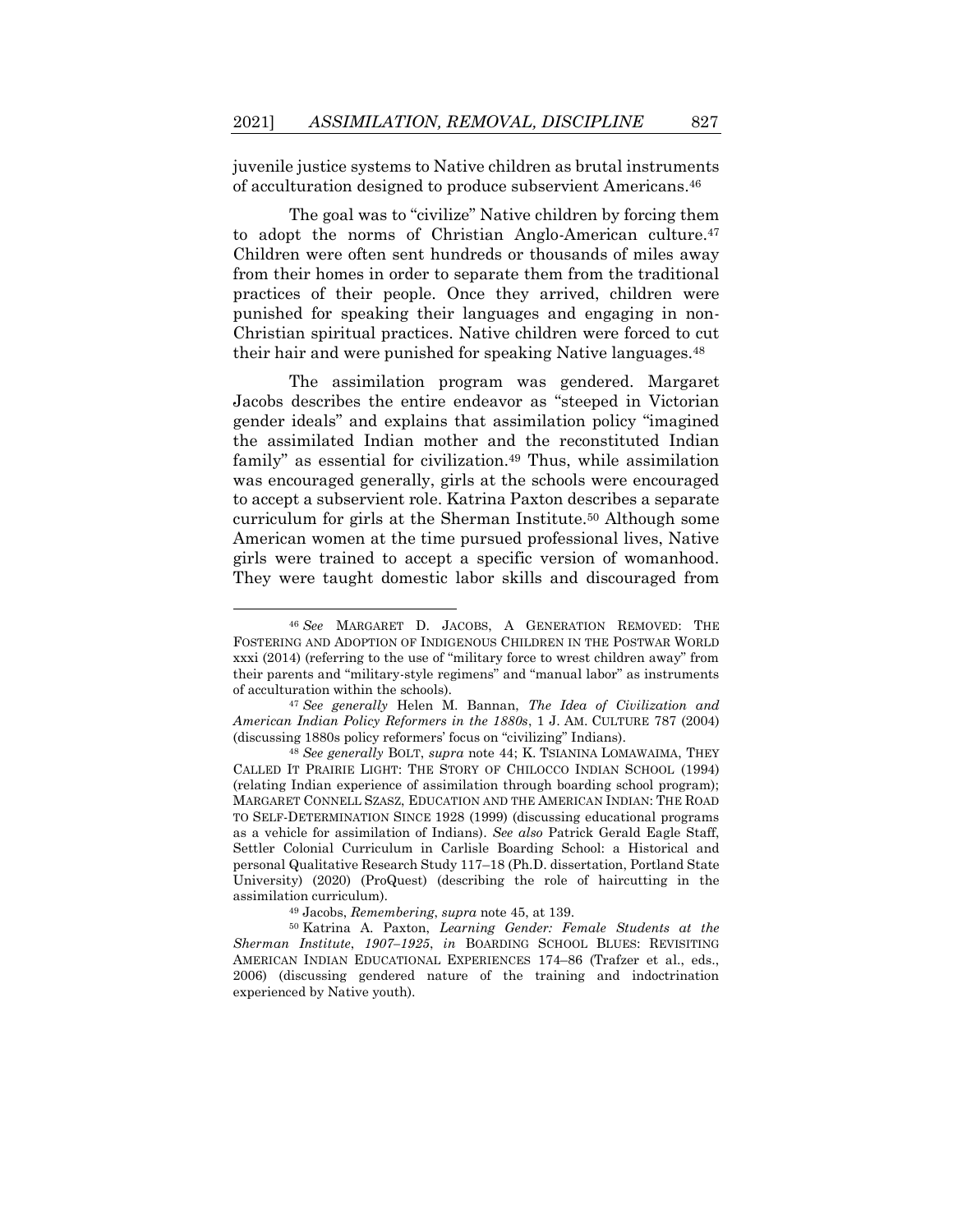other pursuits, leading to more limited opportunities than were available to boys.<sup>51</sup>

This gendered vision of assimilation had racial and religious overtones: Pratt believed that Black people and Native people were best suited to a second-class version of Americanness<sup>52</sup> and boarding schools impressed a Protestant vision of womanhood upon girls who attended the schools.<sup>53</sup> Native people were not U.S. citizens until 1924, but individuals were granted U.S. citizenship, usually in exchange for accepting allotments and agreeing to adopt an agricultural lifestyle. In these instances, U.S. officials administered an oath of citizenship that was different for men and women. Whereas men were told to exchange their bows and arrows for plows, women were handed a purse and told, "this means you have chosen the life of the white woman—and the white woman loves her home. The family and the home are the foundation of our civilization. Upon the character and the industry of the mother and homemaker largely depends the future of our nation."<sup>54</sup>

One of the federal government's other major tools of assimilation and control over Native people during this period was criminal law. The federal government used criminal jurisdiction to reeducate and control Native people and to remake indigenous ideas about justice. In 1885, the Major Crimes Act extended—for the first time—federal court jurisdiction over certain crimes committed by Indians against other Indians on reservations.<sup>55</sup> The push for federal jurisdiction came primarily from federal Indian agents, who argued that traditional justice

<sup>51</sup> *Id.*

<sup>52</sup> Hayes, *supra* not[e 5,](#page-5-0) at 2.

<sup>53</sup> Paxton, *supra* note [50.](#page-17-0)

<sup>54</sup> *See* Nicole Montclair Donaghy, *The New Assimilated American*, LRINSPIRE (Apr. 28, 2016) [https://lrinspire.com/2016/04/28/the-new-assimilated](https://lrinspire.com/2016/04/28/the-new-assimilated-american-by-nicole-montclair-donaghy)[american-by-nicole-montclair-donaghy](https://lrinspire.com/2016/04/28/the-new-assimilated-american-by-nicole-montclair-donaghy) [https://perma.cc/NX6M-B32S] (reproducing Ritual on Admission of Indians to Full American Citizenship); Jared Farmer, *Last Arrow Ceremony*, JARED FARMER BLOG https://jaredfarmer.net/curios/last-arrow-ceremony [https://perma.cc/N4SS-ZJA2] (describing citizenship ceremony). *See also* Gloria Valencia-Weber, *Racial Equality: Old and New Strains and American Indians*, 80 NOTRE DAME L. REV. 333, 334 (2004) (describing men's and women's naturalization ceremonies).

<sup>55</sup> 18 U.S.C. § 1153 (2006). *See* Sidney L. Haring, *The Distorted History that Gave Rise to the "So Called" Plenary Power Doctrine: The Story of Kagama* v. United States, *in* INDIAN LAW STORIES 149, 150 (Carole Goldberg et al. eds., 2011).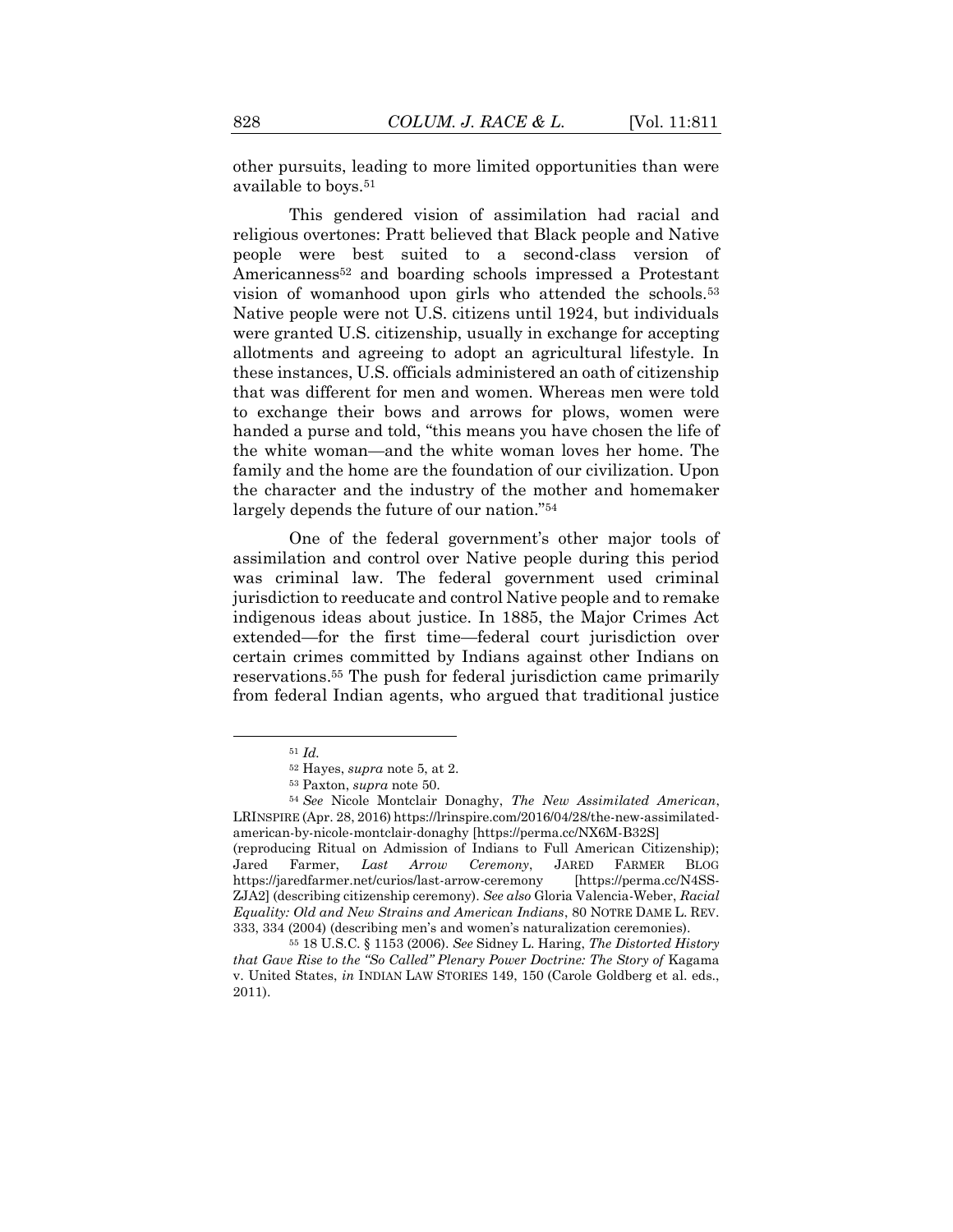systems were incapable of handling serious crimes in a manner that settlers would recognize as real justice.<sup>56</sup> For example, in the case immediately preceding enactment of the law, the Brule Lakota Council addressed a murder by ordering restitution, an outcome Indian agents and settlers viewed as insufficiently punitive.<sup>57</sup>

The federal government also supplanted traditional justice systems by addressing less serious crime in local administrative courts. Called CFR courts, these courts implemented a federal Code of Indian Offenses that prohibited cultural and religious activities as well as basic lifestyle choices.<sup>58</sup> When a woman arrested for adultery and convicted in a CFR court argued that Department of the Interior lacked authority to define offenses or try and punish offenders, a federal court upheld the constitutionality of CFR courts on the theory that criminal punishment was merely being used as a teaching tool, further blurring the line between punishment and education in federal Indian policy. The court described them as "mere disciplinary and educational instrumentalities" and pointed out that the reservation itself "is in the nature of a school" that gathers Indians "under the charge of an agent, for the purpose of acquiring the habits, ideas, and aspirations which distinguish the civilized from the uncivilized man."<sup>59</sup> While rehabilitation is

<sup>59</sup> *See* United States v. Clapox, 35 F. 575, 577 (D.C. Ore. 1888) (holding that these "CFR courts" did not violate Article I of the U.S. Constitution).

<sup>56</sup> *See generally* SIDNEY L. HARRING, CROW DOG'S CASE: AMERICAN INDIAN SOVEREIGNTY, TRIBAL LAW, AND UNITED STATES LAW IN THE NINETEENTH CENTURY (1994). The Supreme Court had already signaled that they did not regard Native nations' justice systems as real criminal systems when it held that a white Cherokee citizen could be prosecuted in federal court under federal enclave laws that exempted crimes between Indians. The Court viewed federal jurisdiction as necessary to "preserve the peace" and shield Indians from "mischievous and dangerous" settlers, never mind that the Cherokee authorities had arrested the defendant and expected to try him for his crime. Bethany Berger, *Power Over This Unfortunate Race: Race, Politics and Indian Law in* United States v. Rogers, 45 WM. & MARY L. REV. 1957, 1969, 1984–85 (2004).

<sup>57</sup> *See* Ex Parte Crow Dog, 109 U.S. 556 (1883). On the other hand, the Supreme Court had also reviewed a Cherokee sentence of death for murder. *See* Talton v. Mayes, 163 U.S. 376 (1896).

<sup>58</sup> *See* LUANA ROSS, INVENTING THE SAVAGE: THE SOCIAL CONSTRUCTION OF NATIVE AMERICAN CRIMINALITY 18, 41–45 (1998) (describing how the codes criminalized religious activities, plural marriage, and the practices of medicine people as well as the use of more typical criminal laws to punish acts of resistance by Native people against settlers).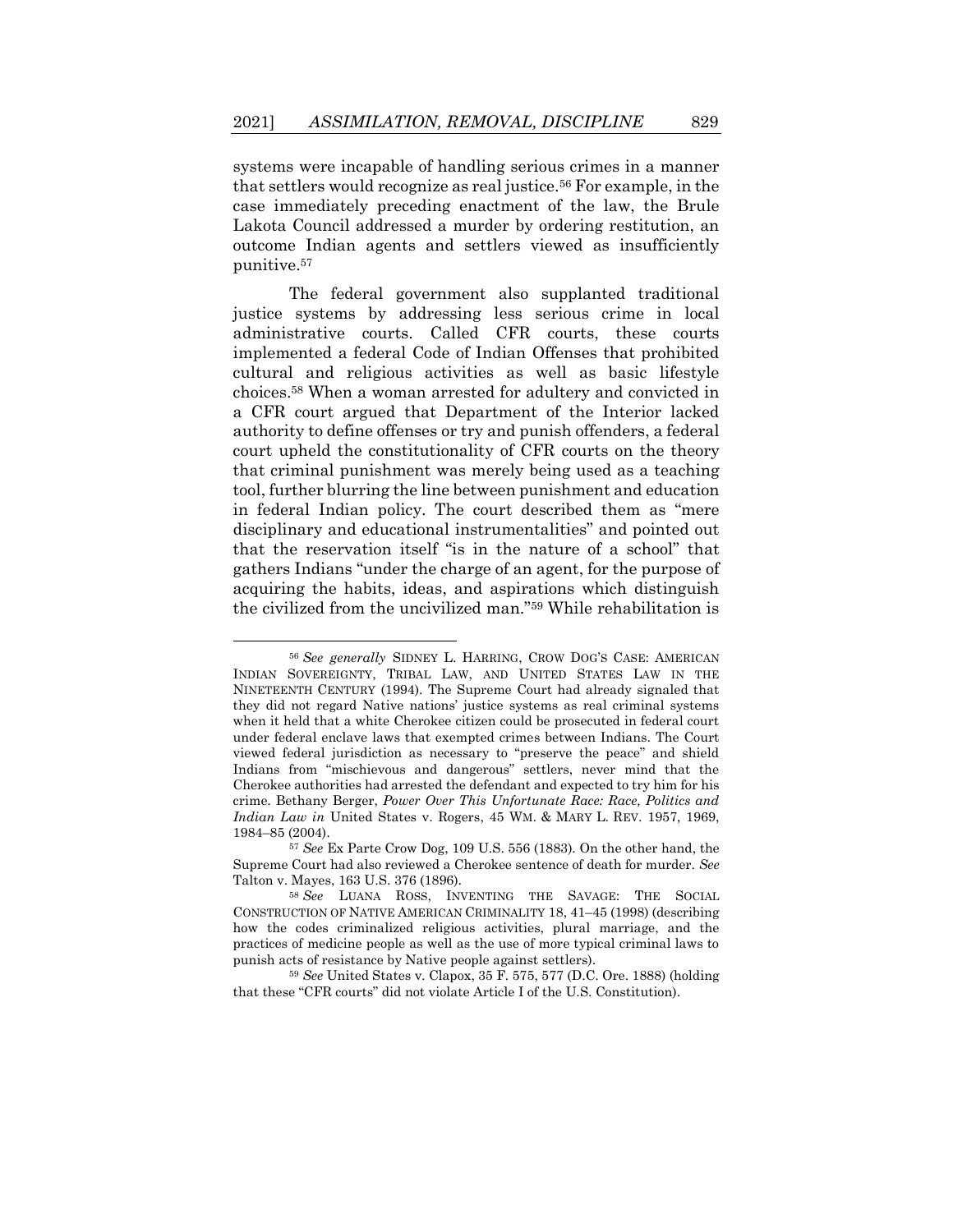one of several justifications for criminal punishment in American law, it is arguably the most important reason for criminal punishment of Native people in the United States. The version of rehabilitation experienced by Native people bears more resemblance to the Quaker idea of moral reeducation than it does to more modern concepts of counseling and job skills.

Like the CFR courts, boarding schools focused on changing individual Native people by remaking their cultural, religious, linguistic, and familial identities until they resembled white Americans. Boarding schools, though, were the favored instrument of assimilation because they worked their experiment on children, who were seen as more malleable. The boarding school philosophy linked the idea of rehabilitation with the practices of removal, education, and punishment.

<span id="page-20-1"></span><span id="page-20-0"></span>Boarding schools flourished during the same period that states were exploring methods to contain, control and reform poor children in cities through houses of refuge<sup>60</sup> and later juvenile courts.<sup>61</sup> The dominant policy approaches to both misbehaving children and Native people in late 1800s favored removing children from home, sending them far away, and subjecting them to a curriculum of reprogramming.<sup>62</sup> Although they were denominated schools, boarding schools were in this sense not much different from the nascent juvenile delinquency system.<sup>63</sup> The "child savers," who viewed crime as a result of incomplete moral and social development, shared a goal of

<sup>60</sup> *Ex parte* Crouse, 4 Whart. 9, 11 (Pa. 1839) (describing houses of refuge as "schools" but upholding their use as prisons for "juvenile convicts").

<sup>61</sup> *See generally* DAVID S. TANENHAUS, JUVENILE JUSTICE IN THE MAKING 4 (2004) (tracing the movement to create separate juvenile courts to the 1888 efforts of Lucy Flowers); DAVID L. PARRY, ESSENTIAL READINGS IN JUVENILE JUSTICE 41–42 (2005).

<sup>62</sup> Michael Grossberg, *Changing Conceptions of Child Welfare in the United States, 1820–1935*, *in* A CENTURY OF JUVENILE JUSTICE 3–4, 17 (Michael Rosenheim et al. eds., 2002).

<sup>63</sup> While children in cities were sent to training schools because they were deemed dependent or delinquent, Native children sent to boarding schools were deemed deficient solely on the basis of their Indianness. The doctrine of *parens patriae* was not necessary to intervene in the lives of Native children because the legal status of American Indians is premised in part on the *wardguardian relationship*, in which the federal government functions as a guardian vis-a-vis its Indian wards. Although narrowly interpreted in its earliest iterations, and more limited today, this doctrine was broadly construed in the late 19th and early 10th century to justify massive intrusions into the lives of Native people, most in the name of assimilation.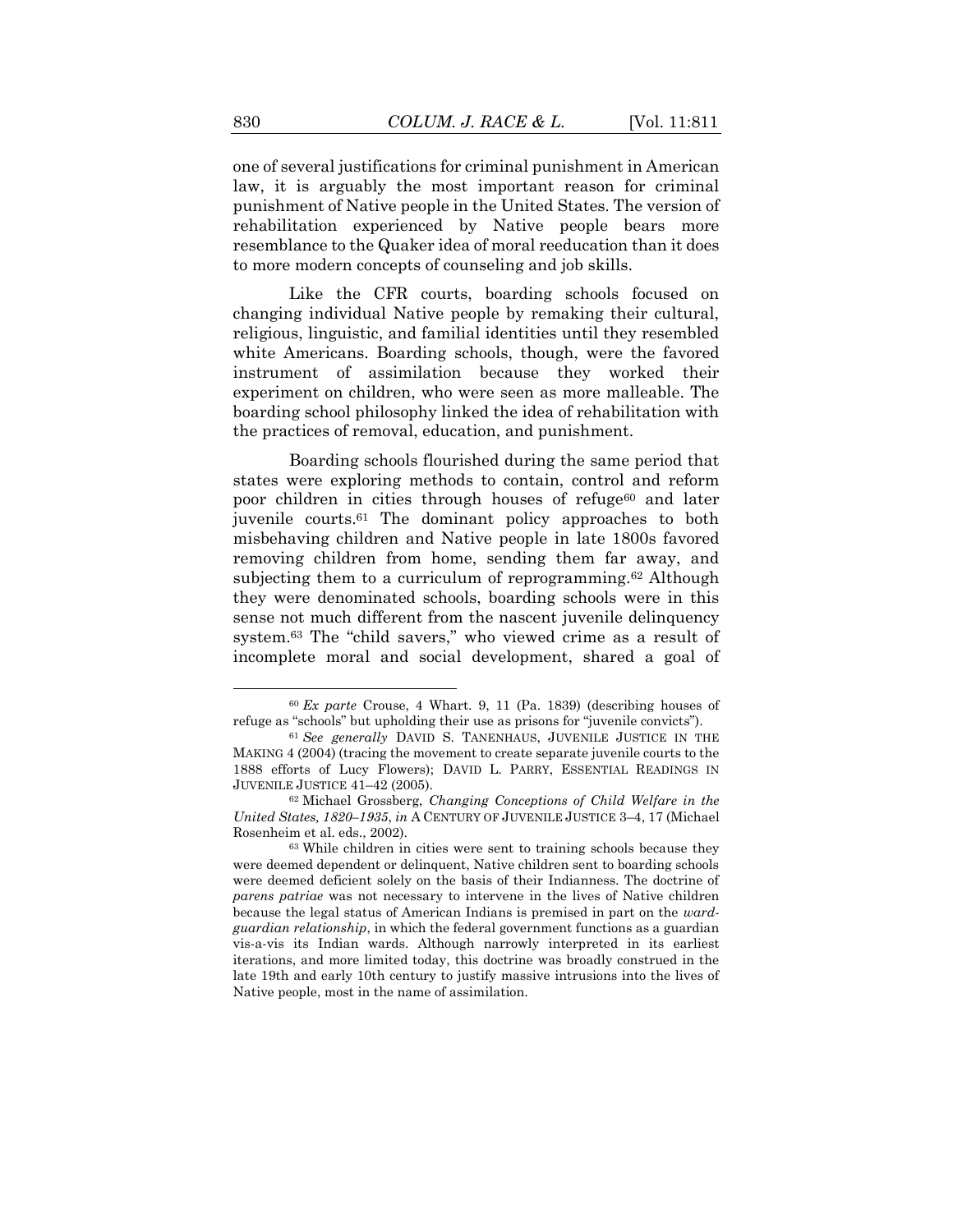rescuing and rehabilitating poor and minority children.<sup>64</sup> Each institution touted a rehabilitative goal in which the exercise of control over children was employed as a method of controlling a disfavored population.

<span id="page-21-1"></span>This theme of solving the problem posed by the existence of an entire group of people by controlling and remaking their children also spurred the high rates of adoption and foster care placement experienced by Native children from the 1950s through the 1970s and beyond.<sup>65</sup> Again, the high point for child removal coincided with the dominance of a policy approach focused on eradicating separate Native communities by encouraging the physical, cultural, and political transformation of reservation-based Native nations into individual Americans.<sup>66</sup> Congress again embarked on a campaign to dismantle tribal sovereignty and to end the separate political status of tribes and the special tribal-federal relationship, but this time it used state power, rather than federal power.

<span id="page-21-0"></span>This federal-to-state shift occurred in two areas significant to state control over children: child welfare and criminal/juvenile jurisdiction. Congress passed laws that effectively handed over federal responsibility for law enforcement to some states.<sup>67</sup> Congress formally terminated its government-

<sup>64</sup> *See generally* ANTHONY PLATT, THE CHILD SAVERS: THE INVENTION OF DELINQUENCY 15–100 (2009). Platt's study emphasized the paternalistic roots of the child saving movement, noting that it "was essentially a middle-class movement, launched by the 'leisure class' on behalf of those less fortunately placed in the social order." *Id.* at 77. During this same period, federal Indian policy focused explicitly on "saving" Indian people, and a central tool of this was a network of federally sponsored boarding schools for Native children.

<sup>65</sup> In her forthcoming memoir, Wenona Singel describes two distinct waves of adoption. WENONA SINGEL, FIVE GENERATIONS REMOVED: A MEMOIR OF INDIAN CHILD REMOVAL IN MICHIGAN (forthcoming).

<sup>66</sup> This period, called the Termination Era, lasted from approximately 1940 until 1962. *See generally* Carole GOLDBERG ET AL., AMERICAN INDIAN LAW: NATIVE NATIVES AND THE FEDERAL SYSTEM 33–35 (7th ed. 2015); COHEN'S HANDBOOK OF FEDERAL INDIAN LAW, § 1.06 (discussing Termination Era from 1943 to 1961).

<sup>67</sup> Pub. L. No. 83-280, 67 Stat. 588 (1953) (codified at 25 U.S.C. §§ 1162, 1360, 1321 (2006)). Public Law 280 automatically transferred Indian country jurisdiction to six states and permitted other states voluntarily to assume jurisdiction over Indian country within the state. The mandatory states were Alaska, California, Minnesota (except the Red Lake Reservation), Nebraska, Oregon (except the Warm Springs Reservation), and Wisconsin. *See* CAROLE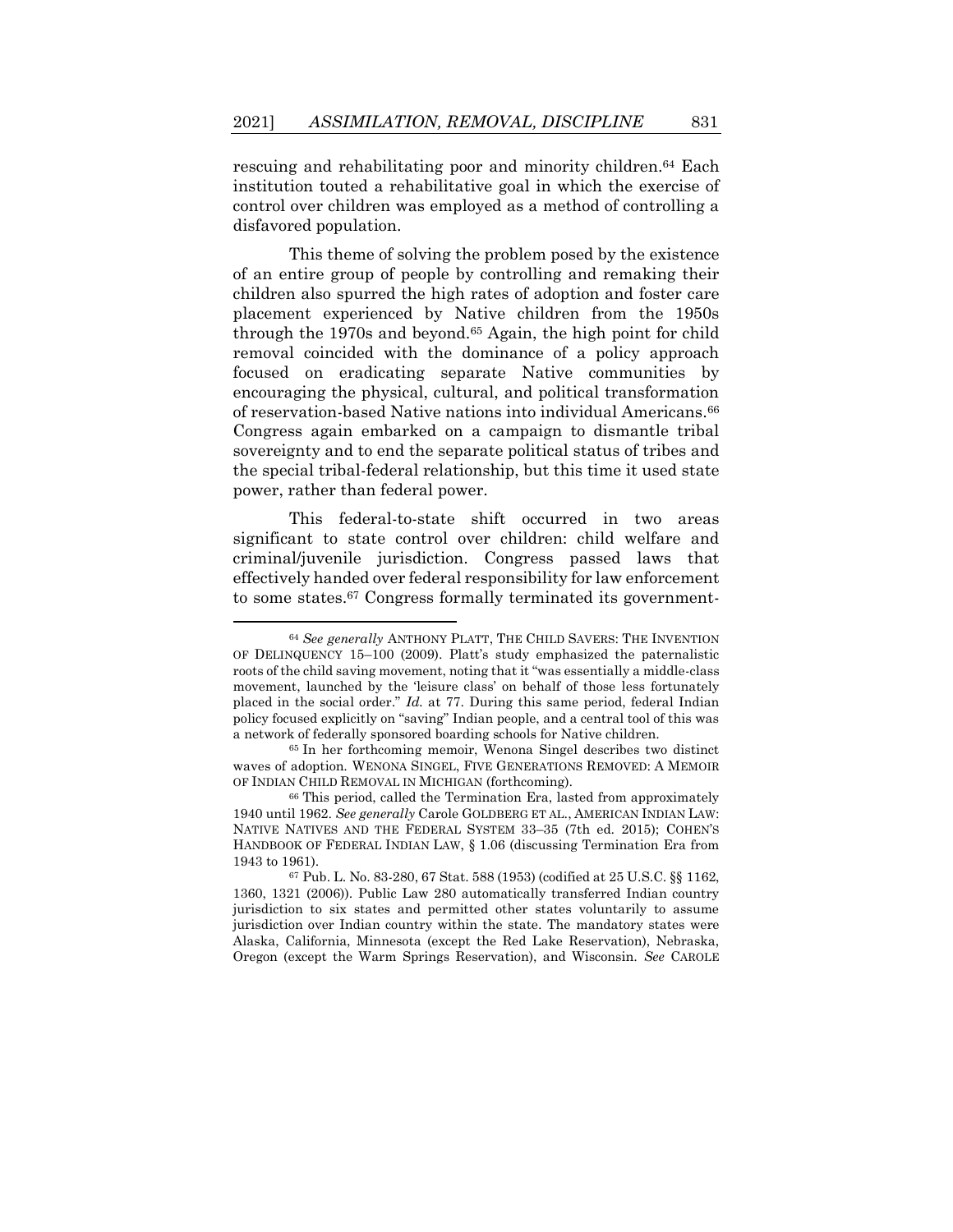to-government relationship with specific Native nations, leaving the citizens of those nations subject to state power on the same terms as any other people.<sup>68</sup> A corollary federal relocation program was also established to move Indian people from reservations to urban areas.<sup>69</sup> The justifications for state control were not as transparently assimilationist as were the justifications for federal power during the late nineteenth century. Instead, state power was viewed as necessary to protect and control reservation populations.<sup>70</sup> Finally, the Bureau of Indian Affairs (BIA) worked with private groups and state child welfare agencies to facilitate the removal and adoption of Native children.<sup>71</sup> This was, in some sense, just a different approach to financing the same goal of assimilation.

<span id="page-22-0"></span>As Jacobs explains, "the B.I.A. longed to terminate the responsibilities it had taken over for the care of Indian children by privatizing its earlier child removal policies."<sup>72</sup> Indian boarding schools still existed, but the federal government had come to see them as a financial burden better passed on to the

<sup>70</sup> *See* H.R. Rep. No. 848, 83rd Cong., 1st Sess. 5–6 (1963).

GOLDBERG-AMBROSE, PLANTING TAIL FEATHERS: TRIBAL SURVIVAL AND PUBLIC LAW 280 (1997) (discussing shifts in state and federal jurisdiction over tribal lands under Public Law 280). States voluntarily accepting jurisdiction over some or all reservations pursuant to § 1321 were Arizona, Florida, Idaho, Iowa, Montana, Nevada, North Dakota, South Dakota, Utah, and Washington. In the voluntary states, the exact scope of state jurisdiction is defined by state statute, but delinquency and child welfare were popular areas for state jurisdiction. *See, e.g.*, Rev. Code of Wash. 37.12.010 (accepting jurisdiction over delinquency, dependency and adoption matters).

<sup>68</sup> H.R. Con. Res. 108, 83rd Cong. (1953) (urging termination of federal relationship with certain tribes "at the earliest possible time"); Charles F. Wilkinson & Eric R. Biggs, *The Evolution of Termination Policy*, 5 AM. INDIAN L. REV. 139, 151 (1977) (listing individual acts).

<sup>69</sup> The relocation program began in 1931 as a voluntary program to move returning veterans to cities, but by the 1950s, relocation of reservation residents to urban areas had become the Bureau of Indian Affairs' highest priority, resulting in a withdrawal of funding from other priorities. Participants received limited federal assistance—usually a one-way ticket and a subsistence allowance until they received their first paycheck. Once relocated, they were cut off from the federal services that had been available on reservations. The transition was financially and personally difficult, and many people eventually returned to reservations. *See generally* DONALD F. FIXICO, TERMINATION AND RELOCATION: FEDERAL INDIAN POLICY, 1945–1960 (1986) (examining motives for enactment and effects of relocation program on Native people).

<sup>71</sup> Terry L. Cross, *Child Welfare in Indian Country: A Story of Painful Removals*, 33 HEALTH AFFAIRS 2256 (2014).

<sup>72</sup> Jacobs, *Remembering*, *supra* note [45,](#page-16-1) at 153.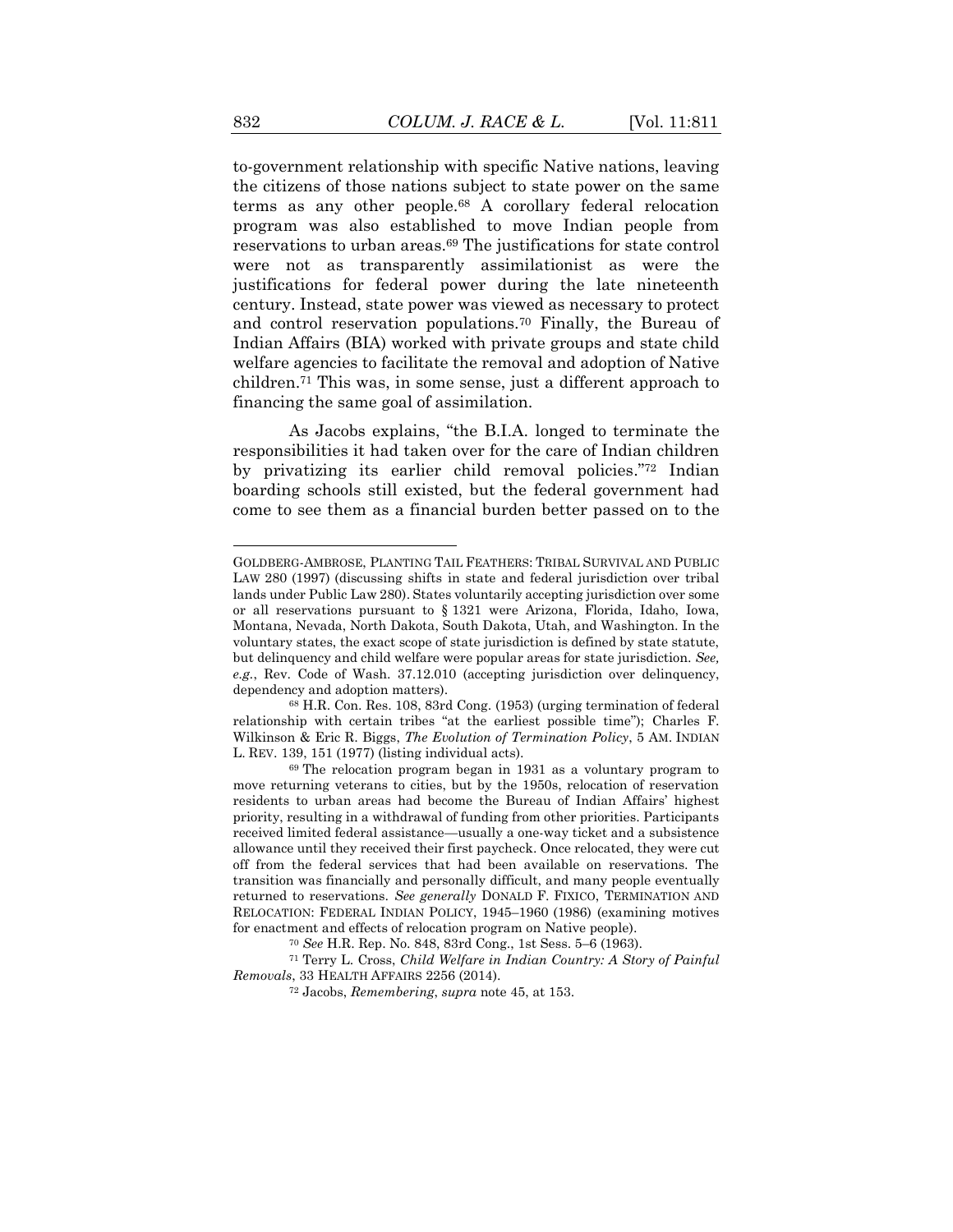states, like federal criminal law enforcement on reservations. Private and religious organizations advocated in favor of adoption as a benefit for Native children, but their advocacy was connected to the longstanding idea of how to solve the "Indian problem"—now recast as the burden Native communities placed on federal resources. Arnold Lyslo, a former Bureau employee who went on to head the Indian Adoption Project, framed the project as a financial benefit:

> It has been apparent for some time, from the reports of the Area and Agency Welfare State of the B.I.A., that many children who might have been firmly established in secure homes at an early age through adoption, have been passed from family to family on a reservation or have spent years at public expense in federal boarding schools or in foster care. 73

State child welfare systems negotiated with federal officials about the terms upon which they would incorporate Native children into their foster care systems. For example, Minnesota reported to federal officials on the likely cost of caring for Native children, asking for more federal money and comparing foster care costs to the costs the federal government would save by closing a boarding school.<sup>74</sup> State officials explained the high proportion of Native children in need of foster care by noting that "[many] social, economic, and other factors contribute to the high incidence of hopeless family breakdown among Indians in Minnesota today."<sup>75</sup> As to why specific children had been placed in foster care, the report cited "three major problems . . . born out of wedlock, neglected or improperly supervised, or home situation otherwise unsatisfactory."<sup>76</sup> Proponents of the foster care solution were thus able to cite vague factors like "neglect" and "family breakdown" to explain the influx of Native children while obscuring the role of federal policy

<sup>73</sup> *Id.*

<sup>74</sup> Minnesota Legislative Interim Committee on Indian Affairs, Statement Prepared for Senate Committee on Organization for Dep't of the Interior, Mar. 1957, at 3–4.

<sup>75</sup> Minnesota Dep't of Public Welfare, Foster Care of Indian Children, Mar. 15, 1957, at 1.

<sup>76</sup> *Id.*, at 6.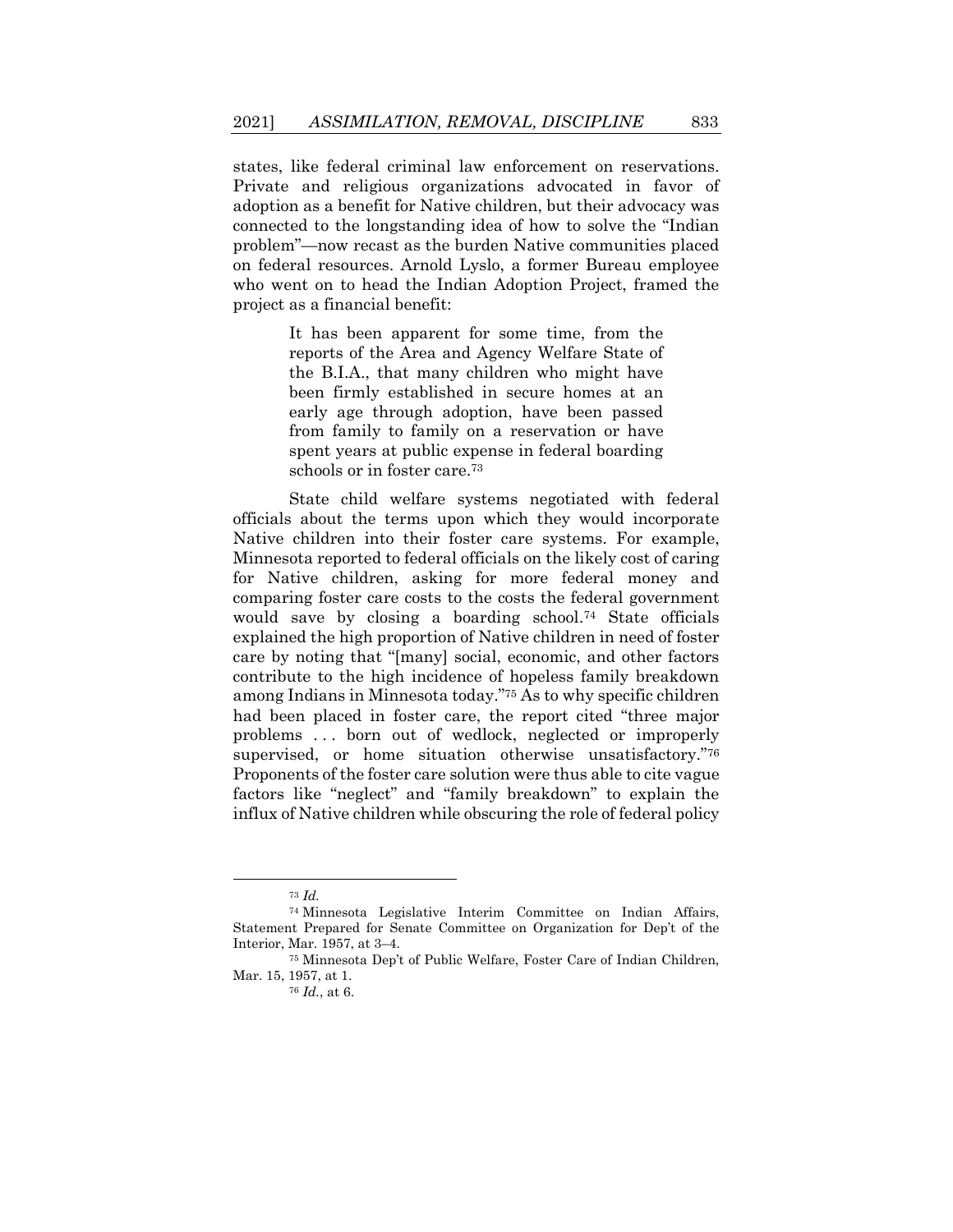in instigating that breakdown and the way the foster care influx also benefitted the private adoption industry.

<span id="page-24-0"></span>By the 1950s, child removal was no longer animated by an express intent to annihilate indigenous cultures and undermine group social and political cohesion. However, it was still premised on the assumption that Native families and communities were dysfunctional.<sup>77</sup> The rhetoric of child protection also camouflaged a governmental investment in white families as superior and the use of child placement as a tool of assimilation.<sup>78</sup> The role of assimilation in foster care policy is

<sup>78</sup> Cross, *supra* note [71;](#page-22-0) Gallagher, *supra* note [77,](#page-24-0) at 85 n.27 (quoting H.R. REP. NO. 95-1386, 10 (1978)) ("Indian communities are often shocked to learn that parents they regard as excellent caregivers have been judged unfit by non-Indian social workers . . . . For example, the dynamics of Indian extended families are largely misunderstood. An Indian child may have scores of, perhaps more than a hundred, relatives who are counted as close, responsible members of the family. Many social workers, untutored in the ways of Indian family life or assuming them to be socially irresponsible, consider leaving the child with persons outside the nuclear family as neglect and thus as grounds for

<sup>77</sup> LAURA BRIGGS, SOMEBODY'S CHILDREN: THE POLITICS OF TRANSRACIAL AND TRANSNATIONAL ADOPTION 7–8 (2012) ("American Indian children, like African American children, became targets for child welfare removals after they began receiving state-financed welfare assistance in large numbers."). *See also* Jacobs, *Remembering*, *supra* note [45,](#page-16-1) at 148 (describing representations of Indian families as chronically dysfunctional and recounting the story of a visitor who took children and alleged that the mother was alcoholic); Bethany Berger, *In the Name of the Child: Race, Gender & Economics*, *as reprinted in* Adoptive Couple v. Baby Girl, 67 FLA. L. REV. 295, 343–45; Brian D. Gallagher, *Indian Child Welfare Act of 1978: The Congressional Foray into the Adoption Process*, 15 N. ILL. U. L. REV. 81, 85 (1994) ("Congress was especially critical of the general standards employed by the child welfare system in determining the necessity of intervention. One survey cited found that ninetynine percent of the cases involving the removal of Indian children from their families were predicated 'on such vague grounds as 'neglect' or 'social deprivation' and on allegations of the emotional damage the children were subjected to by living with their parents.' Congress was altogether dismayed at the lack of understanding non-Indian child welfare workers had of Indian family society."). Systematic removal of Indian children is not only a relic of the past; South Dakota child welfare officials were recently found to have adopted procedures facilitating easy removal of Indian children from their homes, violating the Indian Child Welfare Act and denying Indian parents their rights to due process prior to removal. *See* Oglala Sioux Tribe v. Van Hunnik, 100 F. Supp. 3d 749, 754, 773 (D.S.D. 2015) (granting partial summary judgment), *judgment vacated by* Oglala Sioux Tribe v. Fleming, 904 F.3d 603 (8th Cir. 2018) (holding that district court should have exercised *Younger* abstention and dismissed).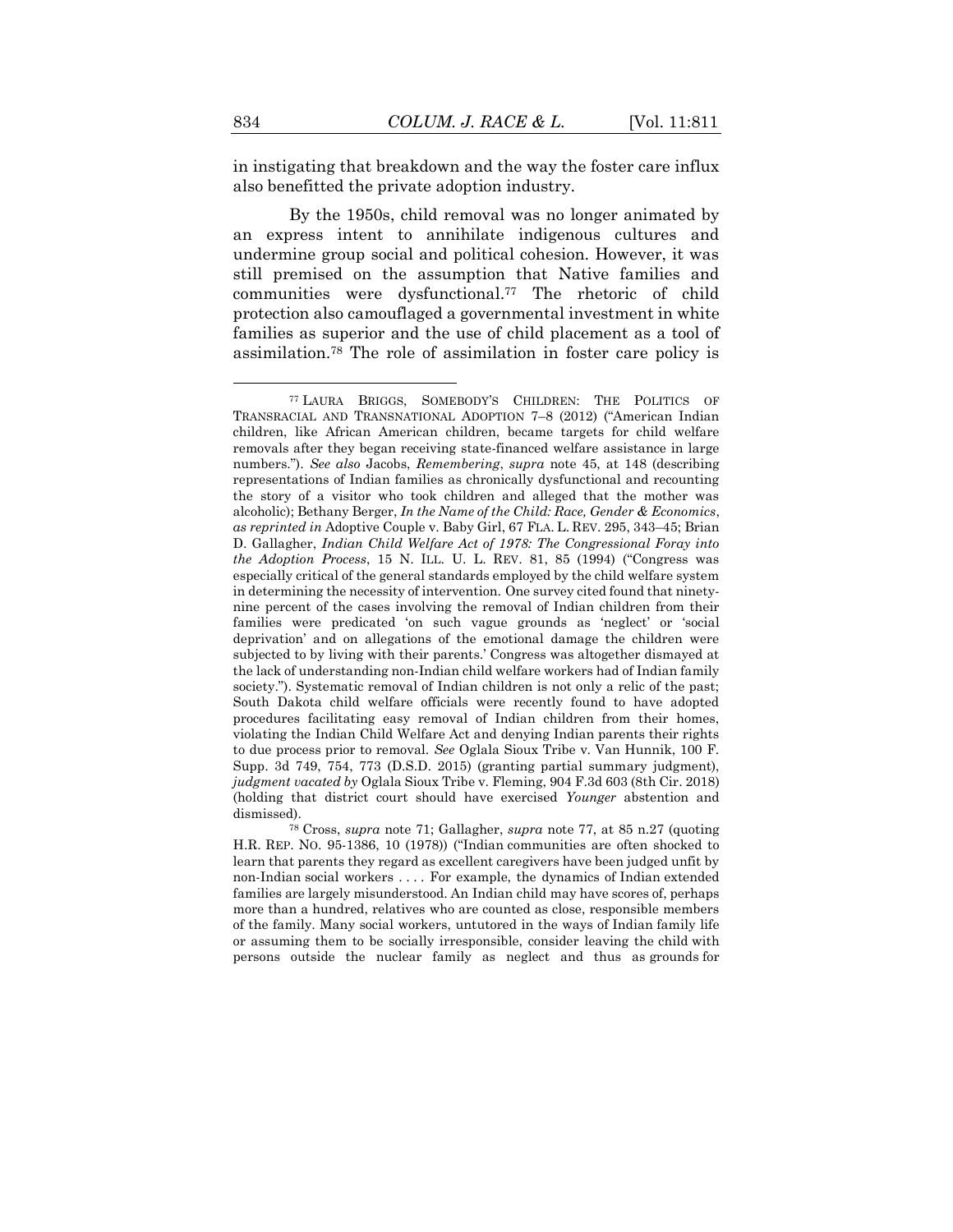revealed in anecdotes: for example, one veteran of the Maine foster care system described being encouraged by foster parents to pass as white.<sup>79</sup>

<span id="page-25-1"></span>B. Severing Ties Between Children, Families, and Nations: Removal as the Mechanism for Assimilation

<span id="page-25-0"></span>Narratives of kidnapping and loss are central to the history of Indian boarding schools: parents were sometimes forced or coerced into giving up their children, who were sent to far away schools and not permitted to return home for long periods of time.<sup>80</sup> Boarding school narratives in history and literature often begin with allusions to kidnapping or stories of government raids. While some parents voluntarily sent their children to boarding school, many resisted, and their children were taken by force.

The people of Old Oraibi, a Hopi village, split into two factions when one group refused to cooperate with assimilation plans, including mandatory schooling. The non-cooperative group, called the Hostiles, were ejected from the village. The superintendent tried to convince the Hostile families to send their children to school, but the fathers refused, and seventy-five men were arrested and sentenced to ninety days hard labor. Helen Sekaquaptewa, a Hopi woman, describes the day the children were rounded up.

terminating parental rights. Because in some communities the social workers have, in a sense, become a part of the extended family, parents will sometimes turn to the welfare department for temporary care of their children, failing to realize that their action is perceived quite differently by non-Indians."). *See also*  Margaret Howard, *Transracial Adoption: Analysis of the Best Interests Standard*, 59 NOTRE DAME L. REV. 503, 520 (1984) (describing the role of biases and misunderstandings in facilitating removal of Indian children).

<sup>79</sup> ME. WABANAKI-STATE CHILD WELFARE TRUTH & RECONCILIATION COMMISSION, BEYOND THE MANDATE: CONTINUING THE CONVERSATION 22–23 (2015), https://d3n8a8pro7vhmx.cloudfront.net/mainewabanakireach/pages/17/ attachments/original/1468974047/TRC-Report-Expanded\_July2015.pdf [https://perma.cc/ZJ8E-29XN].

<sup>80</sup> *See* KENNETH LINCOLN, NATIVE AMERICAN RENAISSANCE (1985) (referring to stories of kidnapping); Ann Murray Haag, *The Indian Boarding School Era and Its Continuing Impact on Tribal Families and the Provision of Government Services*, 43 TULSA L. REV. 149, 150–55 (2007) (detailing a history of government boarding schools for Indian children); Maureen Smith, *Forever Changed: Boarding School Narratives of American Indian Identity in the U.S. and Canada*, 2 INDIGENOUS NATIONS STUD. J. 57 (2001) (analyzing boarding school narratives).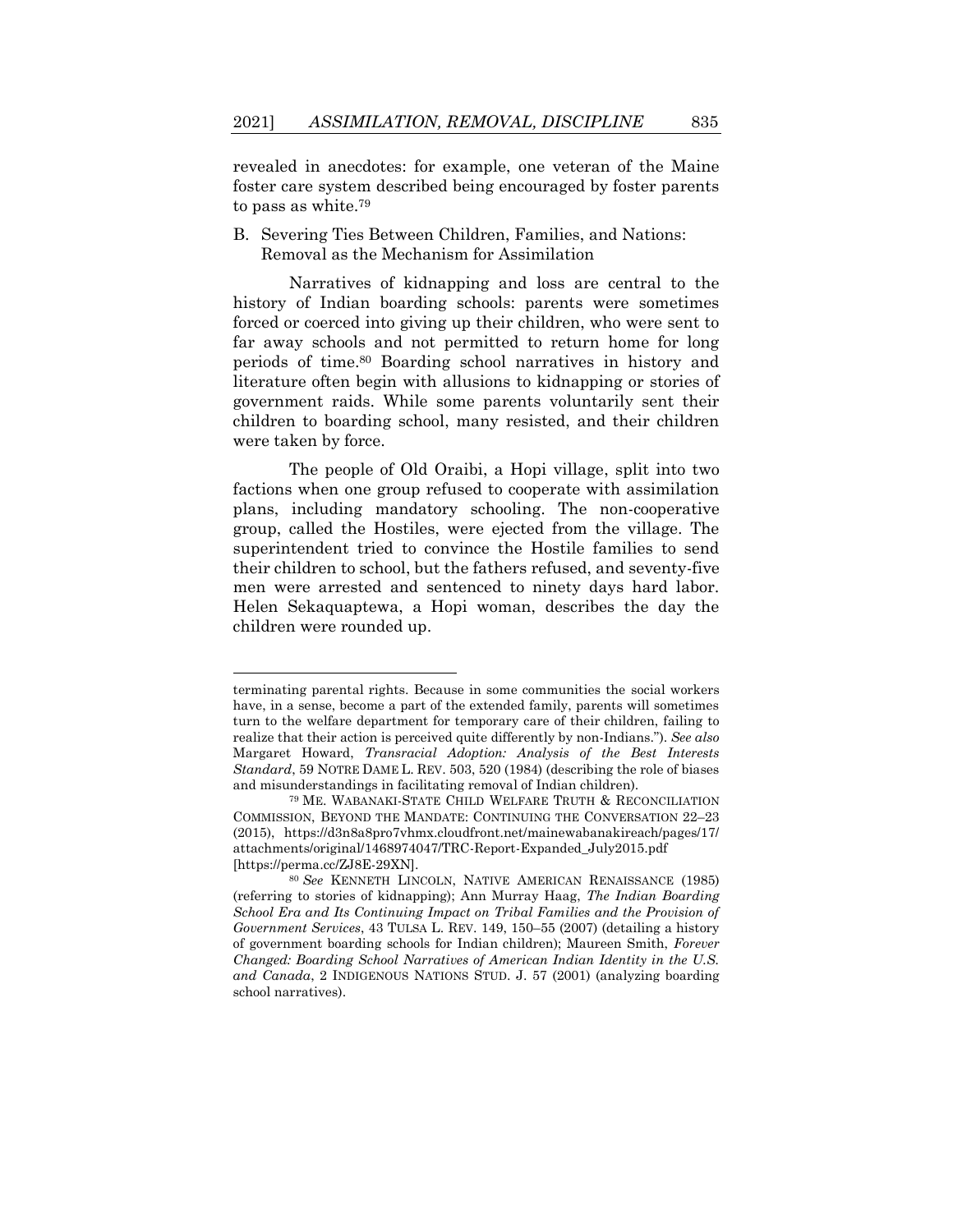Very early one morning toward the end of October, 1906, we awoke to find our camp surrounded by troops who had came during the night from Keams Canyon. Superintendent Lemmon called the men together, ordering the women and children to remain in their separate family groups. He told the men it was a mistake to follow Yokeoma blindly; that the government had reached the limit of its patience; that the children would have to go to school. Yokeoma angrily defied them and refused to yield. He was taken to a house and put under guard. All the children of school age were lined up and registered to be taken to school ... We were taken to the schoolhouse in New Oraibi, with military escort.<sup>81</sup>

Hostile children were not allowed to leave the school in the summer because their families would not agree to send them back in the fall.<sup>82</sup> Helen saw her mother only twice during her four-year tenure at the Keams Canyon school.

<span id="page-26-0"></span>The conflict between the Hostiles and the superintendent was an especially dramatic example, but the idea of captured children is common among Native peoples. Kootenay parents hid their children from government agents.<sup>83</sup> Navajo elders told of a time when agents would "come through and steal the children." They told of children being kidnapped from their hogans or captured while they were out herding sheep. Navajo leaders had signed a Treaty with an education clause, never imagining the form such education would take. Boarding school recruitment was so much like theft that one Navajo father shot an agent for trying to steal his son.<sup>84</sup> In Leslie Marmon Silko's story *Lullaby*, a Navajo mother fled with her children as soon as she realized the agents meant to take them: "Ayah ran with the baby toward Danny; she screamed for him to run and then she grabbed him

<sup>81</sup> HELEN SEKAQUAPTEWA ME AND MINE: THE LIFE STORY OF HELEN SEKAQUAPTEWA, AS TOLD TO LOUISE UDALL 91–92 (1969).

<span id="page-26-1"></span><sup>82</sup> *Id.* at 98–99.

<sup>83</sup> Janet Campbell Hale, *The Only Good Indian*, *in* REINVENTING THE ENEMY'S LANGUAGE 123, 141 (Joy Harjo & Gloria Bird et al. eds., 1997).

<sup>84</sup> Berenice Levchuk, *Leaving Home for Carlisle Indian School*, *in*  REINVENTING THE ENEMY'S LANGUAGE, *supra* note [83,](#page-26-0) at 176, 179.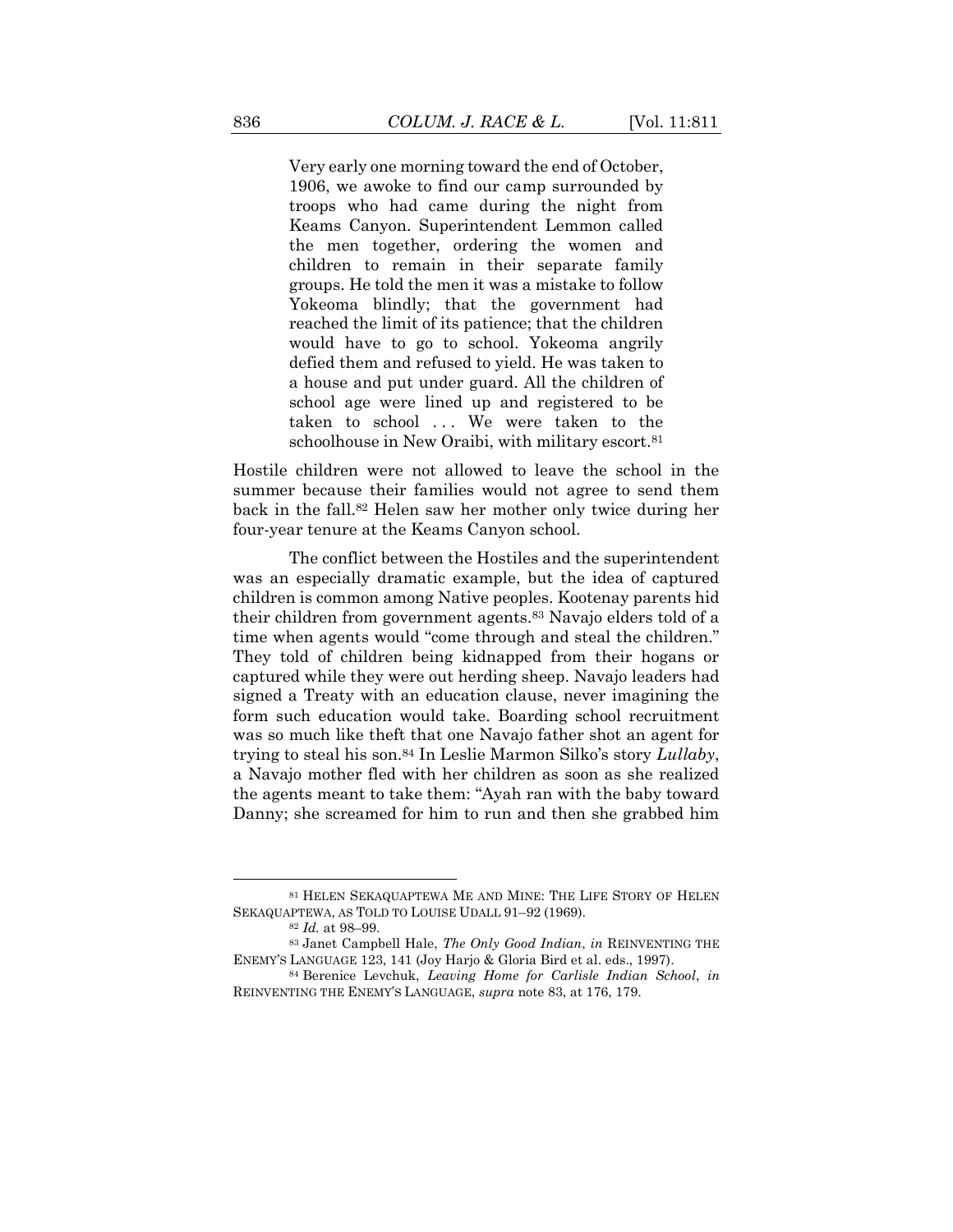<span id="page-27-0"></span>around his chest and carried him too. She ran south to the foothills of juniper trees and black lava rock."<sup>85</sup>

Later generations of boarding school students were not literally "taken" by the government, but many schools retained their reputations as dreaded places where bad children were sent. In his memoir, Basil Johnston describes a 1940s-era boarding school: "the word or the name 'Spanish' might seem to be no more filled with menace than any other word, but it inspired dread from the very first time we Indian boys heard it."<sup>86</sup> Mary Brave Bird (formerly known as Mary Crow Dog), a Lakota woman, is even more explicit in her description of children being taken to school.

> [I]n the traditional Sioux families, especially in those where there is no drinking, the child is never left alone. It is always surrounded by relatives, carried around, enveloped in warmth. It is treated with the respect to due any human being, even a small one. It is seldom forced to do anything against its will, seldom screamed at, and never beaten . . . And then suddenly a bus or car arrives, full of strangers, usually white strangers, who yank the child out of the arms of those who love it, taking it screaming to the boarding school. The only word I can think of for what is done to these children is kidnapping.<sup>87</sup>

<span id="page-27-1"></span>Capture or kidnapping as the introduction to boarding school highlights the unwillingness of parents and children to succumb to the schools' mission to eradicate or change their cultures. Government and school officials pathologized tribal cultures and traditions, and boarding schools were seen as a tool to solve the "Indian problem." In the end, many children learned both academic and vocational skills at school, but any benefits remained tainted by the fact that schooling was forced upon them. Long after these students had been educated and perhaps returned to their communities, the omnipresent references to kidnapping are a constant reminder of the forced nature of their education.

<sup>85</sup> LESLIE MARMON SILKO, *Lullaby*, *in* STORYTELLER 43, 45 (1981).

<sup>86</sup> BASIL Johnston, INDIAN SCHOOL DAYS 6 (1995).

<sup>87</sup> MARY CROW DOG & RICHARD ERDOES, LAKOTA WOMAN 29 (1990).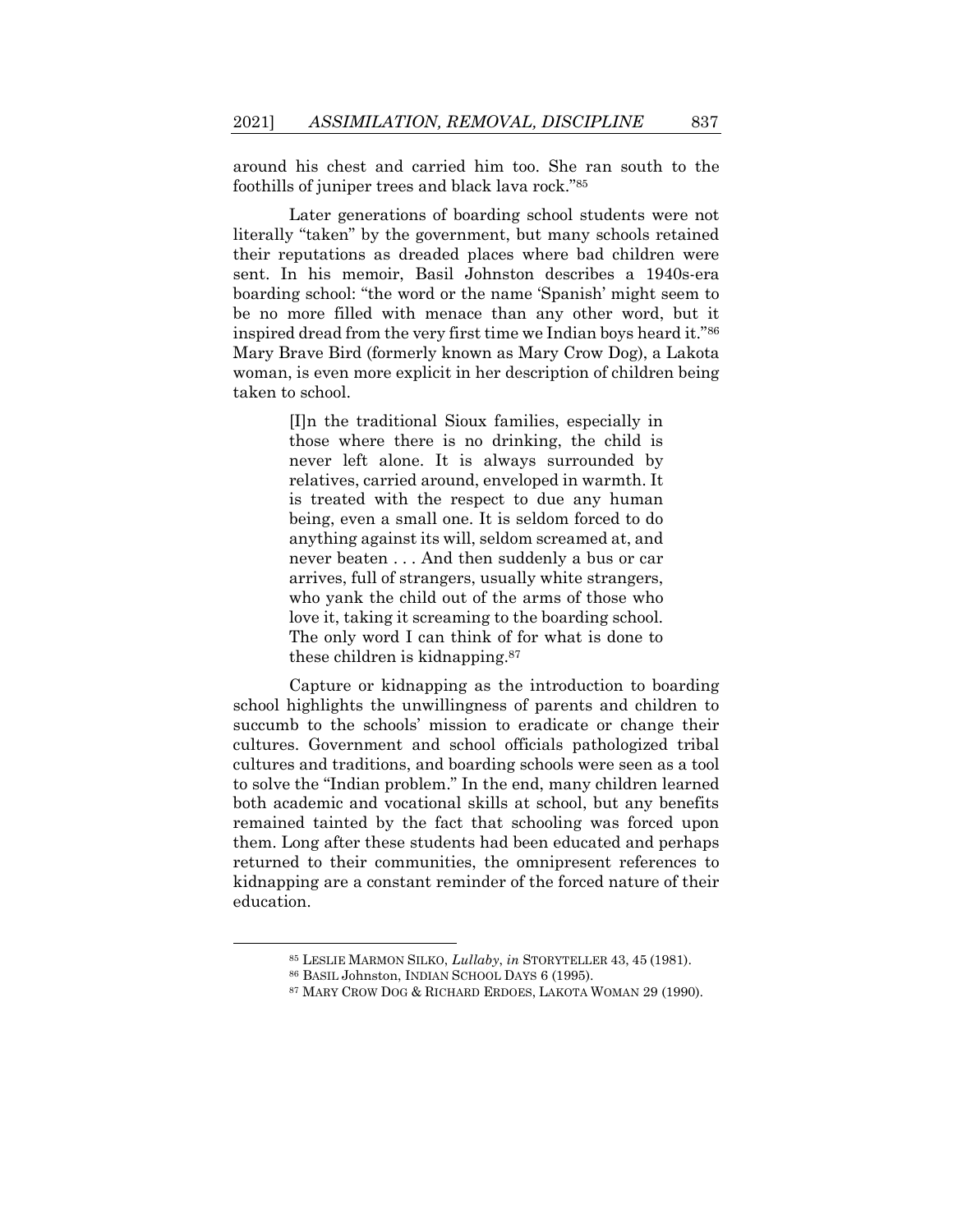Boarding school stories focus not only on the physical experience of being taken, but also on the emotional trauma of forced separation. In *Lullaby*, Ayah saw her children only twice after they were taken from her. The first time, her son hid shyly and her daughter did not even recognize her. She hugged them, but the visit did not last long. They visited again that summer, when her daughter looked at her with fear "like she was a spider crawling slowly across the room," and her son did not remember enough Navajo to answer her questions.<sup>88</sup> In Ayah's case, the separation was permanent. Her children had effectively become strangers, and they never came home again. In the story, the loss of the children estranged Ayah from her husband and distanced them both from social supports, ending with the parents freezing to death in a ditch. Boarding school not only cut the roots of one generation, it also distanced their parents from family and community ties.

Mary Crow Dog views boarding schools as a last-ditch effort before complete extermination of Native people. Cultural annihilation was used as a substitute for murder, and this annihilation was accomplished by severing ties between children and their parents and communities. Children were "taken away from the villages and pueblos, in their blankets and moccasins." They were kept completely isolated from their families, with no contact allowed for years. When the children returned, some after as long as ten years, they were "caricatures of white people."<sup>89</sup> Even their clothing was constricting and unnatural: "their short hair slick with pomade, their necks raw from stiff, high collars, their thick jackets always short in the sleeves and pinching under the arms, their tight patent leather shoes giving them corns, the girls in starched white blouses and clumsy, high-buttoned boots . . . ."<sup>90</sup>

Crow Dog tells of a different ending than Silko, though. In her story, the children returned to the reservation only to discover that they were in limbo between two worlds. Native cultures and white culture had been completely juxtaposed against one another, so that the children were strangers in both worlds.

<sup>88</sup> SILKO, *supra* note [85,](#page-27-0) at 48–49.

<sup>89</sup> CROW DOG & ERDOES, *supra* not[e 87,](#page-27-1) at 30.

<sup>90</sup> *Id.*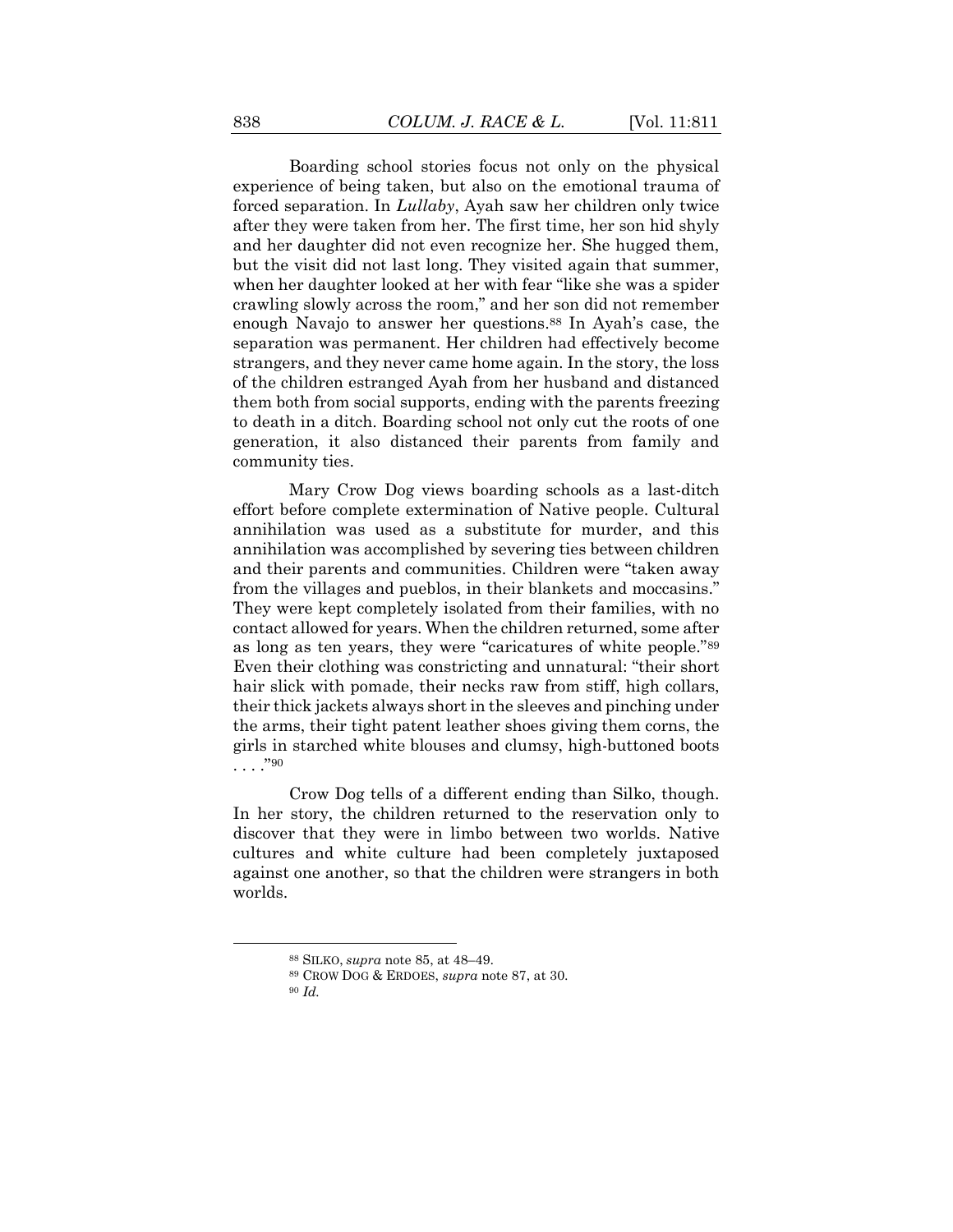References to kidnapping and forced separation are more common in stories from the early boarding school era. The underlying sadness of separation, however, is still present in the stories of later generations, whose enrollment in boarding school seemed voluntary on the surface. Emma LaRocque, a Cree/Metis woman, writes about the wrenching sadness she felt every time the train took her away from her parents after a visit home. "I was leaving a culture, a familiar way of life, for a world that was, initially, foreign, frightening, and, at times, excruciatingly lonely."<sup>91</sup> Berenice Levchuk, a Navajo writer, also remembers "how devastated, frightened, broken-hearted, and lonely I felt when I arrived as a little girl in Ft. Defiance, Arizona." After nine months working and attending classes, three months at home was too short.<sup>92</sup>

State foster care systems had a similar disruptive effect, severing the ties between Native children and their communities.<sup>93</sup> The damaging effect of removal on children was separate from harm caused by abusive practices in foster and adoptive homes, and it was present even in homes that were not abusive. In a brief filed in *Adoptive Couple v. Baby Girl*, the Supreme Court's second Indian Child Welfare Act case, adults who were adopted before the Act's passage described their "shared sense of alienation and dislocation occasioned by being Indian children raised in families and communities apart from their tribes," an effect "common to those with happy and unhappy adoptive situations alike."<sup>94</sup>

The themes of removal and disappearance also surface in literary accounts of foster care. Vickie Sears' piece *Dancer* tells the story of a girl who appeared as a foster child. She came from out of nowhere; "they said her tribe was Assiniboin, but they weren't for certain."<sup>95</sup> The girl arrived "all full up with anger and

<sup>91</sup> Emma LaRocque, *Tides, Towns, and Trains*, *in* REINVENTING THE ENEMY'S LANGUAGE, *supra* note [83,](#page-26-0) at 361, 364

<sup>92</sup> Levchuk, *supra* note [84,](#page-26-1) at 177.

<sup>93</sup> *See* Brief for Amicus Curiae Adult Pre-ICWA Indian Adoptees Supporting Birth Father and the Cherokee Nation at 14–20, Adoptive Couple v. Baby Girl, 570 U.S. 637 (2013) (No. 12-399).

<sup>94</sup> *Id.* at 14 (noting that "[e]ven loving and attentive adoptive parents may sincerely believe thathat they must, in the words of one adoptive parent, 'kill the Indian to save the man.'").

<sup>95</sup> Vickie Sears, *Dancer*, *in* TALKING LEAVES: CONTEMPORARY NATIVE AMERICAN SHORT STORIES 250 (Craig Lesley & Katheryn Stavrakis eds., 1991).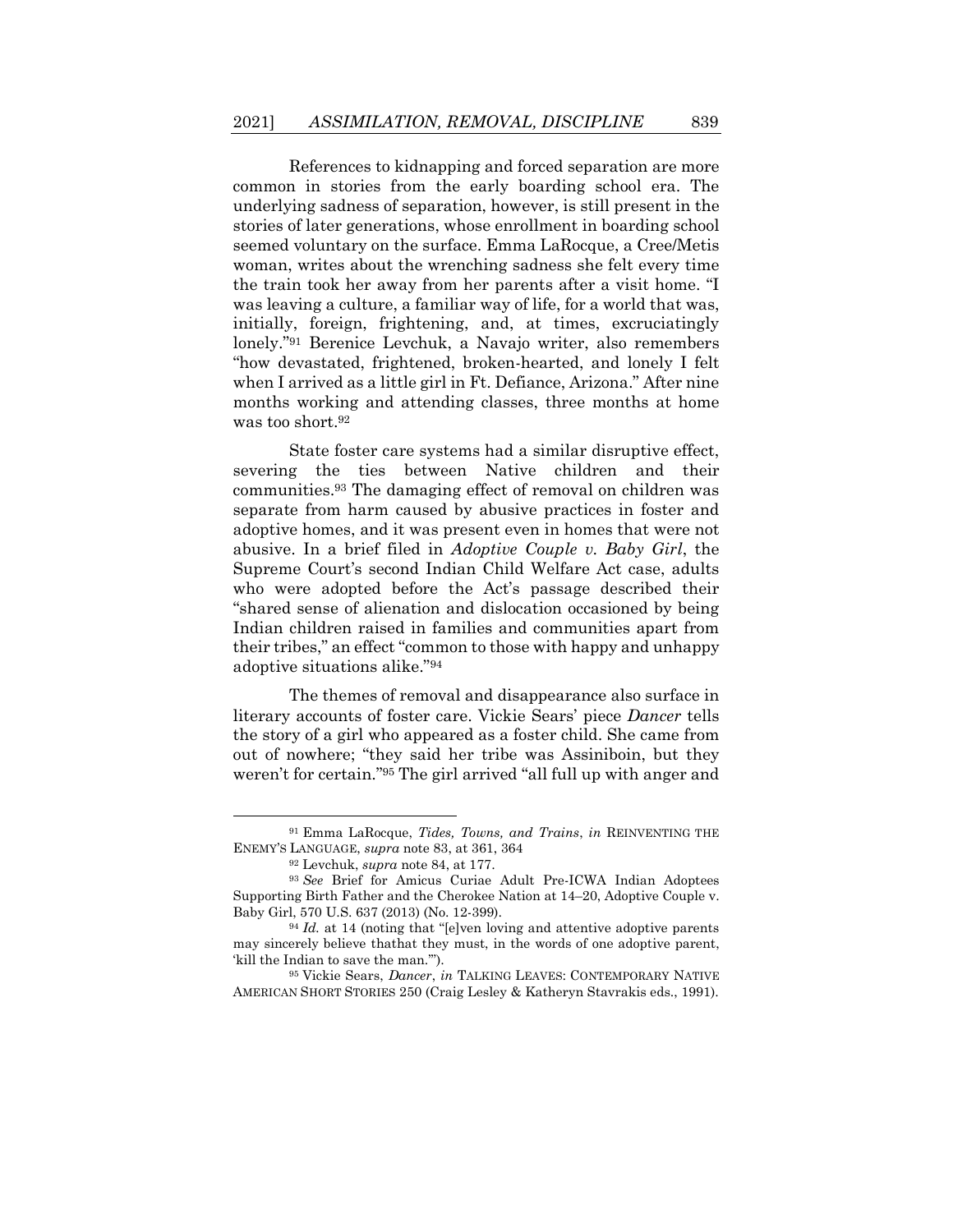scaredness" and carried the baggage of her past in the form of vivid, screaming nightmares.<sup>96</sup> Inez Peterson, a Quinault woman, writes about how her own family was chopped up by adoption and foster care. Eleven siblings were spread out in different homes, beginning with the accidental adoption of one of her brothers. A church couple offered to care for him while her mother was in hospital delivering another baby. "She said yes, signed some papers, and the church people moved out of Taholah, off the reservation, out of our lives."<sup>97</sup> Her unknown brother was only the first step in the family's separation. Later, she rode in the back seat of a Dodge Dart, her arms around her little sisters, watching as the social worker dropped off brother after brother at different houses, waiting for her turn to be left behind. Similarly, legal scholar Wenona Singel describes the loss of multiple generations of girls in her family to foster care and adoption. 98

Boarding school severed an entire generation of Native children from their families and communities. When Mary Brave Bird writes about the elders uniting with the younger generation during the genesis of the American Indian Movement, she notes a conspicuous absence. "Not the middle aged adults. They were of a lost generation which had given up all hope, necktie-wearers waiting for the Great White Father to do for them."<sup>99</sup> Beyond their effect on individual children, boarding schools disrupted family structures and intergenerational learning. As Jacobs explains, it "normalized Indian child removal and undermined the customary socialization of Indian children; several generations grew up without learning how to raise children within their own cultural contexts."<sup>100</sup>

C. Punishing Resistance: Controlling Children Through Discipline and Confinement

To supplement the assimilative educational curriculum, boarding school officials used violence, confinement, and outsourcing to control Native children once they arrived at the

<sup>96</sup> *Id.*

<sup>97</sup> Inez Peterson, *Missing You*, *in* REINVENTING THE ENEMY'S LANGUAGE, *supra* note [83,](#page-26-0) at 104, 106.

<sup>98</sup> Singel, *supra* note [65.](#page-21-1)

<sup>99</sup> Mary Brave Bird, *We AIM Not to Please*, *in* REINVENTING THE ENEMY'S LANGUAGE, *supra* not[e 83,](#page-26-0) at 337, 342.

<sup>100</sup> Jacobs, *Remembering*, *supra* note [45,](#page-16-1) at 149.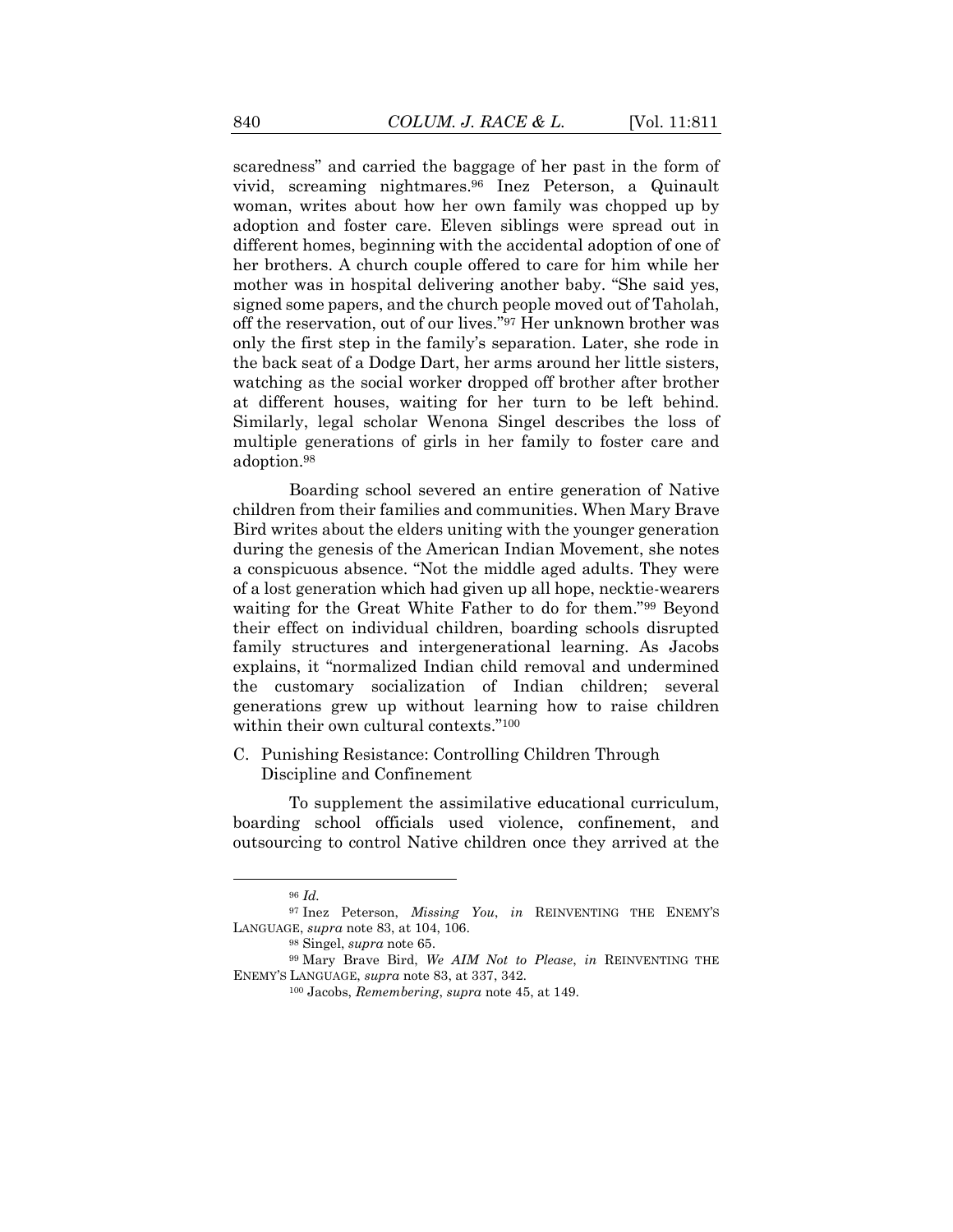schools. Children experienced sanctioned violence through formal punishment and military-style discipline, and unsanctioned violence through physical and sexual abuse. Federal policymakers highlighted this violent discipline as a reason to abandon the assimilationist schools. The 1928 Meriam Report found that "[t]he discipline in the boarding schools is restrictive rather than developmental. Routine institutionalism is almost the invariable characteristic of the Indian boarding school."<sup>101</sup> A 1969 report described the school environment as "sterile, impersonal and rigid, with a major emphasis on discipline and punishment, which is deeply resented by the students."<sup>102</sup> This emphasis on discipline is not surprising if one recalls that Pratt, who created the boarding school policy, developed his approach after experimenting on Apache prisoners of war when he was superintendent of a Florida prison.<sup>103</sup>

<span id="page-31-1"></span><span id="page-31-0"></span>Children who attended boarding schools have told stories of being physically and mentally abused.<sup>104</sup> Former students have described harsh disciplinary practices that ranged from the everyday to the grotesque, often far more severe than the way physical discipline was employed at other schools during the same period.<sup>105</sup> Edith Young describes routine assimilationist discipline: "We were yelled at and slapped. In the third grade, I

<sup>101</sup> MERIAM LEWIS ET AL., U.S DEP'T OF HEALTH, EDUC. & WELFARE, THE PROBLEM OF INDIAN ADMINISTRATION 13–14 (1928).

<sup>102</sup> COMM. ON LABOR & PUB. WELFARE, INDIAN EDUCATION: A NATIONAL TRAGEDY—A NATIONAL CHALLENGE, S. REP. NO. 91-501, at 64 (1969).

<sup>103</sup> Hayes, *supra* note [5,](#page-5-0) at 2–4; R.L. Brunhouse, *Apprenticeship for Civilization: The Outing System at the Carlisle School*, EDUCATIONAL OUTLOOK, May 1939, at 30, 31 (account of Carlisle outing system describing how Pratt drew on his experiences at the prison) (account of Carlisle outing system describing how Pratt drew on his experiences at the prison). *See supra* notes [5](#page-5-0)–[8.](#page-5-2)

<sup>104</sup> *See* LINCOLN, *supra* note [80,](#page-25-0) at 21, (referring to stories of kidnapping); Haag, *supra* not[e 80,](#page-25-0) at 153–54 (detailing a history of government boarding schools for Indian children); Maureen Smith, *supra* note [80,](#page-25-0) at 65–67 (2001) (describing incidents of abuse); Gretchen Millich, *Survivors of Indian Boarding Schools Tell Their Stories*, WKAR NEWS, http://wkar.org/post/ survivors-indian-boarding-schools-tell-their-stories [https://perma.cc/45VW-UC3U] (recounting stories of abuse from various schools) (last visited Dec. 20, 2017).

<sup>105</sup> *See Native Americans File Lawsuit Against Boarding School Abuses*, VOICE AM. NEWS (Oct. 30, 2009) https://www.voanews.com/archive/nativeamericans-file-lawsuit-against-boarding-school-abuses-2003-08-10 [https:// perma.cc/8UQU-AWHD] (describing litigants' claims of physical abuse and neglect in lawsuit against government-sponsored, church-run boarding schools); Millich, *supra* not[e 104.](#page-31-0)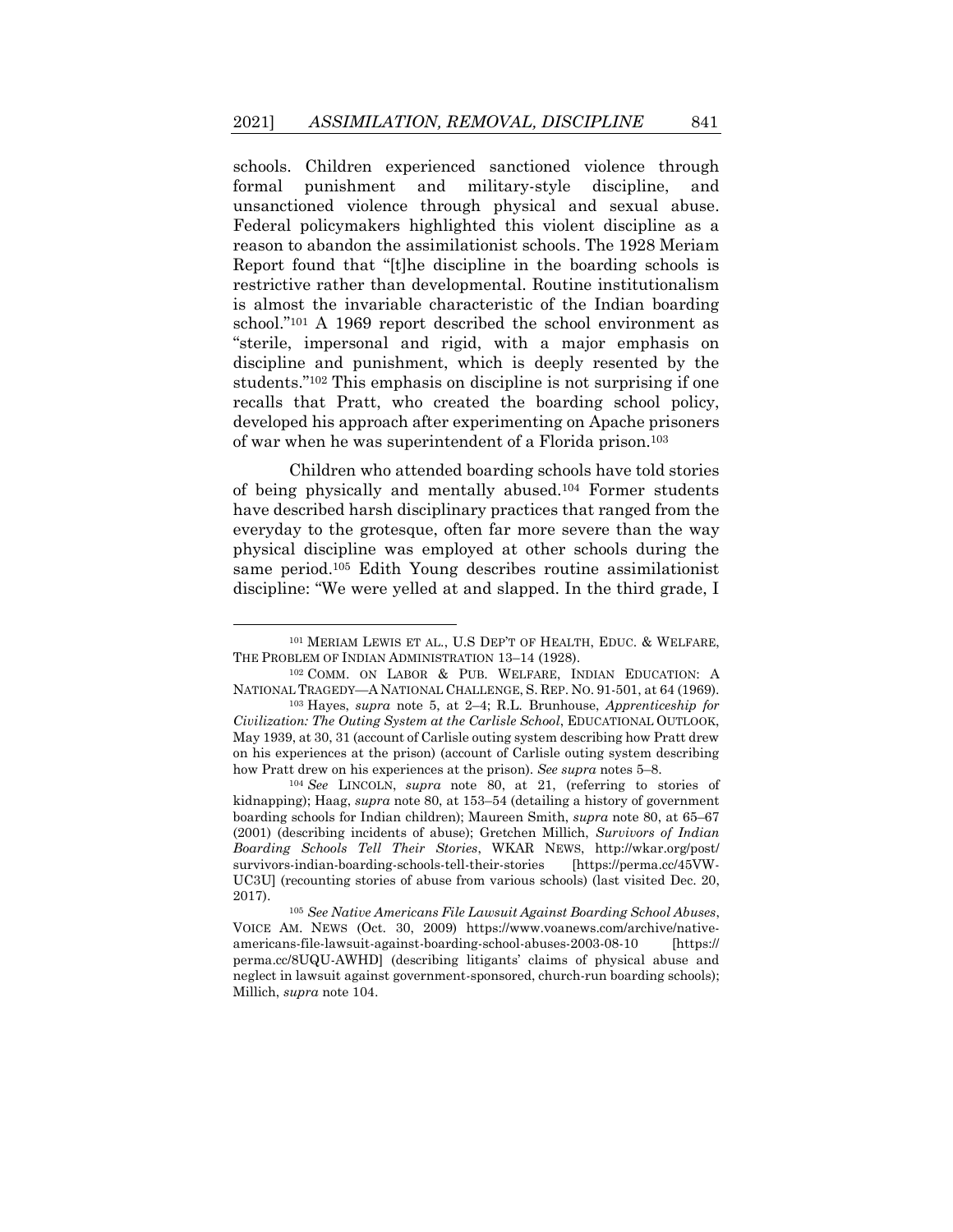asked the teacher why she was teaching that Columbus discovered America when Indians were here first. She came over and slapped me across my face. To be humiliated in front of the class, I'll never forget that."<sup>106</sup> While not official policy, sexual abuse occurred at boarding schools as well.<sup>107</sup> Boarding school residents have described how abusive physical discipline (often severe violence in the form of "beatings" and humiliation) was central to the schools' pedagogical approach and aimed at breaking children's spirits.<sup>108</sup>

Children resisted forced schooling and harsh discipline, often by running away. School officials responded by confining them in the system, using a creative combination of retrieval, transfer, and outsourcing. Children who resisted were labeled incorrigible or difficult. For example, Pratt's letters describe a group of Osage boys who were transferred by the Carlisle to Martinsburg after being labeled incorrigible by the visiting Martinsburg superintendent. At Martinsburg, they were made to work for farmers. According to news reports, they threatened the superintendent with guns, then ran away after they were disarmed by school officials. Pratt, however, disputed the "incorrigible" characterization and characterized the transferred students as "among the best" at Carlisle.<sup>109</sup> Girls were labeled

<span id="page-32-0"></span><sup>106</sup> INDIAN SCHOOL: STORIES OF SURVIVAL (Films Media Group 2011).

<sup>107</sup> *See* Ewa Skal, *Civilization and Sexual Abuse: Selected Indian Captivity Narratives and the Indian Boarding School Experience*, 27 CROSSROADS 77, 84–85 (2019) (summarizing stories of sexual assault from boarding school narratives); MENDING THE SACRED HOOP TECHNICAL ASSISTANCE PROJECT INTRODUCTORY MANUAL, TRACING THE PATH OF VIOLENCE: THE BOARDING SCHOOL EXPERIENCE 5 (2003), https://www .peerta.acf.hhs.gov/sites/default/files/public/uploaded\_files/Tracing%20the %20Path%20of%20Violence.pdf [https://perma.cc/CHY4-GX6W] (recounting stories of sexual abuse by boarding school survivors).

<sup>108</sup> *See* Patrick Gerard Eagle Staff, Settler Colonial Curriculum in Carlisle Boarding School: a Historical and Personal Qualitative Research Study, 121–23 (June 4, 2020) (Ed.D. dissertation, Portland State University) https://pdxscholar.library.pdx.edu/cgi/viewcontent.cgi?article=6521&context=op en\_access\_etds [https://perma.cc/D6AB-G9NH] (recounting interviews with boarding school survivors who described physical abuse as "a learning tool").

<sup>109</sup> *See* Letter from R.H. Pratt to Comm'r of Indian Affs. (Nov. 3, 1885) (on file with author) (avaliable at https://carlisleindian.dickinson.edu). *See also* Letter from Superintendent Perkins, Rice Station School, to Comm'r of Indian Affs. (May 5, 1915) (on file with author) (avaliable at https://carlisleindian.dickinson.edu) (listing fifteen boys who "are obedient while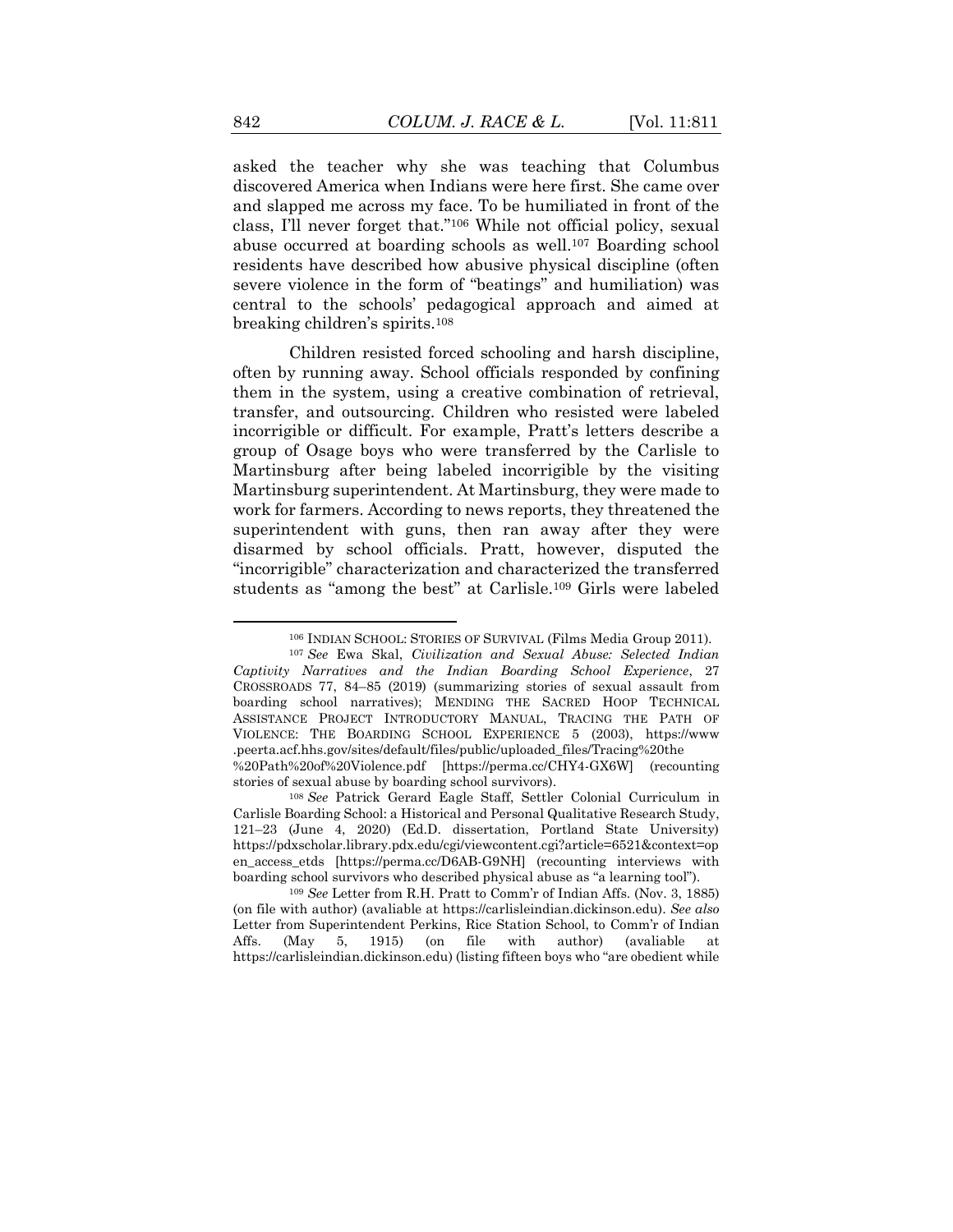troublemakers for behavior that involved resistance or sexuality. For example, Ernie Newton, superintendent of the Phoenix Indian School, described what he saw as a need for separate reform schools for boys and girls:

> Two girls, retained as witnesses in a case against a white man, are now in the hospital, one being treated for gonorrhea, the other for gonorrhea and syphilis. Another girl, only fifteen, was held on a larceny charge. Upon examination, she was found to be mentally defective. A test for gonorrhea, also, showed positive. The grave question now is, what is to be the future of these girls? Many of our so-called incorrigibles are really defective, requiring special treatment and training.<sup>110</sup>

The officials' descriptions of students reveal the complicated construction of misbehavior and delinquency. The extensive rules and forced separation created the conditions for them to break rules by leaving. For girls, the "troublemaker" label was constructed by viewing individual behaviors through the lens of promiscuity, disease, and "mental defectiveness," transforming one incident into a permanent status.

Officials debated what to do with those students deemed incorrigible. Initially, they were disciplined in the schools.<sup>111</sup> Because Native children were not allowed to leave the school facilities, the boarding schools essentially operated as detention facilities.<sup>112</sup> In some instances, Indian schools partnered directly

at school, but run away whenever they feel like it and stay until returned by the police. Their home surroundings are not calculated to be elevating, as they live in dirt and squalor, under the influence of medicine men and idle members of the tribe. A few will work while away and when they tired of work they quit."); Letter from R.H. Pratt to Comm'r of Indian Affs. (Mar. 16, 1894) (on file with author) [hereinafter 1894 Pratt Letter] (avaliable at https://carlisleindian.dickinson.edu) (describing Sibbald Smith as a discipline problem for running away and persuading others to accompany him).

<sup>110</sup> Letter from Ernie Newton to Cato Sells, Comm'r of Indian Affs. (Mar. 15, 1915) (on file with author) (avaliable at https://carlisleindian.dickinson.edu).

<sup>111</sup> 1894 Pratt Letter, *supra* note [109](#page-32-0) (recommending that Sibbald Smith be "continued under Carlisle restraint" against the wishes of his mother that he return home).

<sup>112</sup> *See generally* Haag, *supra* not[e 80.](#page-25-0)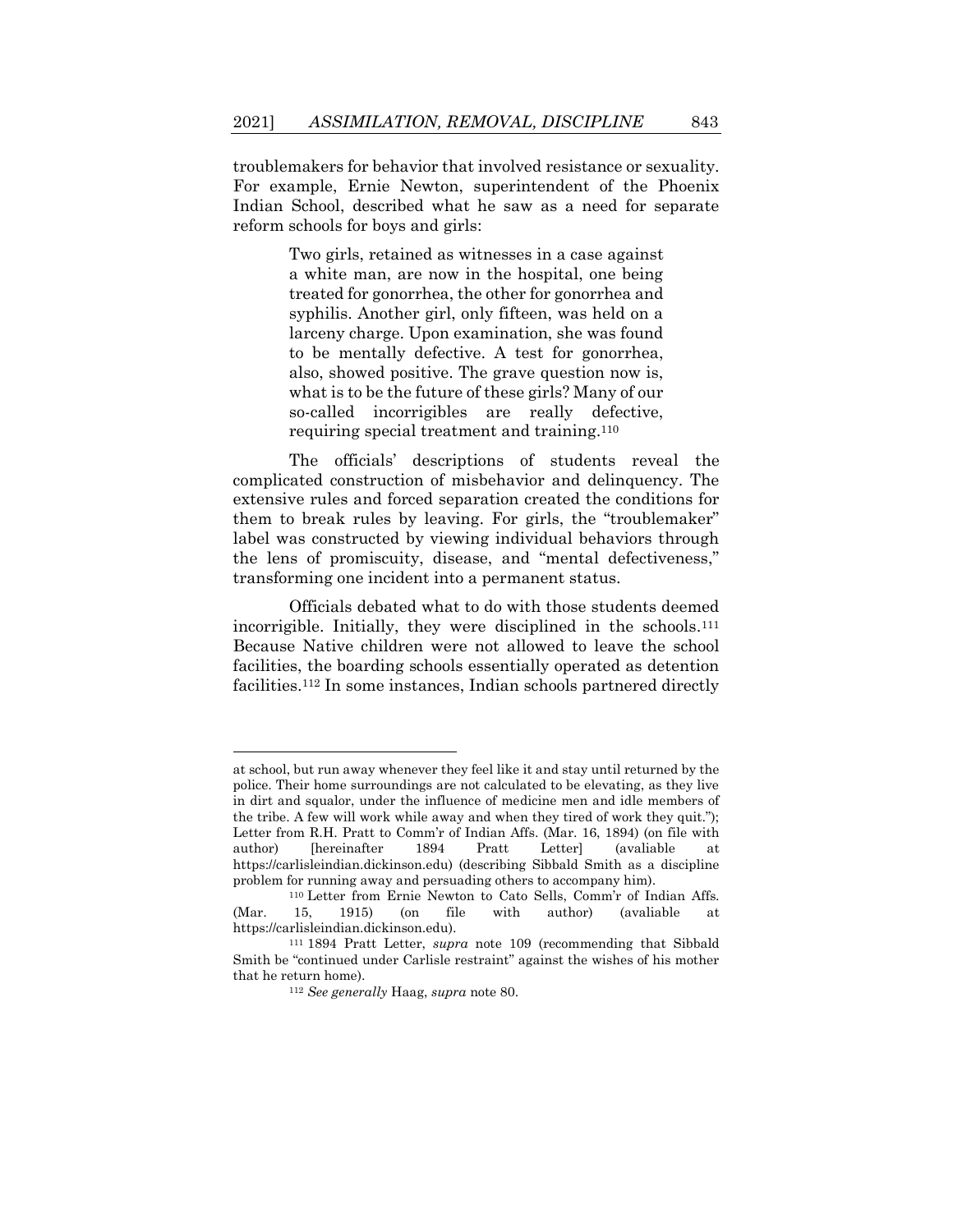<span id="page-34-0"></span>with state-run juvenile reformatories.<sup>113</sup> In others, students considered disruptive were sent to specific off-reservation schools.<sup>114</sup> Some officials suggested designating one or more offreservation boarding schools as reform schools, while others argued that it would be best to send these children to state reform schools.<sup>115</sup>

To boarding school officials, Native families and communities were the biggest obstacles in the assimilation campaign; boarding schools were criticized as unsuccessful because educated children "returned to the blanket."<sup>116</sup> The schools therefore attempted to keep children away from their parents for as long as possible. At Carlisle, for example, children came under a "contract," a promise that they would not return home for three or five years.<sup>117</sup>

Boarding schools, reformatories, and refuge houses—the nineteenth century precursors of schools, juvenile detention facilities, and child welfare—also employed a practice called "outings." Pratt wrote,

> [T]he outing principle, practised at the Reformatory, is by far one of the most hopeful

<sup>113</sup> *See* Letter from R.H. Pratt to Comm'r of Indian Affs. (Jan. 4, 1892) (on file with author) [hereinafter 1892 Pratt Letter] (avaliable at [https://carlisleindian.dickinson.edu\)](https://carlisleindian.dickinson.edu/) (confirming the process for "getting incorrigible Indian youth from the schools into the reformatories of the state").

<sup>114</sup> *See* Letter from R.H. Pratt to Comm'r of Indian Affs. (Nov. 3, 1885) (on file with author) (avaliable at https://carlisleindian.dickinson.edu) (describing and expressing regret over transfer of students from Carlisle to Martinsburg). *See also* Letter from O.H. Lipps to Cato Sells, Comm'r of Indian Affs. (Mar. 11, 1915) (on file with author) (avaliable at https://carlisleindian.dickinson.edu) (describing Carlisle as "a dumping ground for incorrigibles").

<sup>115</sup> Letter from O.H. Lipps to Cato Sells, Comm'r of Indian Affs. (Feb. 17, 1915) (on file with author) (avaliable at [https://carlisleindian.dickinson.edu\)](https://carlisleindian.dickinson.edu/) (advocating for conversion of one federal boarding school into a reform school); Letter from Cato Sells, Comm'r of Indian Affs., to O.H. Lipps (Mar. 1915) (on file with author) (avaliable at https://carlisleindian.dickinson.edu) (describing practical difficulty of creating an Indian reform school and suggesting sending children who violate state law could to state reform schools and handling others "beyond out easy control" through "a very high order of discipline" within the school or by sending them home); Letter from R.H. Pratt to Mr. Francis (Mar. 20, 1915) (on file with author) (avaliable at [https://carlisleindian.dickinson.edu\)](https://carlisleindian.dickinson.edu/) (advocating for use of state reform schools).

<sup>116</sup> SZASZ, *supra* not[e 48,](#page-17-1) at 10.

<sup>117</sup> Levchuk, *supra* note [84,](#page-26-1) at 182.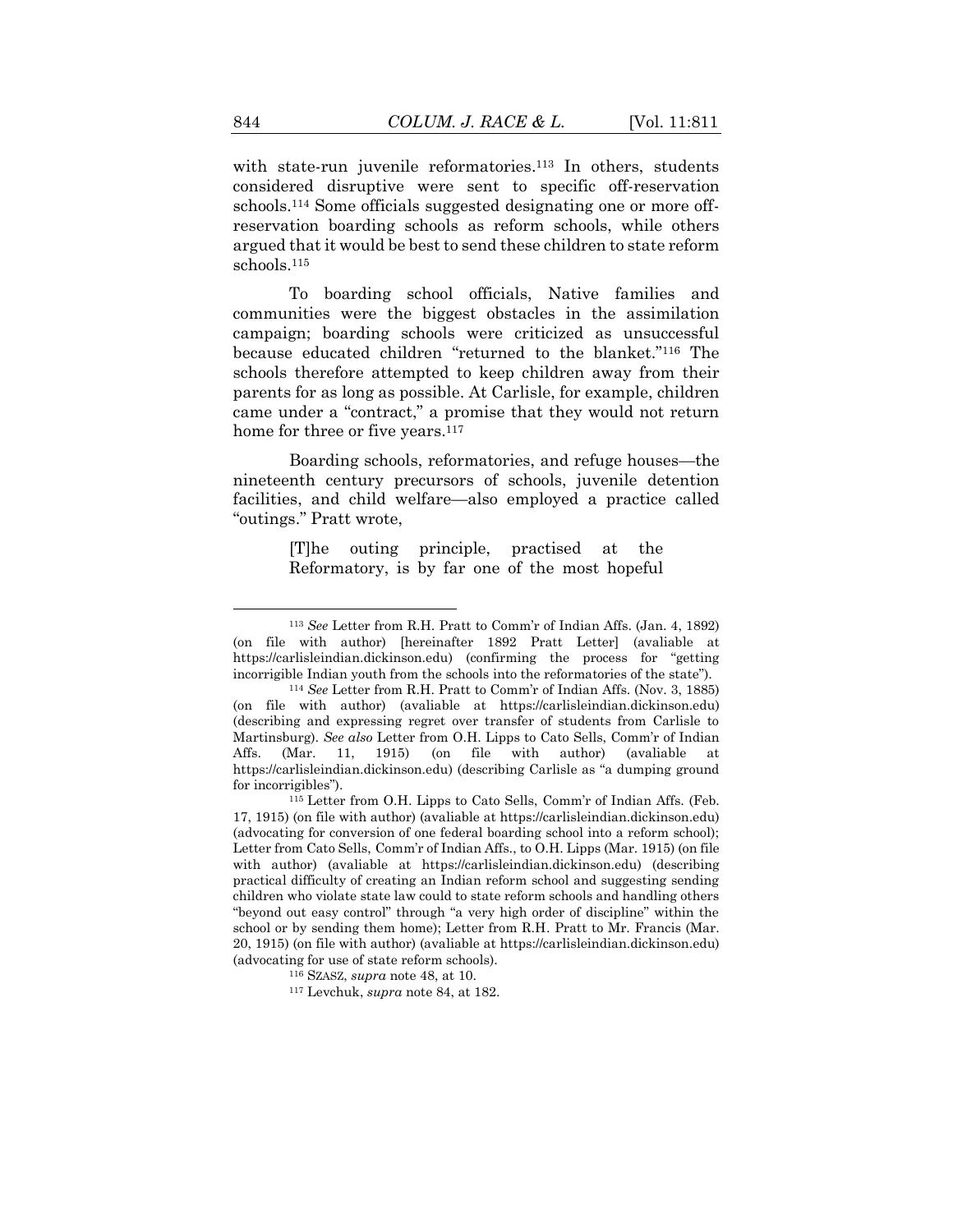features. I may also add that recently there has sprung up in the state the system of taking children from alms-houses and placing them in country homes, and this promises to be a most advantageous method of decreasing pauperism. Both alms-house outing and the reformatory outing have sprung since we have made such success.<sup>118</sup>

This practice of loaning children out to live and work in the homes of rural families was part of the reform practices of early juvenile delinquency institutions.<sup>119</sup> The philosophies of all these institutions linked the idea of rehabilitation with the practices of removal, education, and punishment.<sup>120</sup> Boys were placed on farms or in places where could "learn trades," while girls were "placed in homes where they could learn the duties of the household."<sup>121</sup> Although conceived by Pratt as a reward, the outing system at Carlisle also served the school's overall assimilation goals and can thus be understood to serve a disciplinary function, as it did at the reformatories Pratt modeled it after.<sup>122</sup>

By placing children in private homes as a way to assimilate them, the outing system practiced by the boarding schools was also a direct progenitor of foster homes as tools of assimilation. Native adults who spent time in state foster care systems during the 1950s–1970s describe experiences of punishment and abuse that differ little from early boarding school accounts. The Maine Wabanaki-State Child Welfare Truth and Reconciliation Commission highlighted accounts of mistreatment of Native youth in the Maine child welfare system. One person described punishment ranging from being locked in

<sup>118</sup> 1892 Pratt Letter, *supra* note [113](#page-34-0) (describing agreement to send Carlisle students to Pennsylvania reformatory for "violation of the laws of the State of Pennsylvania").

<sup>119</sup> PARRY, *supra* note [61,](#page-20-0) at 42; Grossberg, *supra* note [62,](#page-20-1) at 201–21 (describing the practice of sending East Coast offenders to live with families in the Midwest).

<sup>120</sup> Brunhouse, *supra* note [103,](#page-31-1) at 1 (explaining Pratt's belief that "Indian boys and girls should have an opportunity to live in private homes for a period of time in order to gain practical experience in self-support and to learn the ways of civilized living").

<sup>121</sup> *Id.* at 4.

<sup>122</sup> *Id.* at 4–6.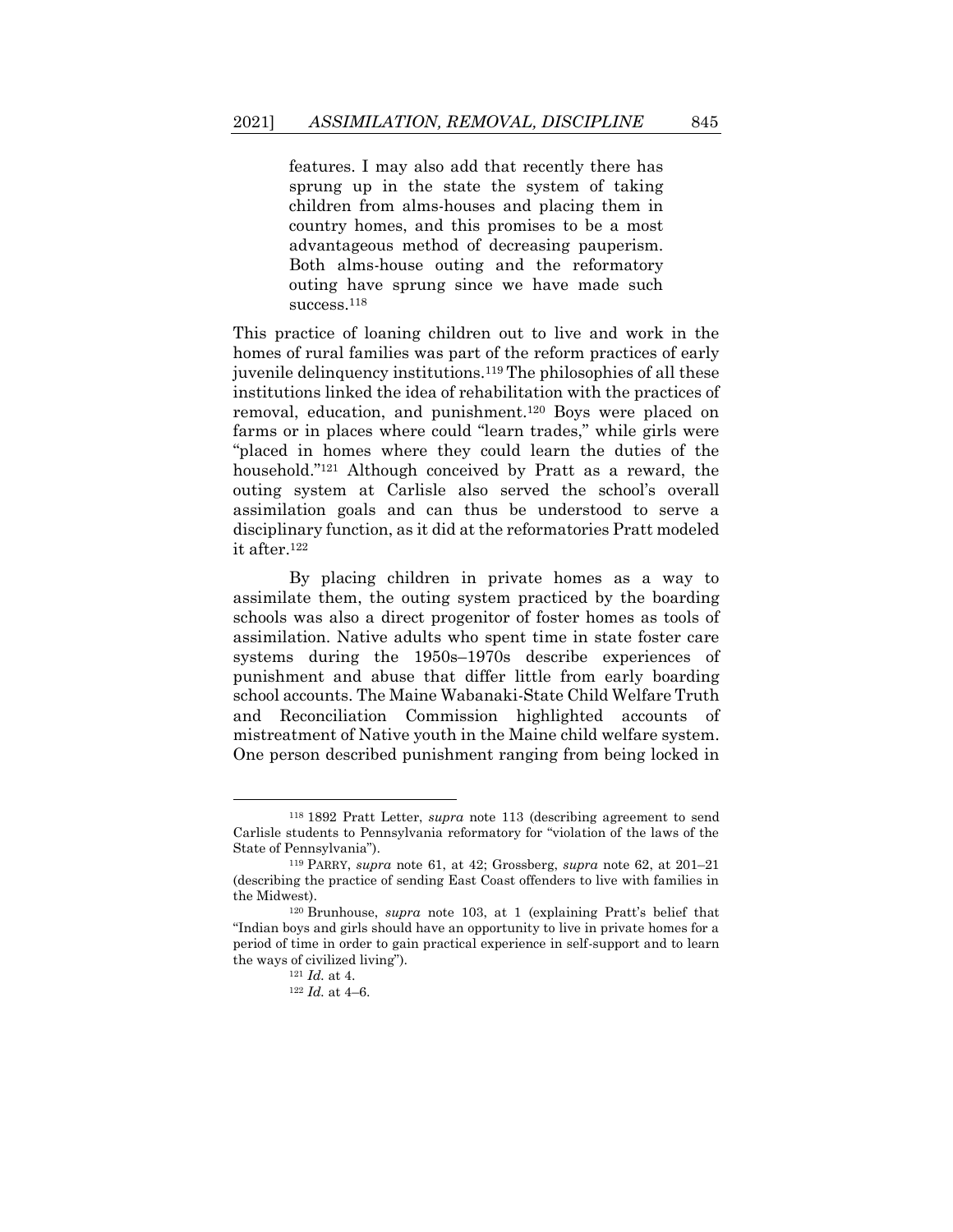an attic to being submerged in a tub of icy water.<sup>123</sup> Another described a foster parent washing their mouth out with soap for speaking their Native language.<sup>124</sup>

Congress has explicitly rejected its goal of Indian assimilation and has acted to reverse its legacy when it comes to tribal criminal justice systems, child welfare, and education. Since 1968, Congress has affirmed and expanded tribal courts' inherent criminal jurisdiction.<sup>125</sup> Congress has also reiterated the federal government's commitment to protecting tribal sovereignty, recognized the importance of tribal courts to sovereignty, and directed significant fiscal and administrative resources toward supporting the very tribal justice systems that the federal government had previously and actively sought to dismantle.<sup>126</sup> Perhaps the most direct rejection of assimilation

<sup>126</sup> The Indian Tribal Justice Act, Pub. L. 103-176, § 2, 107 Stat. 2004 (codified at 25 U.S.C. §§ 3601–3631 (2006)), recognized that that tribal justice systems "are an essential part of tribal governments," established a federal Office of Tribal Justice Support, and authorized the Secretary of Interior to enter into self-determination contracts "for the development, enhancement, and continuing operation of tribal justice systems and traditional tribal judicial practices by Indian tribal governments." The Indian Tribal Justice and Technical and Legal Assistance Act of 2000, Pub. L. No. 106-559, 114 Stat. 2778 (codified at 25 U.S.C. §§ 3651–3682 (2006)), recognized that "enhancing tribal court systems and improving access to those systems serves the dual Federal goals of tribal political self-determination and economic self-sufficiency" created the Department of Justice's Office of Tribal Justice; and, authorized grants to

<sup>123</sup> ME. WABANAKI-STATE CHILD WELFARE TRUTH & RECONCILIATION COMM'N, *supra* not[e 79,](#page-25-1) at 22.

<sup>124</sup> *Id.*

<sup>125</sup> *See* Indian Civil Rights Act of 1968, Pub. L. No. 90-284, tit. II, § 201, 82 Stat. 77 (1968) (codified at 25 U.S.C. §§ 1301–02) (affirming tribal "powers of self-government" and imposing certain due process requirements on tribal criminal courts). Section § 1301(2) was amended in 1990 to clarify that "powers of self-government" includes "the inherent power of Indian tribes, hereby recognized and affirmed, to exercise criminal jurisdiction over all Indians.' Department of Defense Appropriations Act of 1991, Pub. L. No. 101-511, tit. VIII, § 8077(b), 104 Stat. 1856 (1990); Act of Oct. 28, 1991, Pub. L. No. 102-137, 105 Stat. 646 (1991) (removing sunset date to make prior amendment permanent). The Tribal Law and Order Act, Act of Jul. 29, 2010, Pub. L. No. 111-211, tit. II, 124 Stat. 2261 (codified in scattered sections of 25 U.S.C.), amended the Indian Civil Rights Act (ICRA) to increase the length of sentences and the size of fines that tribal criminal courts may impose. The Violence Against Women Act (VAWA), Pub. L. No. 103-322, tit. IV, §§ 40001–40730, 108 Stat. 1796 (1994) (codified in part at 42 U.S.C. §§ 13701–14040), restored tribes' power to prosecute and imprison certain non-Indian domestic violence offenders.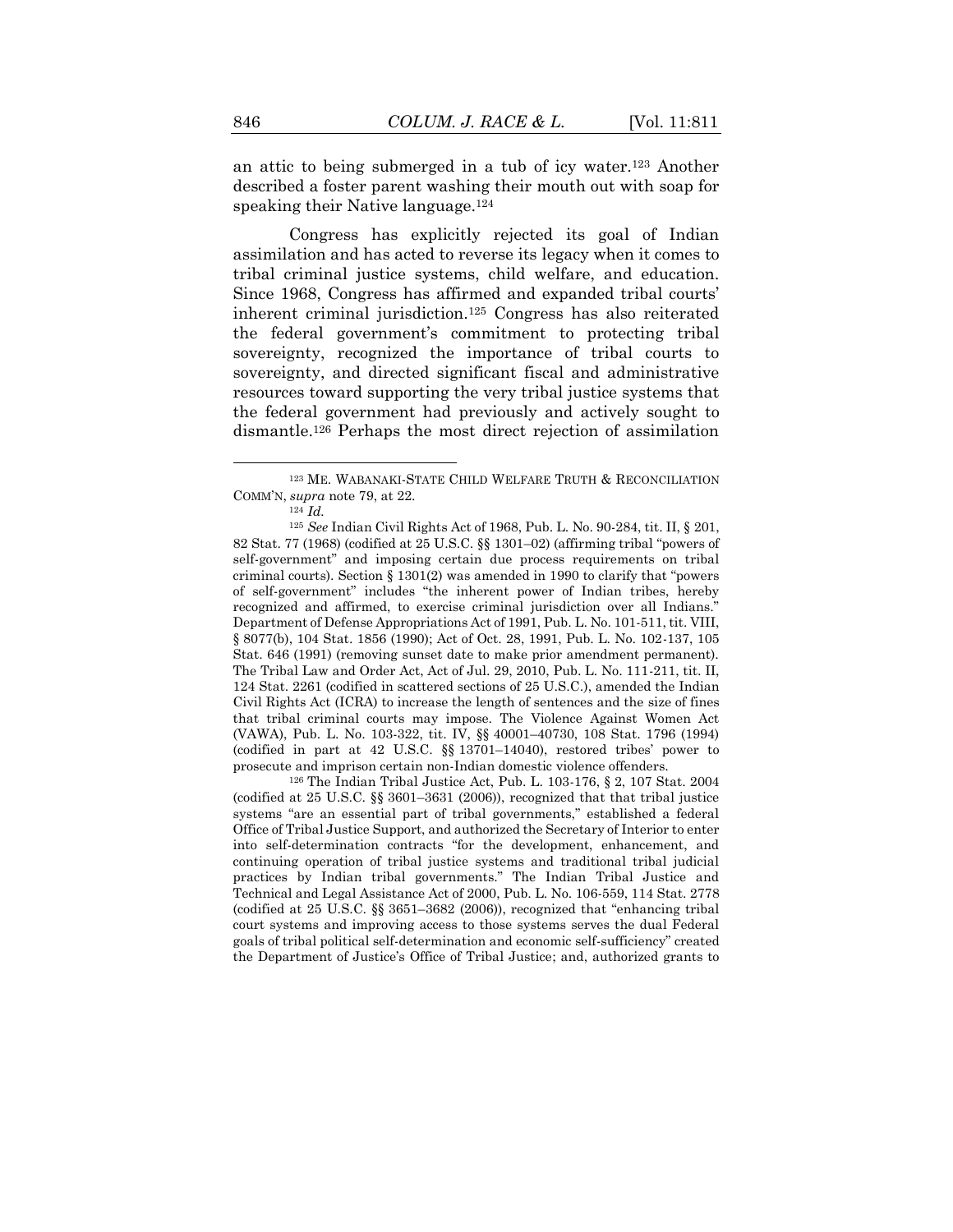policy was the Indian Child Welfare Act of 1978 (ICWA), which recognized and reaffirmed Native nations' primary authority over child welfare matters.<sup>127</sup> This affirmation of jurisdiction did not occur in a vacuum: Congress specifically acknowledged the role of federal<sup>128</sup> and state<sup>129</sup> governments in breaking up Native families and harming Native children. ICWA affirms the existence of tribal jurisdiction even outside Indian country, 130 and it recognizes that tribal authority over children within Indian country is exclusive.<sup>131</sup> Although ICWA applies only to dependency matters, its philosophical underpinnings regarding the importance of tribal control over children apply to juvenile delinquency as well.<sup>132</sup>

tribes and non-profit organizations to improve tribal courts and provide legal services to civil and criminal litigants in tribal courts. Notably, the Act specifically provided that it should not be construed to "encroach upon or diminish in any way the inherent sovereign authority of each tribal government to determine the role of the tribal justice system within the tribal government or to enact and enforce tribal laws," to "impair the rights of each tribal government to determine the nature of its own legal system or the appointment of authority within the tribal government," or "alter in any way any tribal traditional dispute resolution fora." *Id.* § 105. The Tribal Law and Order Act and the Violence Against Women Act also likewise increased funding to support tribal criminal justice systems.

<sup>127</sup> Indian Child Welfare Act of 1978, Pub. L. No. 95-608, 92 Stat. 3069 (1978) (codified at 25 U.S.C. §§§ 1901–63).

<sup>128</sup> REESTABLISHING STANDARDS FOR THE PLACEMENT OF INDIAN CHILDREN IN FOSTER OR ADOPTIVE HOMES, TO PREVENT THE BREAKUP OF INDIAN FAMILIES, AND FOR OTHER PURPOSES, H.R. REP. NO. 95-1386, at 9 (1978) ("The Federal boarding school and dormitory programs also contribute to the destruction of Indian family and community life . . . . In addition to the trauma of separation from their families, most Indian children in placement or in institutions have to cope with the problems of adjusting to a social or cultural environment much different than their own.").

<sup>129</sup> 25 U.S.C. § 1901 (4)–(5).

<sup>130</sup> 25 U.S.C. § 1911 (a)–(b).

<sup>131</sup> 25 U.S.C. § 1911(a).

<sup>132</sup> *See* Stacie S. Polashuk, *Following the Lead of the Indian Child Welfare Act: Expanding Tribal Court Jurisdiction over Native American Juvenile Delinquents*, 69 S. CAL. L. REV. 1191, 1209–15 (1996). As Polashuk explains, the specific injuries and interests cited by Congress to support passage of the Indian Civil Rights Act, including the importance of self-determination in general and the particular significance of retaining control over children, also apply in the context of delinquency proceedings. *Id.* at 1210 ("Because child-rearing includes punishment, the same reasons apply equally to children being separated for juvenile proceedings as for custody.").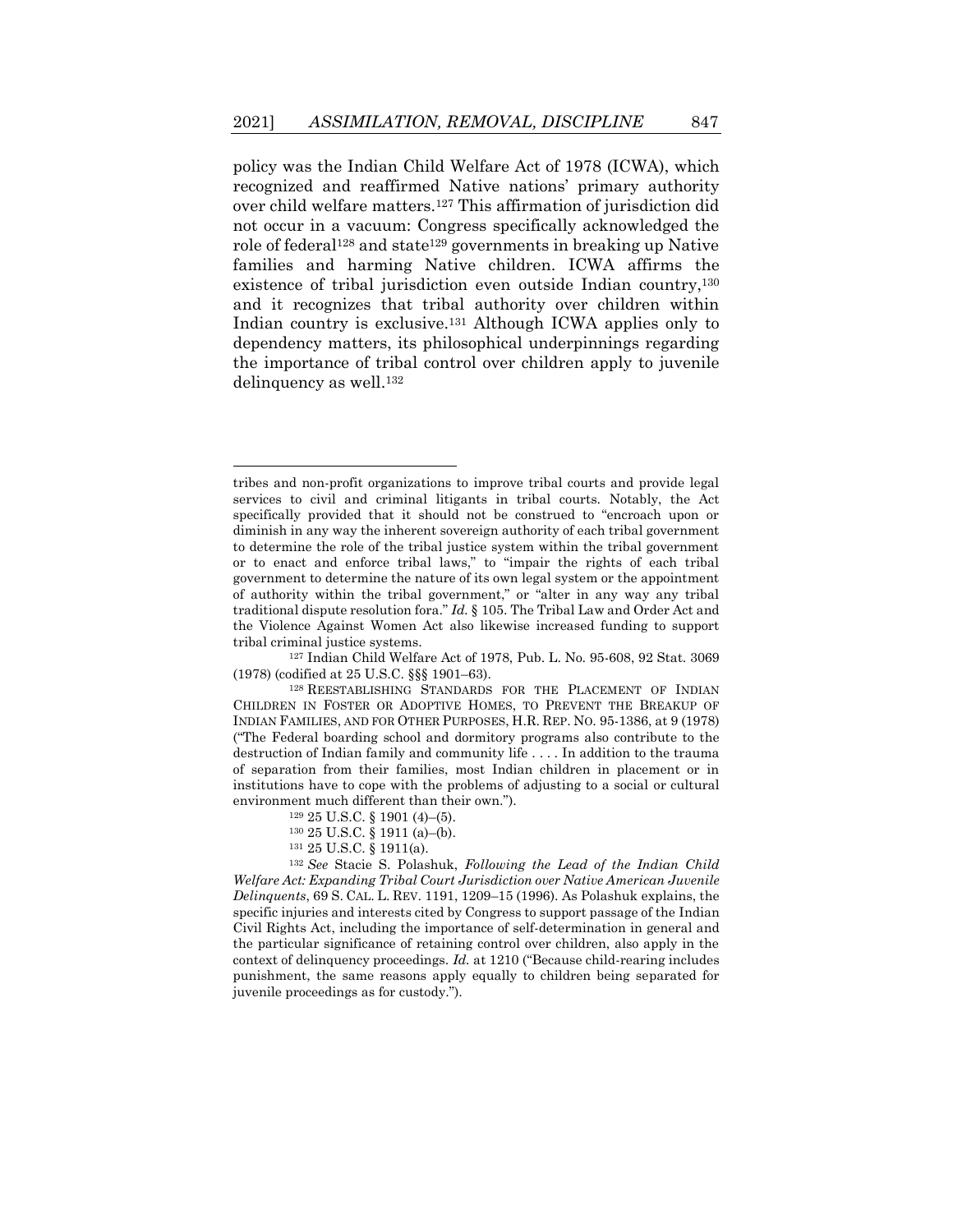#### IV. RE-ENVISIONING JUSTICE FOR CHILDREN

The history of Native girls under state control reveals that the conception of education, child welfare, and juvenile justice as three separate institutions with three separate purposes is a false one. For Native children, the choice to name a particular institution a school, a reformatory, or a treatment center means little because the goal (assimilation) and the means (removal, discipline, and confinement) have always been the same. This history simply demonstrates that federal and state actors have been endlessly creative in reforming and renaming their systems of social control, but the underlying truth of the system remains unchanged. This framework is also helpful in understanding government treatment of other children. As just one example, the Trump Administration's plan to house migrant children, allegedly for their own protection, and based on the insinuation that their parents were lawbreakers, was abandoned after commentators drew on the Fort's history as a place used to confine disruptive populations, beginning with Native prisoners and children.<sup>133</sup>

This history also makes clear that any effort to fix child welfare, education, or delinquency systems will require abolition of the old, intractable systems, and a new vision of the relationship between children and the government. In this regard, Native children—at least those affiliated with federally recognized tribes—are uniquely situated because federal law recognizes that tribes are separate governments with jurisdiction over child welfare and delinquency. This means that Native communities can remove them from the federal and state systems that have been so harmful and recreate new systems.<sup>134</sup>

<sup>133</sup> Ken Miller, *Plan Halted to House Migrant Kids at Oklahoma's Fort Sill*, ARMY TIMES (July 28, 2019), https://www.armytimes.com/news/yourarmy/2019/07/28/plan-halted-to-house-migrant-kids-at-oklahomas-fort-sill/ [https://perma.cc/4PX9-HCEB].

<sup>134</sup> 25 U.S.C. § 1911(a) (recognizing tribes' exclusive jurisdiction over child welfare matters in Indian country). ICWA codified the Supreme Court's holding in Fisher v. District Court, 424 U.S. 382, 387–89 (1976), which affirmed inherent tribal jurisdiction over child welfare and adoption, exclusive of state jurisdiction for matters involving Indians in Indian country. Because tribes have jurisdiction based on both membership and territory, their jurisdiction over child welfare matters also extends beyond Indian country. *See* John v. Baker, 982 P.2d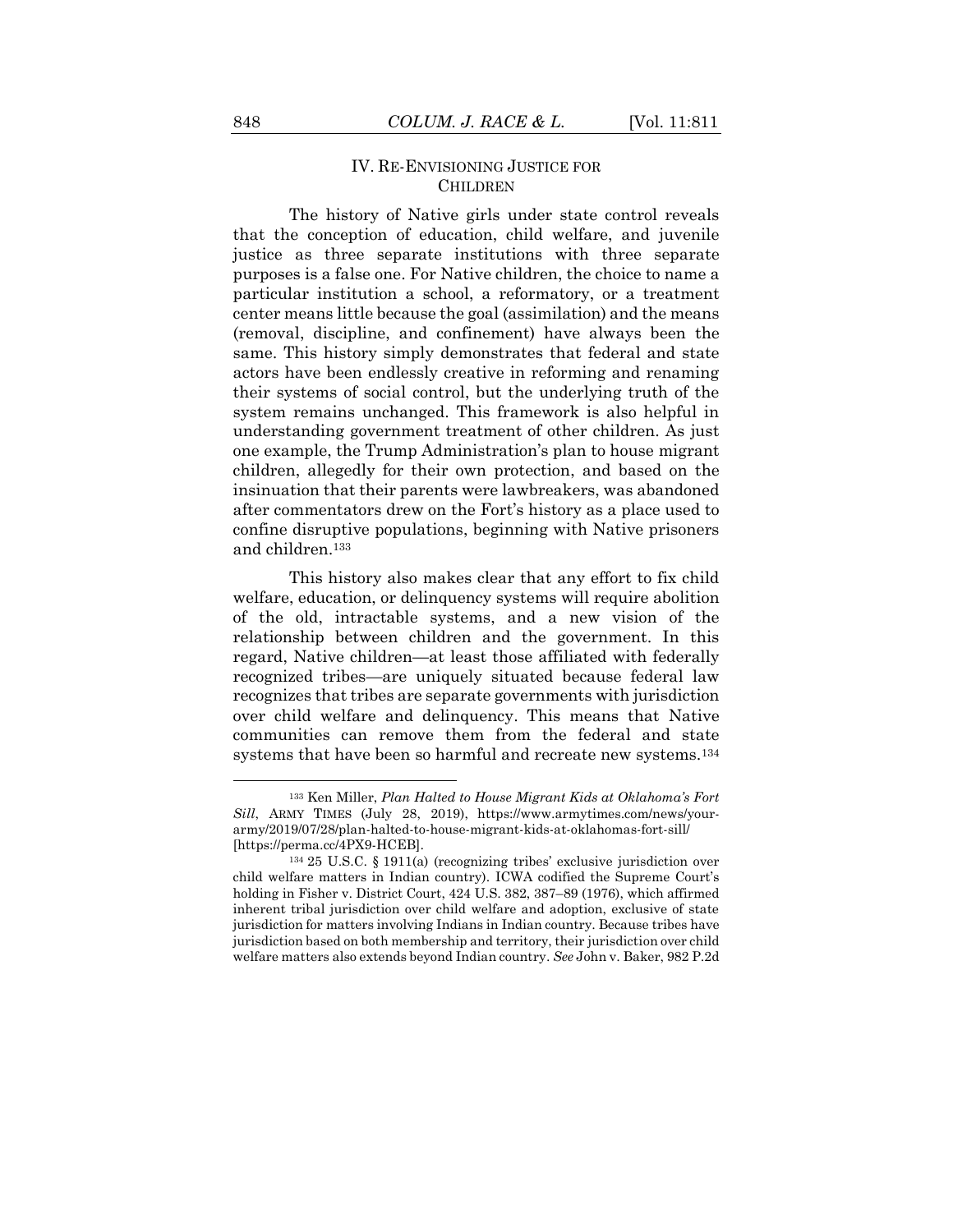As sovereign governments, Native nations have a unique power to reshape their child welfare and delinquency systems.

Of course, this recognition of jurisdiction is only the first step towards abolition and recreation. Disentangling tribal systems from the federal and state models that surround them is a difficult undertaking, especially because non-tribal courts must be willing to recognize and enforce tribal laws and decisions. As I have described in the context of tribal juvenile justice systems, the influence of federal policy and funding decisions can push tribes toward mimicking the very systems from which they seek to remove children.<sup>135</sup>

<span id="page-39-0"></span>While tribal systems sometimes resemble state systems in key ways, they also depart from state systems to a significant degree. In these departures, seeds of a reimagined system can be found. This Part outlines three areas in which indigenous approaches to justice for children have led to fundamental changes in the relationship between government systems, families, and children. The approaches described here have the potential to serve Native girls in a way the systems described in Part III cannot. Their specific impact on girls cannot be fully captured because of the general absence of data on indigenous justice approaches and the failure of most research on youth to center girls as subjects. Their benefits are not specific to Native girls, however, and they are described here in general terms of how they reshape children's relationship to the legal system.

The purpose of this Part is to identify concrete ways that the experiences of Native children described in Part III have motivated specific interventions into contemporary child welfare and juvenile justice systems that reimagine central components of the systems. As an intervention into the conversation on child welfare and abolition, it aims to show how Native communities have been leaders in reimagining child welfare and juvenile justice. The approaches described below, however, are typically adopted in a context that largely resembles existing systems. In this sense, this Part does not describe abolitionist practices.

<sup>738, 755</sup>–59 (Alaska 1999). *See also* Rolnick, *Untangling the Web*, *supra* not[e 18,](#page-8-1) at 87–99 (describing tribes' inherent territorial and member-based jurisdiction over juvenile delinquency).

<sup>135</sup> Addie C. Rolnick, *Locked Up: Fear, Racism, Prison Economics and the Incarceration of Native Youth*, 40 AM. INDIAN CULTURE & RES. J. 55, 73–74 (2016) [hereinafter Rolnick, *Locked Up*].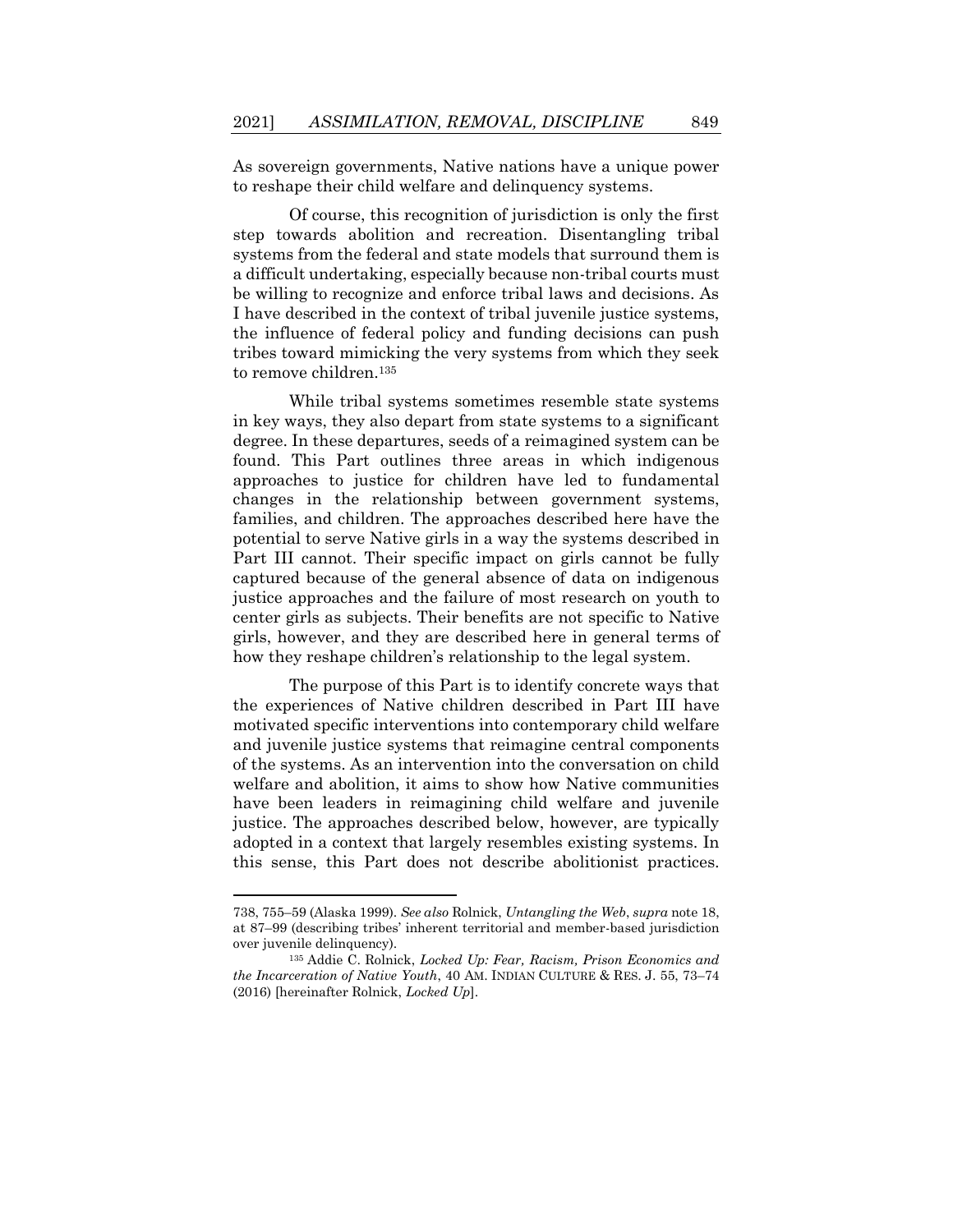Moreover, like the buildings described in the opening of this essay, these interventions are sometimes at risk of being coopted in service of the same disciplinary, assimilationist systems that they are intended to replace.<sup>136</sup> Each of them, though, somehow redefines the relationships between children, families, communities, and governments. It is this kind of shift—not cultural competency trainings, targeted programs, or rebranding of juvenile justice—that is necessary to abolish the old systems and replace them with systems that actually help children heal.

#### A. Customary Adoption and Kinship Care

At their worst, state child welfare systems pit struggling parents against their children's foster families. At their best, these systems offer help to parents, but continue do so under the threat of child removal should the parent slip up. Helping children is linked with removing them because state law recognizes a maximum of two parents. If a child needs additional care, the system provides that care through a substitute parent. A foster parent who desires a long-term relationship and legal decision-making rights must usually displace a parent in order to have those rights recognized.

Many indigenous legal systems recognize some form of customary adoption. <sup>137</sup> In this arrangement, a child gains additional parents, but does not lose any parents. In many communities, this practice of sharing children was common. This practice recognized that child care is a collective responsibility and allowed children to be redistributed among community members in a way that ensured families had the resources to care for them, and invoked the support of extended families and the community. By incorporating customary adoption into modern child welfare laws, Native nations are reimagining adoption as child-sharing instead of child-taking, fundamentally disrupting a central aspect of child welfare law. The child-taking model of

<sup>136</sup> *See* Paura Moyle & Juan Marcellus Torri, *Māori, Family Group Conferencing and the Mystifications of Restorative Justice*, 11 VICTIMS & OFFENDERS 87, 94–99 (2015) (drawing on Māori experiences to contest the "myth" that family group conferencing employs indigenous justice principles).

<sup>137</sup> *See, e.g.*, WHITE EARTH BAND OF OJIBWE JUD. CODE, tit. IV, §§ 1.05(32) and 11.12 (2017) (defining and authorizing customary adoption); NATIVE VILLAGE OF BARROW IÑUPIAT TRADITIONAL GOVERNMENT TRIBAL CHILDREN'S CODE, § 4-4-12 (2020) (defining a form of customary adoption called iñuguq).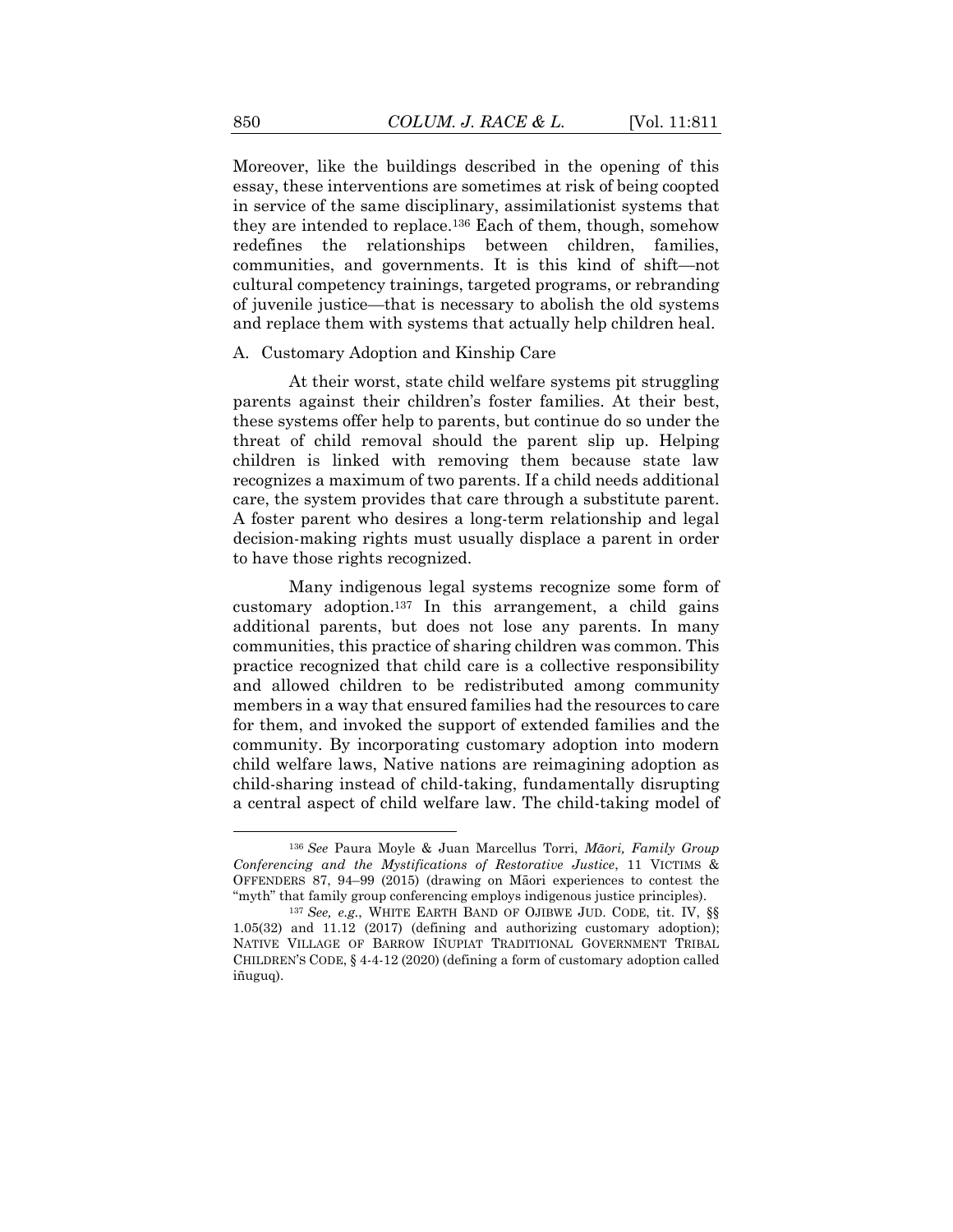termination and adoption also means that, even with early interventions aimed at reunifying families, the punitive threat of losing one's children looms over every step of the child welfare process. By adopting a non-taking model, customary adoption potentially removes the punitive threat, allowing government intervention to be premised on collaboratively helping children.

While tribal laws commonly recognize customary adoptions as a permanency option, it is a separate question whether state and federal authorities will treat it that way. This is significant because only a permanent placement will stop the timeline set in motion by the Adoption and Safe Families Act which requires termination of parental rights as a step towards permanency in most proceedings once a child has been in foster care for a certain period of time. Some state laws now recognize customary adoption as a permanent placement. For example, California incorporated a customary adoption provision into its state court practice for Native children.<sup>138</sup>

Along with helping to redefine adoption, Native children's courts have also helped to redefine foster care. As it is practiced in most U.S. jurisdictions, foster care often means care by strangers. Children are removed from their homes and then disappear into a mysterious network of foster care placements. They may move around to the homes of different foster parents, and may lose contact with parents, siblings, and extended family as they enter the worlds of their foster families. In Native communities, foster care is more likely to mean placement with a relative. Vivien Olsen, a tribal attorney for Prairie Band Potawatomi Nation, describes tribal communities as "an extended family network;" and notes that "to place a child away from their relations, frequently prevents them from interacting with tribal elders including their own grandparents. Tribes traditionally generally provide deference and respect for their tribal elders. Grandparents and elders have the obligation to

<sup>138</sup> *See* JUD. COUNCIL OF CAL. ADMIN. OFF. OF CTS., CTR. FOR FAMS., CHILD. & THE CTS., JUDICIAL BRANCH REPORT TO THE LEGISLATURE: TRIBAL CUSTOMARY ADOPTION 4–5 (2013), http://www.nrc4tribes.org/files/lr-Tribal-Customary-Adoption-Report\_123112.pdf [https://perma.cc/9WGW-6969] (describing customary adoption legislation and defining customary adoption as a tribal adoption that does not require termination of the birth parents' rights).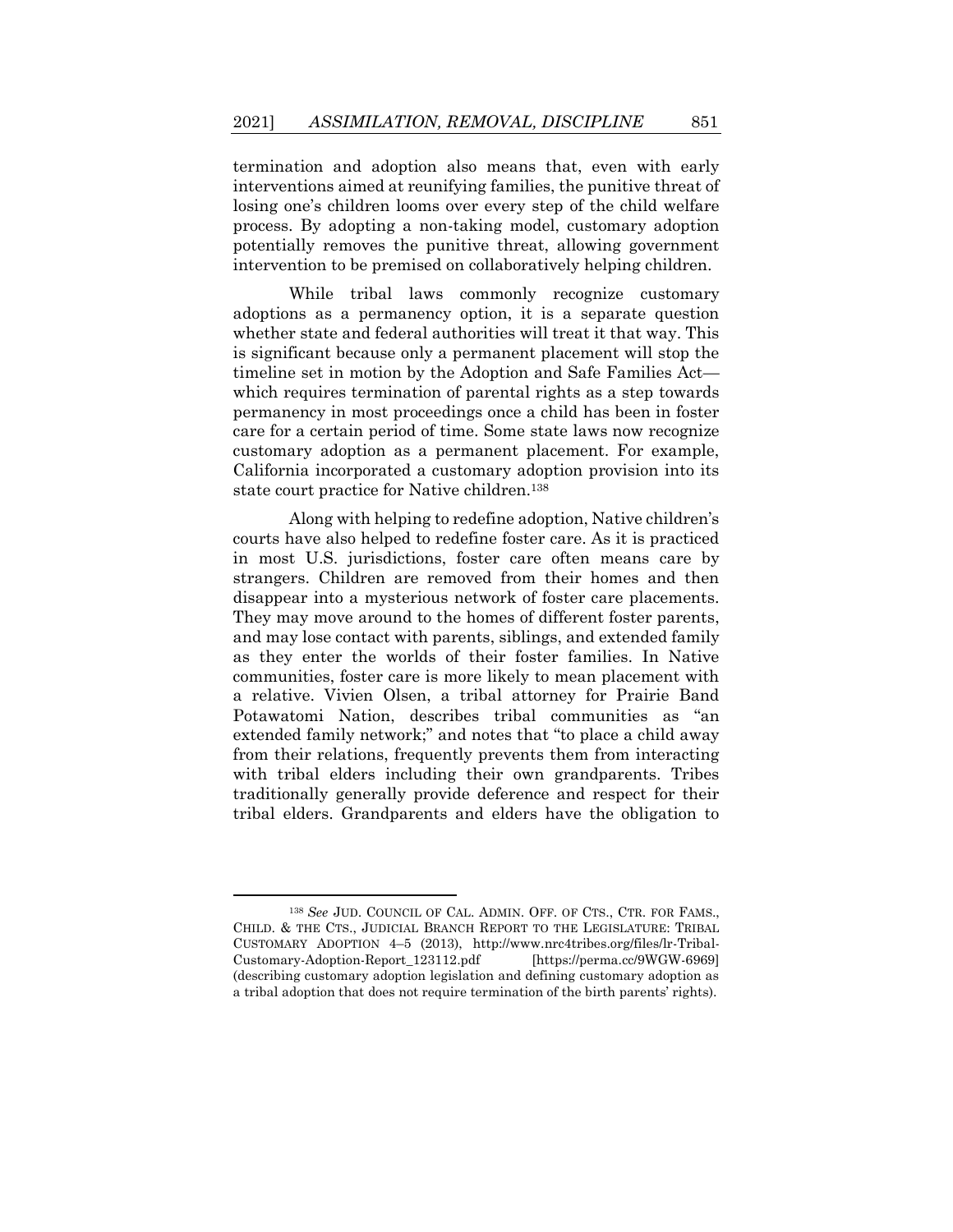instruct tribal youth in the ways and customs of the Tribe."<sup>139</sup> In describing how tribal courts are better suited than state courts for maintaining the connection between children and their relatives, Olsen points to specific provisions in the Prairie Band Potawatomi code, including placement preferences that specifically include tribal relatives-by-blood, tribal relatives-bymarriage, tribal non-blood relatives,<sup>140</sup> and a grandparents rights provision that includes "a duty to provide instruction and training regarding tribal customs and traditions."<sup>141</sup>

Initially, the role of relatives as foster placements was not supported by federal laws that require permanency, nor by the laws of many states. A child in the care of a relative was therefore treated as one who needed a placement, not one who had a stable home.<sup>142</sup> Relatives who cared for children could encounter difficulties obtaining federal foster care payments if they were not separately licensed as foster parents, and some states required relatives to pass stringent licensing and background requirements. Federal law began to recognize relatives as caregivers with the Indian Child Welfare Act, and later amendments the Adoptions and Safe Families Act clarified that kinship care could count as a permanent placement and relatives caring for children could qualify for federal foster care payments.<sup>143</sup> States have increasingly eased requirements for relatives to take advantage of foster care benefits.<sup>144</sup> In this manner, Native nations have helped reimagine foster care as family caregiving instead of sending children into strangers' homes.

Viewed against the history of assimilative removal practices, this change is especially significant. For many

<sup>144</sup> *Id.*

<sup>139</sup> Vivien Olsen, After Adoptive Couple: ICWA from a Tribal Government Perspective (2014) (unpublished manuscript) (on file with the University of Kentucky).

<sup>140</sup> PRAIRIE BAND POTAWATOMI L. & ORD. CODE § 6-4-7.

<sup>141</sup> PRAIRIE BAND POTAWATOMI L. & ORD. CODE § 6-5-10.

<sup>142</sup> This approach recalls the height of state child welfare removals, where children being cared for in multigenerational homes or by relatives was treated as an indicator of parental neglect and cause for removal.

<sup>143</sup> U.S. DEPT. OF HEALTH & HUM. SERVS., REPORT TO THE CONGRESS ON KINSHIP FOSTER CARE (2000) (describing a growing practice of licensing relatives as foster parents and provisions of the Adoption and Safe Families Act that permit states to exempt children in foster care with a relative from its termination timelines).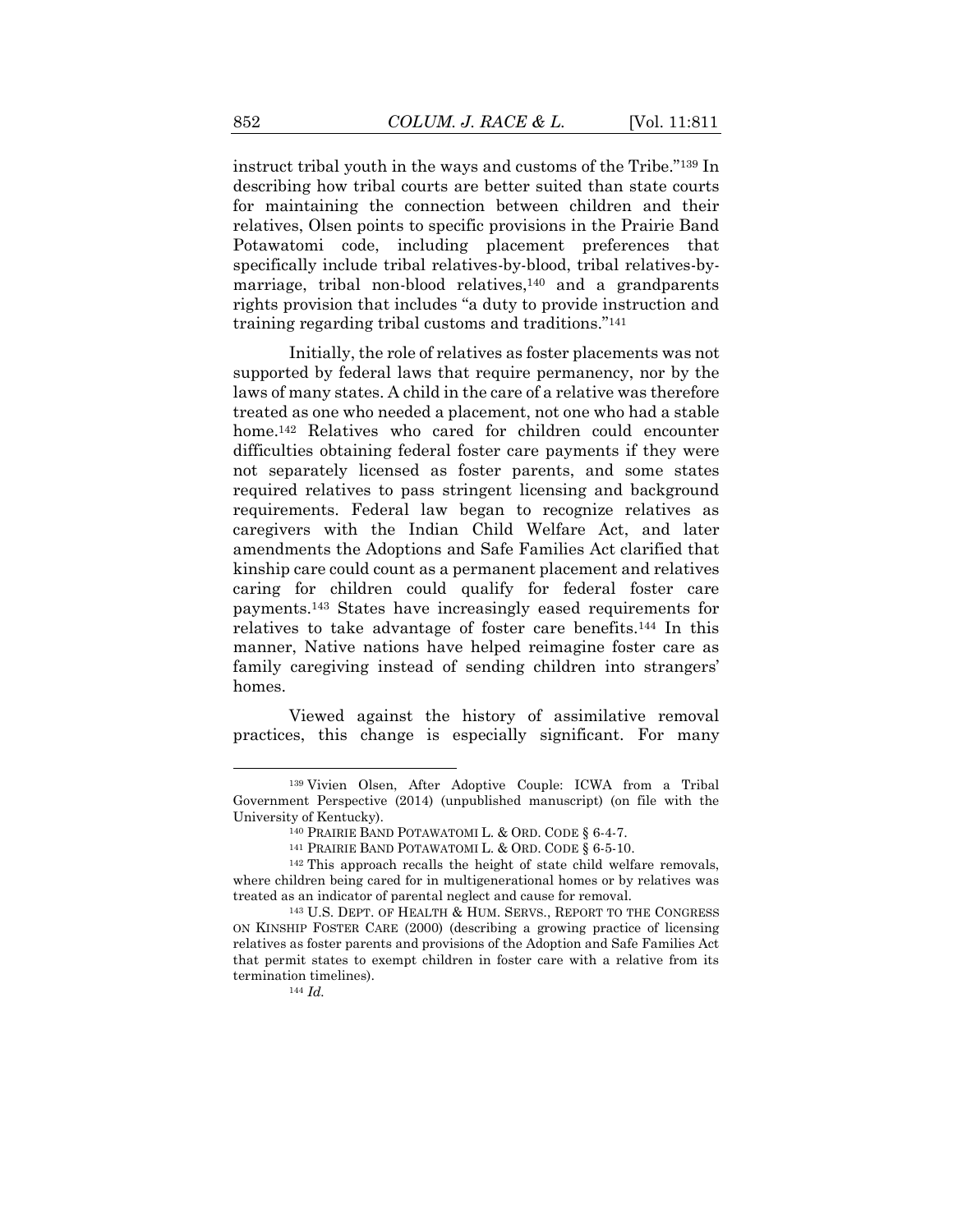adoption advocates, assistance to Native children has been synonymous with replacing their families with new white families. Kinship foster care changes that. Instead of condemning a child's parents and entire family as dysfunctional, relative placements position the child's family as a solution, separating help for children from efforts to undermine Native families.

#### B. Wellness Courts and Family Group Conferencing

Native nations have taken a front seat in reimagining child welfare, supported by federal laws that recognize tribal control over child welfare and funding intended to help build stronger tribal systems. While the same support for tribal control over delinquency is lacking, Native nations and indigenous peoples have also helped to reimagine juvenile delinquency systems.

One specific form of this reimagining has taken place via Healing to Wellness Courts. The wellness court model was developed by Native communities to serve indigenous people and to address drug and alcohol use in a non-punitive setting. Wellness courts were loosely based on the non-Native drug court model and were federally supported beginning in 1997. A coalition of tribal courts and Native organizations developed and refined an approach, now called a Healing to Wellness Court, based on indigenous justice principles like community accountability and reconciliation.<sup>145</sup> These courts "utilize a nonadversarial approach, integrating traditional concepts of

<sup>145</sup> Patricia Riggs, *Tribal Healing to Wellness Court: Program Development Guide* 5 (Tribal L. & Pol. Inst., Draft Publ'n No. 5, 2002) (defining wellness courts as those that "administer justice in a manner that draws on tribal cultural components and strengths tribal traditions, spiritual healing practices, traditional dispute systems, and tribal fundamental beliefs and values"); Joseph Thomas Flies-Away & Carrie E. Garrow, *Healing to Wellness Courts; Therapeutic Jurisprudence*, 2013 MICH. ST. L. REV. 403, 427–36 (2013) (setting forth detailed conceptual framework for wellness courts and therapeutic jurisprudence); Caroline S. Cooper et al., *Tribal Healing to Wellness Courts: Treatment Guidelines for Adults and Juveniles* 19–20 (Tribal L. & Pol. Inst., Draft Publ'n No. 3, 2002) (underscoring the importance of indigenous healing practices and a holistic approach). TRIBAL L. & POL. INST., TRIBAL HEALING TO WELLNESS COURTS: THE KEY COMPONENTS 1–2 (2003) (identifying community resources and indigenous justice approaches as core aspects of wellness courts).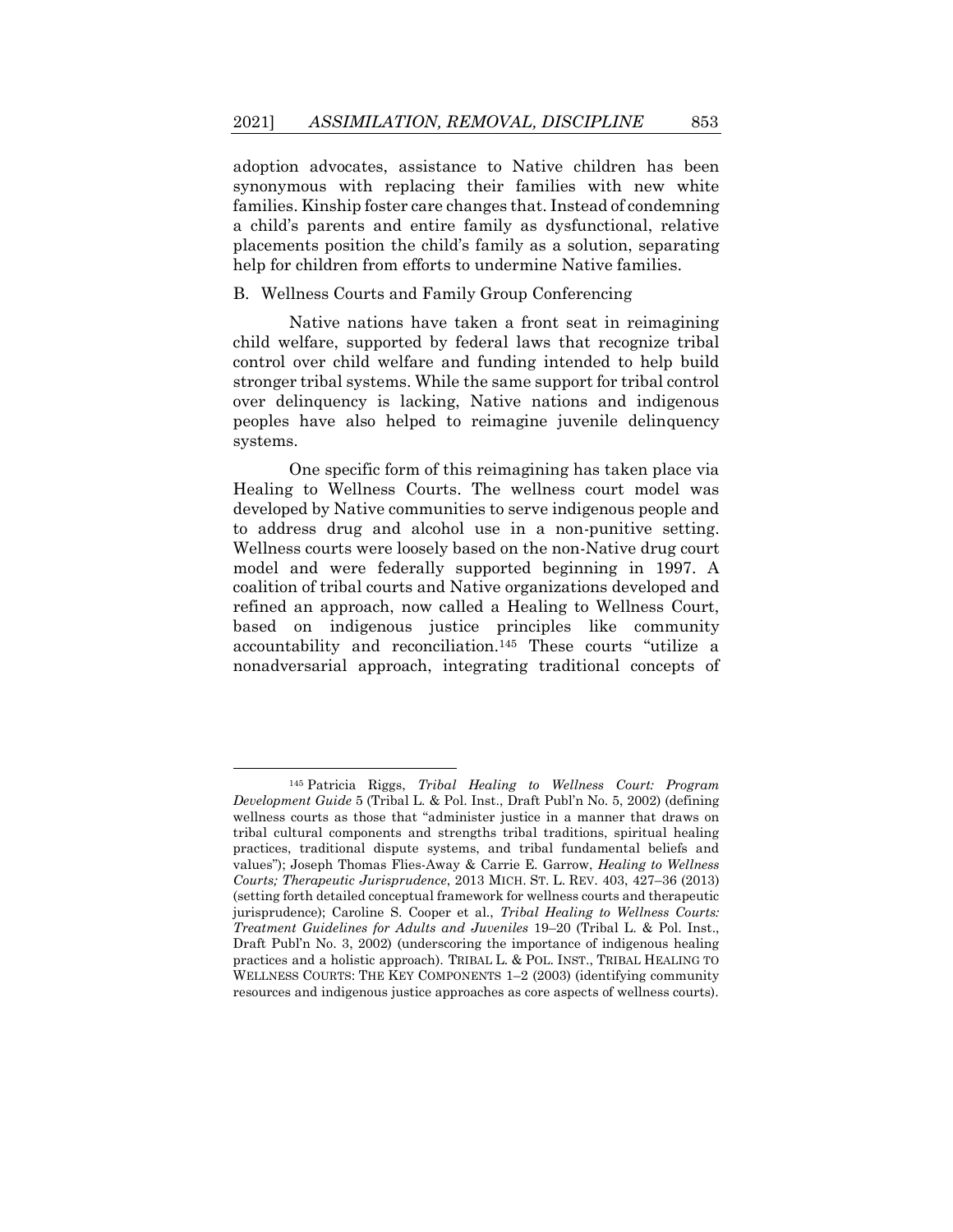healing and community involvement toward healing, rather than punishing, their addicted tribal members."<sup>146</sup>

Healing to Wellness Courts have been a cornerstone of Native nations' efforts to reduce juvenile detention and incarceration.<sup>147</sup> This is especially important because roughly one third of youth in tribal or BIA detention facilities came into contact with the juvenile system because of an alcohol or drugrelated offense.<sup>148</sup>

In a similar vein, family group conferencing is another model used increasingly in U.S. jurisdictions to reshape juvenile justice. This model originated in New Zealand courts, where it was developed to reflect Māori understandings of children as belonging to an entire community. The family group conferencing model brings a child's extended family together to address the problems and make decisions.<sup>149</sup> One goal is to reduce government intervention into children's lives by directing state power toward assisting in family decision-making,<sup>150</sup> not replacing it, or wielding a threat of removal. It positions children's families as part of the solution rather than understanding families as part of the problem, and thereby defining separation from families as necessary to protect or rehabilitate children.<sup>151</sup> There is some evidence, however, that

<sup>150</sup> F.W.M. McElrea, The New Zealand Model of Family Group Conferences 2 (Mar. 1998) (unpublished conference paper), http:// restorativejustice.org/am-site/media/the-new-zealand-model-of-family-groupconferences.pdf [https://perma.cc/VW6J-F6GF] (listing the transfer of power

from the state to the community as one of the distinctive elements of the model). <sup>151</sup> *See, e.g.*, Mary Mitchell, *Reimagining Child Welfare Outcomes:* 

*Learning from Family Group Conferencing*, 25 CHILD & FAM. SOC. WORK 211, 212 (2020) ("In child welfare, a child's right to participate is often at odds with his/her right to protection, and those parents with whom partnership is required are also those identified as being in need of support, direction, and correction. Families with care and protection needs are often caught in conflicting policy and practice expectations: parents are expected to take on responsibilities for

<sup>146</sup> JOSEPH THOMAS FLIES-AWAY ET AL., TRIBAL L. & POL. INST., OVERVIEW OF HEALING TO WELLNESS COURTS 10 (2d ed. 2014).

<sup>147</sup> *Id.* at 13 n.26 (describing three juvenile Healing to Wellness courts).

<sup>148</sup> Rolnick, *Locked Up*, *supra* not[e 135,](#page-39-0) at 65–66 (citing 2013 data from the Jails in Indian Country Report indicating that 33% of youth in detention at mid-year were there for drug and alcohol offenses, including 27% percent who had been charged with public intoxication).

<sup>149</sup> Neelum Arya, *Family-Driven Justice*, 56 ARIZ. L. REV. 623, 687–89 (2014) (describing family group decision-making model).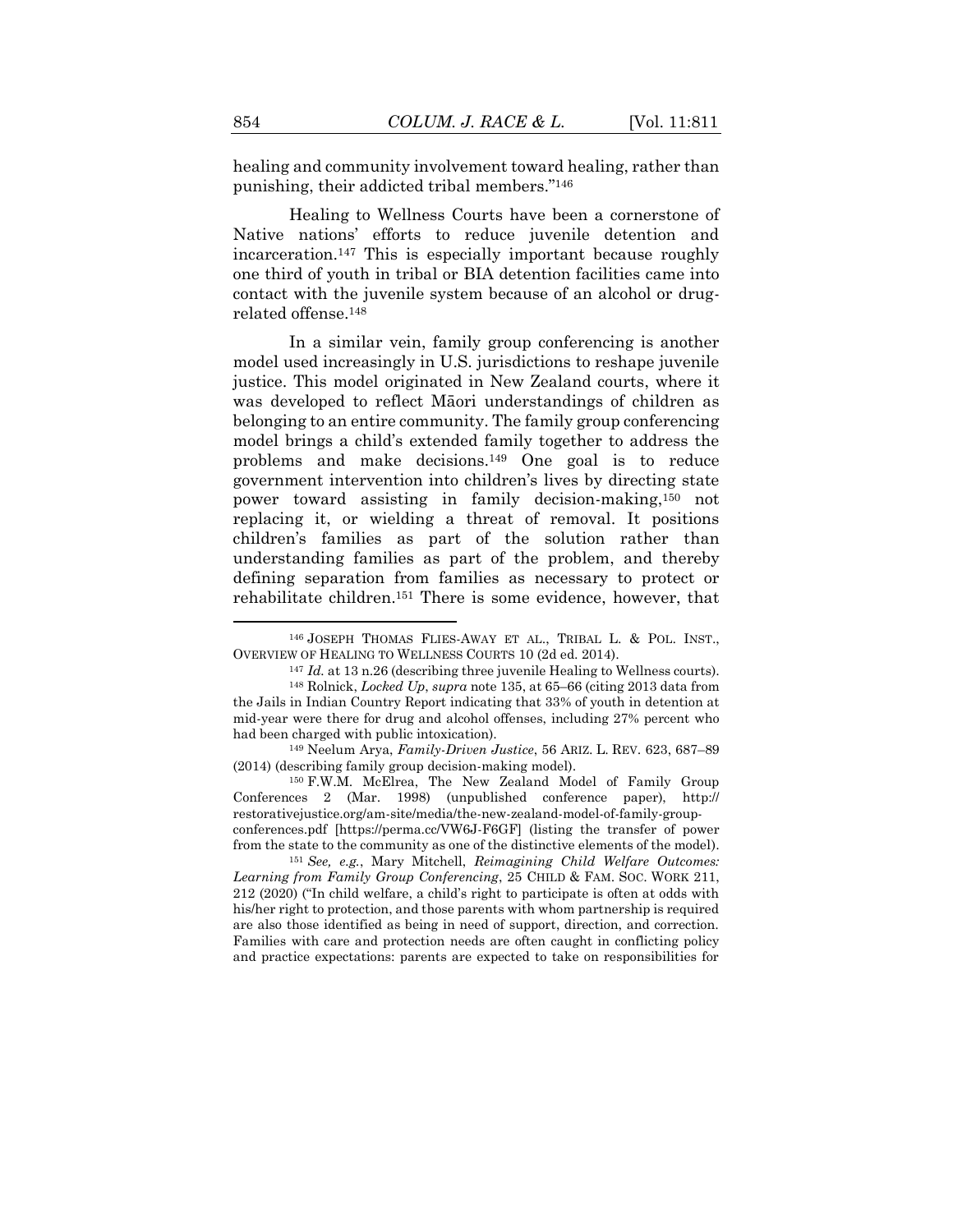girls respond less positively than boys to family group conferencing. Researchers in New Zealand found statistically significant differences between girls and boys concerning whether they felt like others in the conference treated them with respect and whether they felt like they could say what they wanted.<sup>152</sup>

#### C. Best Interests

Indigenous communities have also helped redefine what it means to act in a child's best interest. The "best interest of the child" standard, central to most judicial proceedings involving children, is usually set forth in individual terms.<sup>153</sup> While state courts may also consider the rights of parents, extended family members, and even tribes, each of these are understood as separate entities with separate interests. Stated in individual terms, children's interests can easily seem to be in tension with the interests of their parents or their communities. For example, opponents of ICWA sometimes characterize protection of tribal interests as dangerous to the safety and well-being of Native children.<sup>154</sup>

A different formulation of children's best interests would acknowledge the link between individual and collective wellbeing.<sup>155</sup> Rather than pitting children's interests against tribal interests, such a standard would acknowledge that tribal

care, while being positioned as failing. This dichotomous positioning can often be at odds with child welfare outcomes discourse, impacting on the way work with children and families is approached.") (citations omitted).

<sup>152</sup> Gabrielle Maxwell & Venezia Kingi, *Differences in How Girls and Boys Respond to Family Group Conference: Preliminary Research Results*, 17 SOC. POL'Y J. OF N.Z. 171 (2001).

<sup>153</sup> *See* CHILD WELFARE INFO. GATEWAY, DETERMINING THE BEST INTERESTS OF THE CHILD 2–3 (2020) (collecting state and territorial statutes and listing factors used in determining best interests, including health, safety, resources for children, and child's relationship to parents).

<sup>154</sup> *See, e.g.*, Timothy Sandefeur, *Treat Children as Individuals, Not as Resources*, CATO UNBOUND (Aug. 1, 2016), https://www.cato-unbound.org/2016 /08/01/timothy-sandefur/treat-children-individuals-not-resources [https://perma .cc/CF5L-U766] (characterizing ICWA as "making it harder to rescue [Indian children] from abusive families" by "[giving] tribal governments extraordinary powers" and "overrid[ing] the best interests standard").

<sup>155</sup> *See* Addie C. Rolnick, *Indigenous Children*, *in* OXFORD HANDBOOK ON CHILDREN'S RIGHTS LAW (Jonathan Todres & Shani M. King, eds., 2020). *See also* Lorie M. Graham, *Reconciling Collective and Individual Rights: Indigenous Education and International Human Rights Law*, 15 UCLA J. INT'L L. & FOREIGN AFFS. 83 (2010).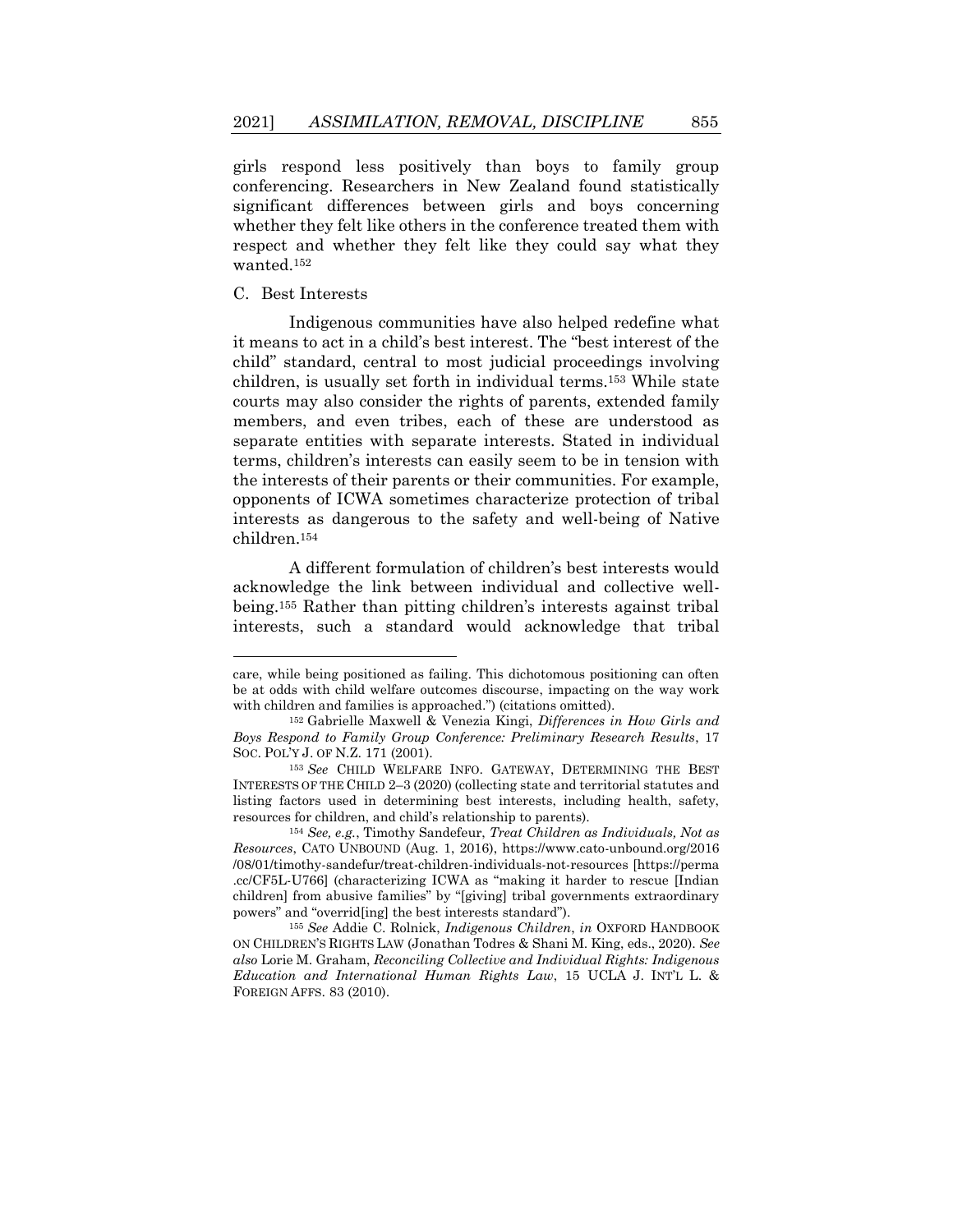continuity and connection to culture and community is *part of* children's best interests, along with physical safety, education, and food. Measured against such a standard, removal of children from their families and communities is presumptively not in their best interests. "[F]orcible removal of Indigenous children for education and for reasons of child protection are acts that undermine the ability of Indigenous peoples to pass on Indigenous knowledge, as well as violate the right of Indigenous children to an identity."<sup>156</sup> A reconceptualized best interests standard is a critical step in reshaping the relationship of state power to Native children because Native children's interests have so often been defined in opposition to their families and their communities. In the context of foster care and adoption, the exercise of state power to remove and assimilate children has been defended as necessary to protect the individual best interests of Native children.<sup>157</sup>

As Peter J. Herne, former Chief Judge of the St. Regis Mohawk Court, explains—contrasting the state law standard in New York with a standard crafted for Native children—one aspect of Native children's interests is a belonging, or the idea "that the best interests of an Indian child can only be realized when an 'Indian child' can establish, develop, and maintain political, cultural, and social relationships with their Indian family, community, and Nation."<sup>158</sup> While Herne points to tribal justice systems as the source of this standard, he notes that the Indian Child Welfare Act adopts this approach in that its "best interests" standard for children "is intertwined with the interests of Indian parents and Tribal Nations."<sup>159</sup> The laws of some Native nations incorporate a detailed best interests standard that recognizes that children's interests are intertwined with the

<sup>156</sup> Allyson Stevenson, *Child Welfare, Indigenous Children and Children's Rights in Canada*, 10 REVISTA DIREITO E PRÁXIS 1239, 1247 (2019).

<sup>157</sup> See *id.* at 1242 (describing how an individualized best interests standard made possible the "sixties scoop" of indigenous children by Canada's adoption and child welfare system and noting that by doing so "Indigenous child removal logic operated against meaningfully addressing the economic and political conditions that made families vulnerable, and caused communities struggle to provide the necessary elements for healthy children and families.")

<sup>158</sup> Peter J. Herne, *Best Interests of an Indian Child*, N.Y. STATE BAR ASS'N J. 22, 23 (2014), https://www.srmt-nsn.gov/\_uploads/site\_files/Herne-Mar-Apr2014.pdf [https://perma.cc/RD47-7ZH5].

<sup>159</sup> *Id.*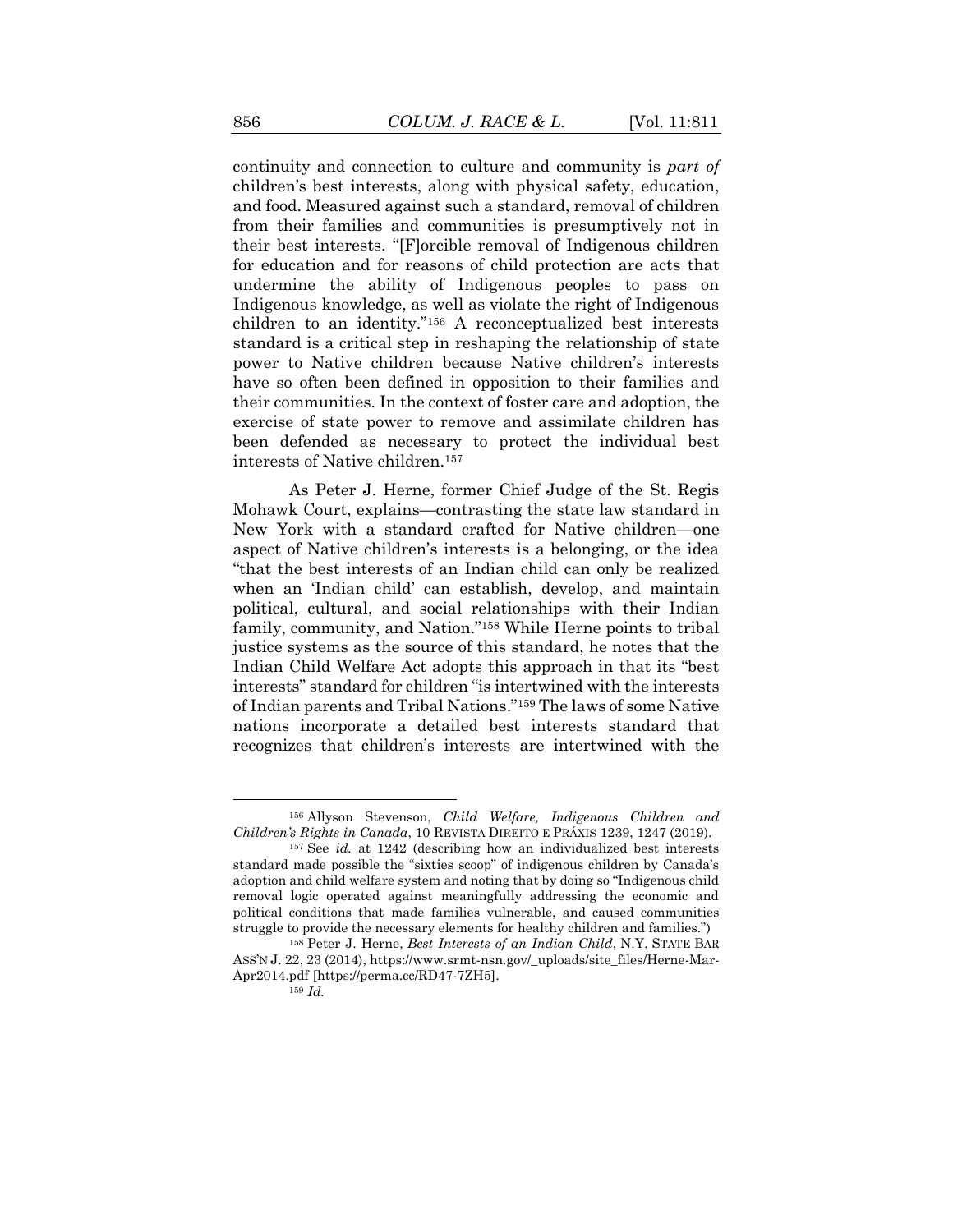interests of their families and communities.<sup>160</sup> Similar expressions can be found in the best interests standards developed by aboriginal and Torres Islander communities in Australia, another settler colonial country<sup>161</sup> that engaged in wholesale indigenous child removal as a tool of assimilation.<sup>162</sup>

Indigenous understandings of children's best interests have already reshaped international law on children's rights. Prompted by emphasis on collective rights and selfdetermination in the U.N. Declaration on the Rights of Indigenous Peoples, the Committee on the Rights of the Child issued a clarification to its "best interests" standard, explaining that "the best interests of the child is conceived both as a collective and an individual right, and . . . the application of this right to indigenous children as a group requires consideration of how the right relates to collective cultural rights."<sup>163</sup> The Committee still anticipated possible conflict between individual and collective rights, and privileged individual rights over collective, but cautioned that "considering the collective cultural rights of the child is part of determining the child's best

<sup>161</sup> Wolfe, *supra* not[e 7,](#page-5-1) at 397.

<sup>160</sup> *See, e.g.*, YUROK CONSTITUTION & TRIBAL CODE § 13.25.010 ("A determination of the best interests of the child should include consideration of the rights of the child as a Yurok and the interest of the Yurok community and Tribe in retaining its children in its society; political membership in the Tribe and the attendant benefits such as hunting and fishing rights; the child's cultural heritage; and the opportunity to participate in the ongoing customary life of the Tribe and maintain the connection that each Yurok has with the Yurok territory and their extended family."); WHITE EARTH BAND OF OJIBWE JUD. CODE, tit. IV, §1.05(14)(a) (2017) (defining the best interests of the child to include consideration of "the ability of the tribe and reservation community to provide for the care of the child").

<sup>162</sup> Maureen Long & Rene Sephton, *Rethinking the "Best Interests" of the Child: Voices from Aboriginal Child and Family Welfare Practitioners*, 64 AUSTRALIAN SOC. WORK 96, 100 (2011) (study of aboriginal views of the best interests standard that identifies tensions between individualist standards and the importance of collective responsibility for children). *See also* Cindy Blackstock et al., *Indigenous Ontology, International Law and the Application of the Convention to the Over-Representation of Indigenous Children in Out of Home Care in Canada and Australia*, CHILD ABUSE & NEGLECT, June 2020, at 1.

<sup>163</sup> U.N. Comm. on the Rts. of the Child, *General Comment No. 11: Indigenous Children and Their Rights Under the Convention*, ¶ 30, U.N. Doc. CRC/C/GC/11 (Feb. 12, 2009).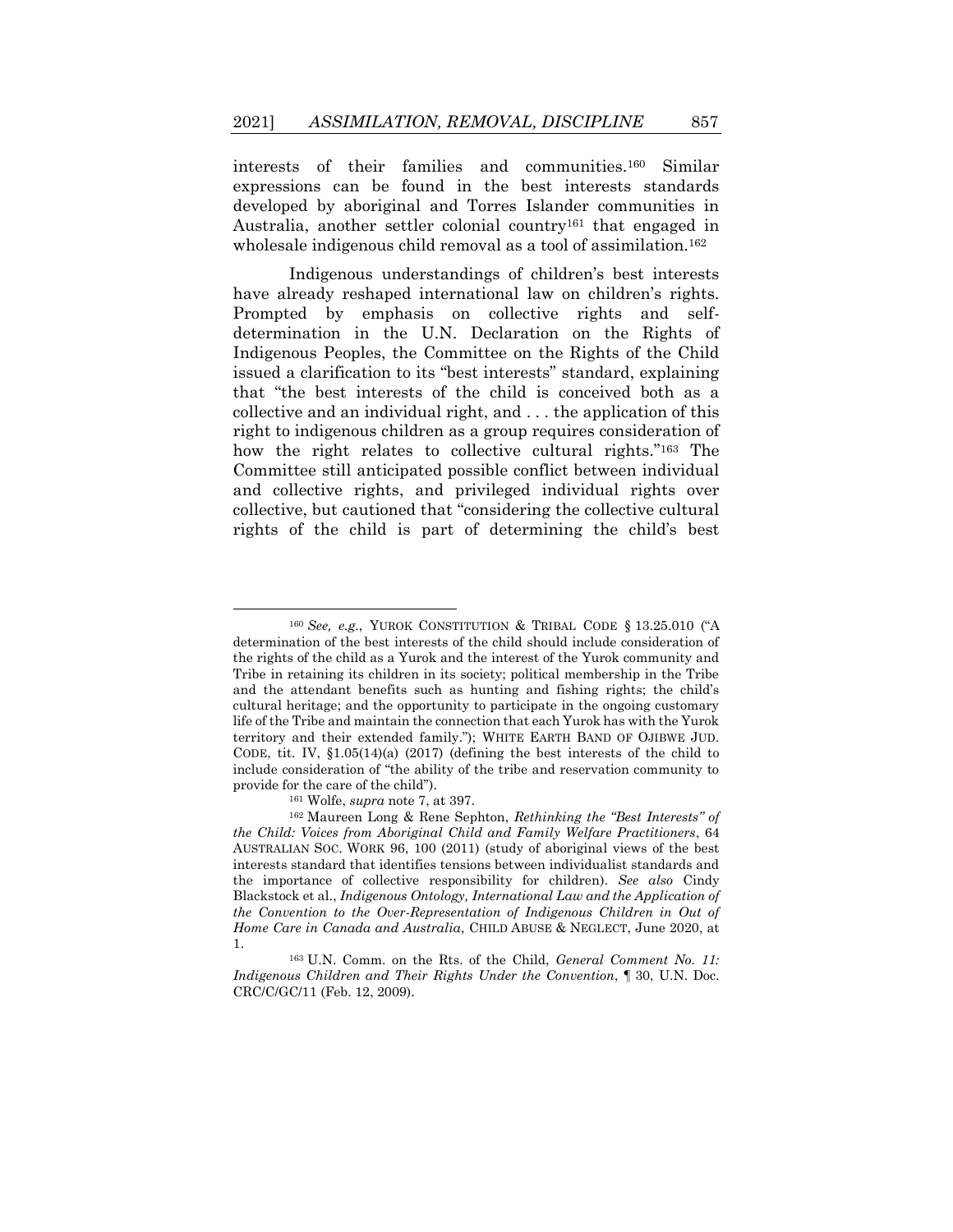interests."<sup>164</sup> The U.S. Supreme recognized the connection between children's interests and tribal interests in its first case involving ICWA, *Mississippi Band of Choctaw Indians v. Holyfield*, <sup>165</sup> although its most recent ICWA case, *Adoptive Couple v. Baby Girl*, fails to acknowledge the link.<sup>166</sup>

Some indigenous approaches to juvenile justice similarly recognize this alignment between children's interests and tribal interests. Judge Abby Abinanti, Chief Judge of the Yurok Tribe, described the Yurok Tribe's integration of cultural approaches to juvenile justice:

> We survived a horrendous/debilitating invasion that created many hardships heretofore unknown to the People, some of those hardships continue or new ones arise. However, the People have a core strength and a worldview that focuses on our responsibility to and for ourselves, our lands, all the beings in our world and our neighbors who also are struggling in a time of concern for all. We do not intend to walk away from any of those cultural responsibilities. We are stronger every year as we increase our cultural participation and return to our responsibilities in dance/language and stewardship.<sup>167</sup>

<sup>164</sup> *Id.* ¶ 32. *See also* U.N. Comm. on the Rts. of the Child, Day of General Discussion on the Rights of Indigenous Children (Oct. 3, 2003), https://www.ohchr.org/Documents/HRBodies/CRC/Discussions/Recommendatio ns/Recommendations2003.pdf [https://perma.cc/722Z-S6TF].

<sup>165</sup> 490 U.S. 30, 49 (1989). *See* Addie C. Rolnick & Kim Hai Pearson, *Racial Anxieties in Adoption: Reflections on* Adoptive Couple*, White Parenthood, and Constitutional Challenges to the ICWA*, 2017 MICH. STATE L. REV. 727, 744, 744 n. 65 (describing the *Holyfield* formulation of the connection between the child and the tribe).

<sup>166</sup> 570 U.S. 637, 656 (describing Indian father as "play[ing] his ICWA trump card at the eleventh hour to override . . . the child's best interests"). *But see id.* at 689 (Sotomayor, J., dissenting) ("As we observed in *Holyfield*, ICWA protects not only Indian parents' interests but also those of Indian tribes.").

<sup>167</sup> *Hearing Regarding Justice for Native Youth: The GAO Report on "Native American Youth Involvement in Justice Systems and Information on Grants to Help Address Juvenile Delinquency" Before the S. Comm. on Indian. Affs.*, 115th Cong. 1, 8 (2018) (Statement of Hon. Abby Abinanti, C.J., Yurok Tribal Court), https://www.indian.senate.gov/sites/default/files/Abby%20 Abinanti%20Yurok%20Tribe%20Testimony%20Juvenile%20Justice%209\_18.do cx.pdf [https://perma.cc/Z97R-AT3D].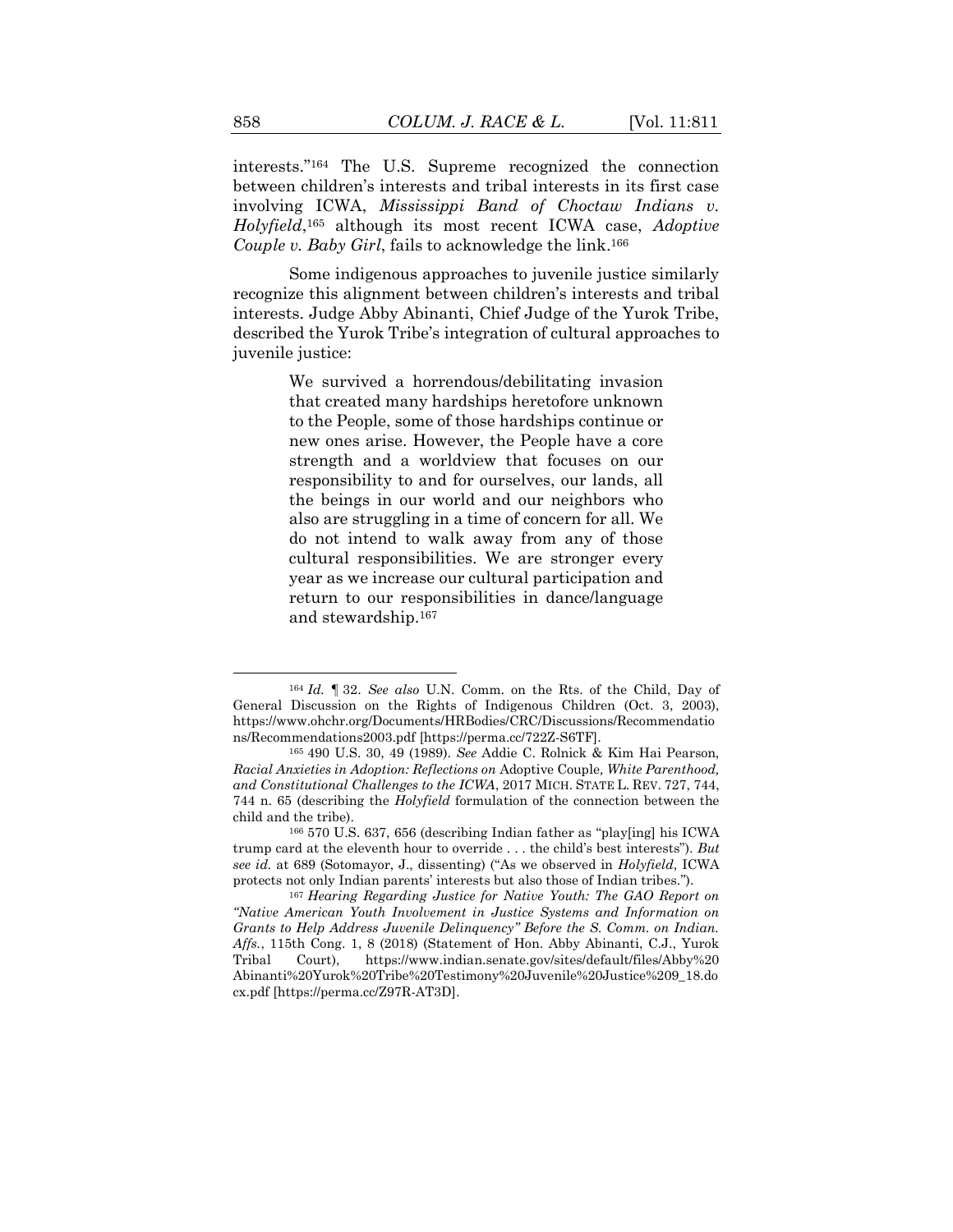In this formulation, what is best for children is not a separate question from what is best for their communities. The Indian Child Welfare Act recognizes that tribal communities need children to survive,<sup>168</sup> but indigenous conceptualizations of children's best interests make this link bidirectional by emphasizing that children also need their communities to survive.<sup>169</sup>

The purpose of this Part has been to highlight the transformative efforts of indigenous communities when it comes to the government's role in caring for and raising children. Each of the innovations described above involves a fundamental reconceptualization of a core aspect of child welfare or juvenile justice, a reimagining of the relationship between child, parent, family, and government. A sustained examination of these specific interventions is beyond the scope of this Article, and my purpose here is not to suggest that any of these models work perfectly, or that Native nations have fully succeeded in restructuring child welfare and juvenile justice. They have, however, developed innovative models. Unfortunately, these models are most often discussed in national child welfare and juvenile justice circles as creative intervention programs—a framing that fails to acknowledge the way each intervention potentially alters the foundations of an entire system. Just as the history of Native girls under state control reveals themes that will echo for other children, the innovations tribes have created may also be useful models for other communities interested in abolition and reinvention.

#### V. CONCLUSION

Changing policies is important, but it does not relieve policymakers of the duty to understand the historical context in which today's institutional responses echo. For Native girls, abuse, neglect, and delinquency are in a very real sense a result of the policing of Native identity and the criminalization of

<sup>168</sup> 25 U.S.C. § 1901(3).

<sup>169</sup> Brief for Amici Curiae Adult Pre-ICWA Indian Adoptees, *supra* note 93, at 16, 18, 20 (describing the the process of reconnecting with their communities as "becoming more complete" and the lack of a connection with their tribes as "a permanent hole in my soul" and explaining the significance of not having anyone "to show me who I was").